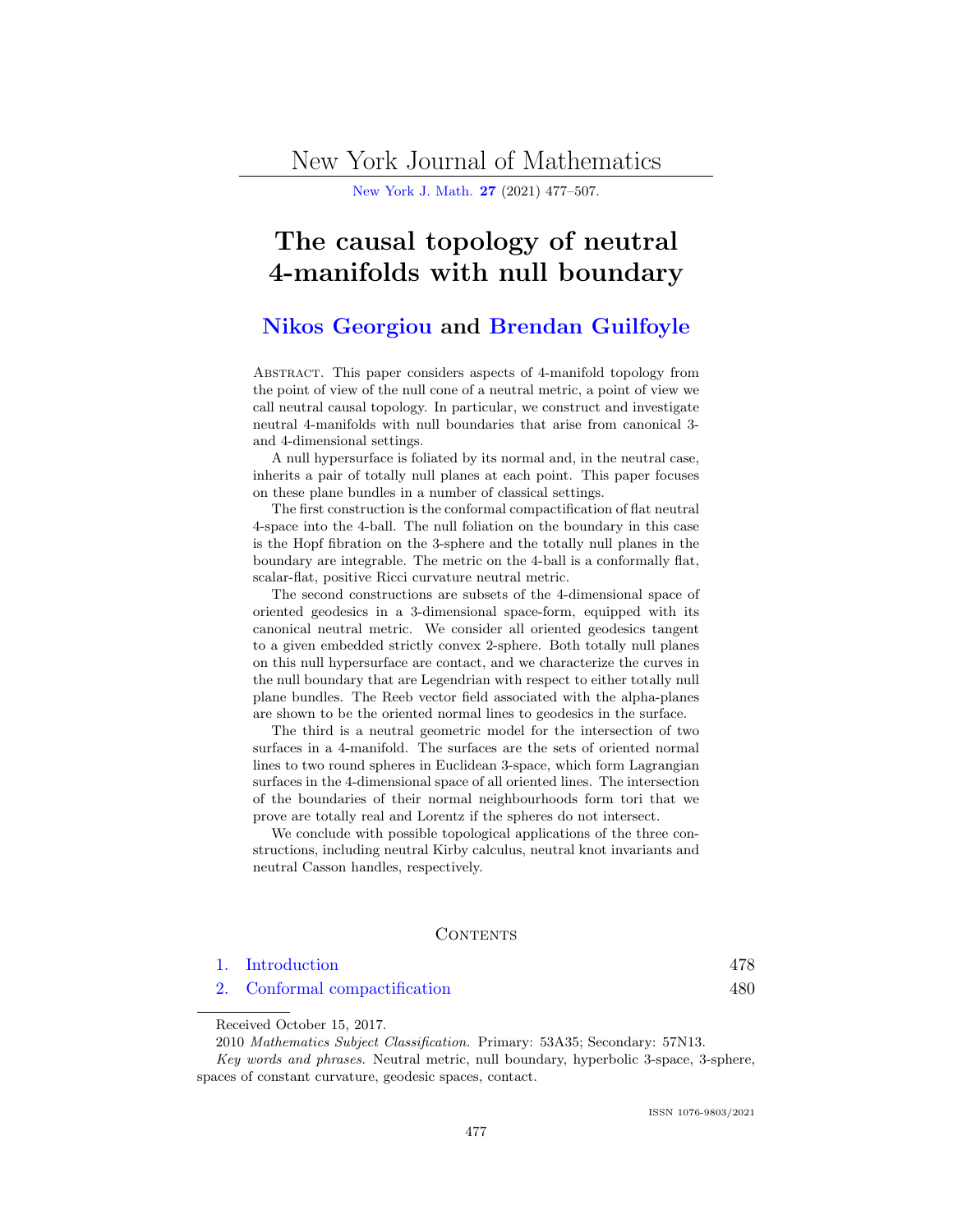478 NIKOS GEORGIOU AND BRENDAN GUILFOYLE

|            | 3. Tangent hypersurfaces                   | 484 |
|------------|--------------------------------------------|-----|
|            | 4. Intersection tori of null hypersurfaces | 497 |
|            | 5. Neutral causal topology                 | 501 |
| References |                                            | 504 |

# 1. Introduction

This paper considers certain 4-manifolds with boundary which carry a neutral metric (pseudo-Riemannian of signature (2,2)) with respect to which the boundary is a null hypersurface. We seek to extract geometric and topological information from the null cone of such metrics in a number of canonical situations.

The results can be viewed as the first steps in the development of a neutral causal topology for 4-manifolds with boundary.<sup>1</sup> From this point of view, section [2](#page-3-0) presents the 0-handle of a neutral Kirby calculus, with preferred curves along which to do surgery. The neutral metric appears to be ideally suited to 2-handle constructions in which the framing is tracked by the null cone on the associated tori.

Section [3](#page-7-0) develops the theory of knots in tangent hypersurfaces in order to identify neutral knot invariants in null boundaries, while Section [4](#page-20-0) constructs a local geometric model for the normal neighbourhood of a transverse double point of a Lagrangian disc.

In more detail, we consider the conformal compactification of an open neutral 4-manifold. Conformal compactifications of both Riemannian and Lorentzian 4-manifolds have been long studied [\[3\]](#page-27-0) [\[34\]](#page-29-0). For neutral 4manifolds even the flat case has not received much attention. In the next section we seek to remedy this by providing the canonical example:

**Theorem 1.1.** There exists a smooth embedding  $f : (\mathbb{R}^{2,2}, \mathbb{G}) \to (B^4, \tilde{\mathbb{G}})$ and a function  $\Omega : B^4 \to \mathbb{R}$ : such that

- (i) f is a conformal diffeomorphism onto the interior of  $B^4$  with  $f^*\tilde{\mathbb{G}} =$  $\overline{\Omega^2 \mathbb{G}}$ ,
- (ii)  $\Omega = 0$  on  $\partial B^4 = S^3$ ,
- (iii) the boundary is null,
- (iv)  $d\Omega = 0$  on the boundary  $S^3$  precisely on an embedded Hopf link.

The metric  $\mathbb{\tilde{G}}$  on the 4-ball is a conformally flat, scalar-flat neutral metric with positive definite Ricci tensor, analogous to the Einstein static universe. Thus, space-like infinity and timelike infinity are Hopf-linked in the boundary of a flat universe with two times.

<span id="page-1-0"></span>

<sup>&</sup>lt;sup>1</sup>Expository video clips explaining the results and motivations of this paper can be found at the following link: <https://www.youtube.com/watch?v=VUlPMPwT-hA>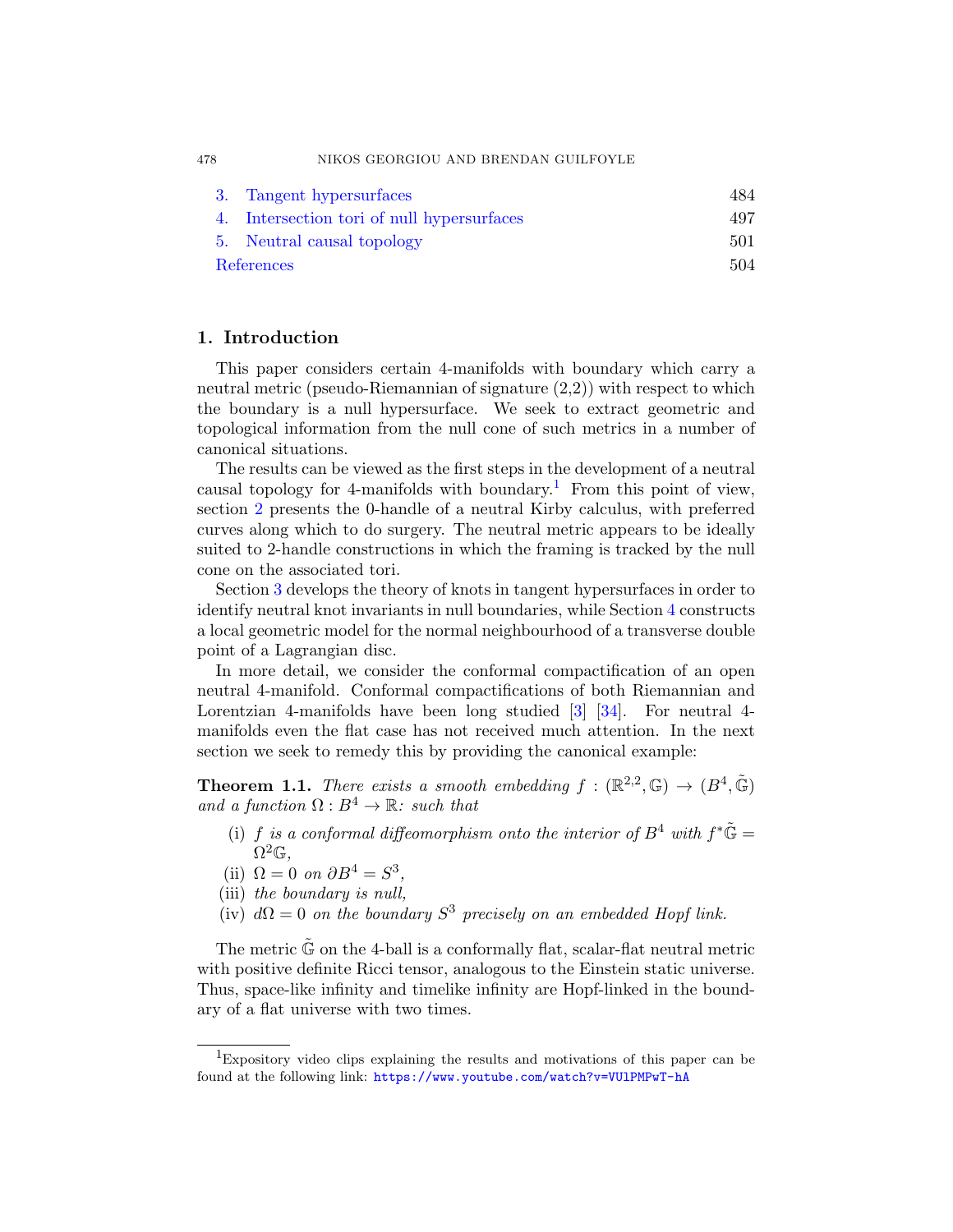<span id="page-2-0"></span>The null boundary inherits a degenerate Lorentz metric, whose null cone is a pair of transverse totally null planes at each point ( $\alpha$ -planes and  $\beta$ planes). In the conformal compactification of  $\mathbb{R}^{2,2}$  these plane fields are both integrable, and contain the tangents to the  $(1,1)$  and  $(1,-1)$  curves on the Hopf tori about the link.

This 4-ball should be viewed as the 0-handle of a neutral Kirby calculus so that one can consider attaching handles along framed curves in the boundary [\[17\]](#page-28-0) [\[27\]](#page-29-0). In order to carry the neutral metric along, certain causal conditions must be fulfilled, conditions that mirror the restrictions on neutral metrics in the compact case [\[22\]](#page-29-0) [\[32\]](#page-29-0). One can then develop neutral surgery on conformal classes of neutral metrics. In this case, the foliation by Lorentz tori tracks the framing for such surgery along the Hopf link.

The second type of 4-manifold, detailed in Section [3,](#page-7-0) are subsets of the space  $\mathbb{L}(\mathbb{M}^3)$  of oriented geodesics in a 3-dimensional space-form  $(\mathbb{M}^3, g)$ . It is well-known that  $\mathbb{L}(\mathbb{M}^3)$  admits an invariant neutral metric G [\[15\]](#page-28-0) [\[19\]](#page-28-0) [\[24\]](#page-29-0) [\[36\]](#page-29-0) [\[37\]](#page-29-0).

Given a smoothly embedded surface  $S \subset \mathbb{M}^3$ , define the *tangent hypersur*face of S, denoted  $\mathcal{H}(S) \subset \mathbb{L}(\mathbb{M}^3)$ , to be the set of oriented geodesics that are tangent to  $S$ . This 3-manifold is locally a circle bundle over  $S$ , with projection  $\pi : \mathcal{H}(S) \to S$  and fibre generated by rotation about the normal to S.

In this paper we investigate the geometric properties of  $\mathcal{H}(S)$  induced by the neutral metric on  $\mathbb{L}(\mathbb{M}^3)$ . If  $S \subset \mathbb{M}^3$  is a smooth surface, then  $\mathcal{H}(S)$  is an immersed hypersurface which is null with respect to G.

Thus,  $\mathcal{H}(S)$  is foliated by null geodesics and contains an  $\alpha$ -plane and a β-plane at each point. A knot  $\mathcal{C} \subset \mathcal{H}(S)$ , which is an oriented tangent line field over a curve  $c \subset S$ , is said to be  $\alpha$ -Legendrian ( $\beta$ -Legendrian) if its tangent lies in the  $\alpha$ -planes ( $\beta$ -planes, respectively).

Given a contact structure on a 3-manifold with contact 1-form  $\omega$ , the Reeb vector field X is characterised by

$$
d\omega(X, \cdot) = 0 \qquad \omega(X) = 1
$$

In the case where  $S$  is a strictly convex 2-sphere, the tangent hypersurface bounds a disc bundle of Euler number 2 in  $\mathbb{L}(\mathbb{M}^3)$ , and we prove:

**Theorem 1.2.** If  $S \subset \mathbb{M}^3$  is a smooth convex 2-sphere in a 3-dimensional space-form, then the  $\alpha$ -planes and  $\beta$ -planes of the neutral metric are both contact.

Moreover, a knot  $\mathcal{C} \subset \mathcal{H}(S)$ , with contact curve  $c = \pi(\mathcal{C}) \subset S$ , is  $\alpha$ -Legendrian iff  $\forall \gamma \in \mathcal{C}, \gamma$  is tangent to  $c \subset S \subset \mathbb{M}^3$ .

In addition, any two of the following imply the third:

- (i)  $\mathcal C$  is  $\beta$ -Legendrian,
- (ii)  $\forall \gamma \in C$ ,  $\gamma$  is normal to c,
- (iii) either c is a line of curvature of S, or S is umbilic along c.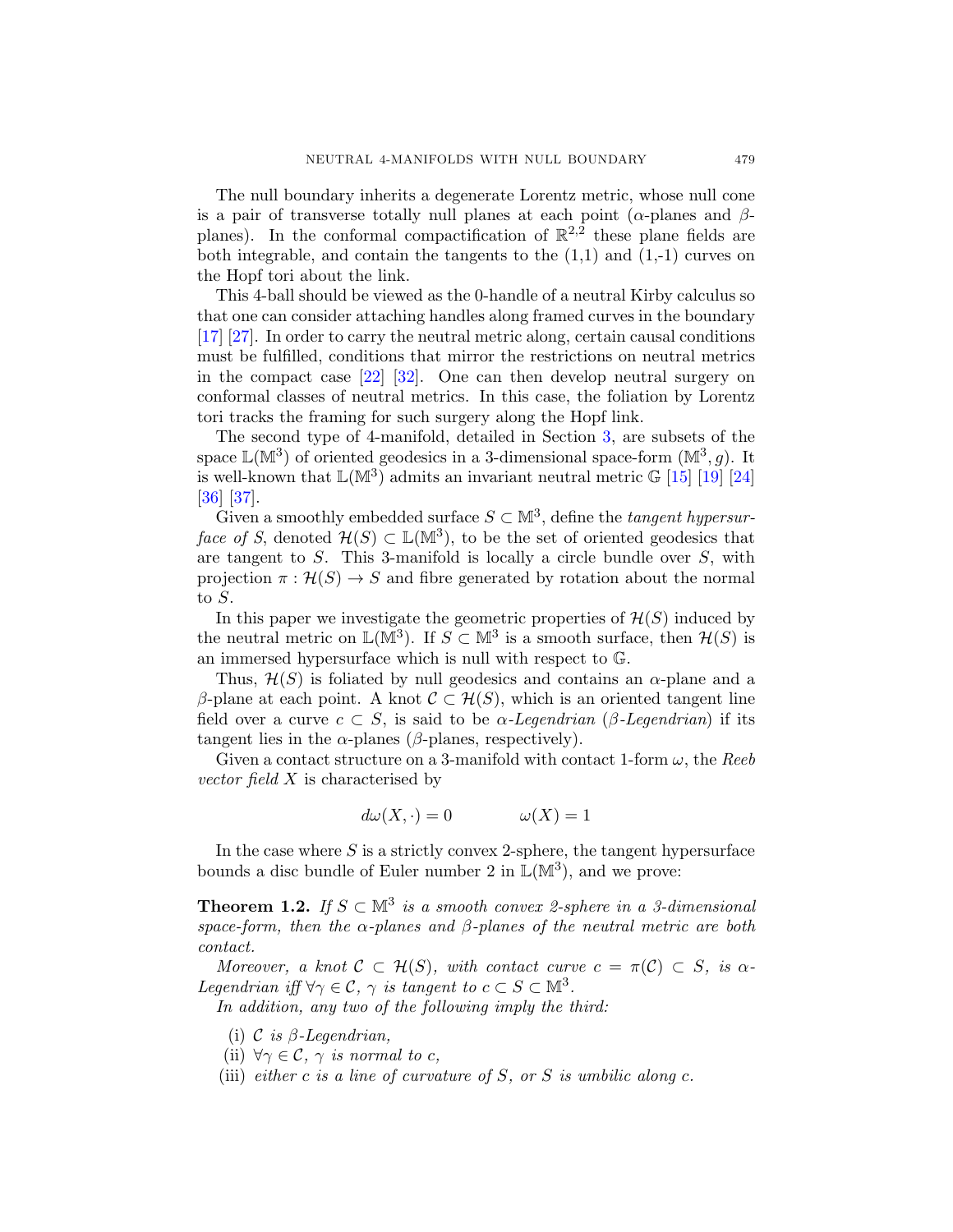<span id="page-3-0"></span>Finally, the Reeb vector field of the  $\alpha$ -planes consists of the oriented lines normal to a geodesic of S.

The proof requires separate formalisms in the flat and non-flat cases.

Section [4](#page-20-0) contains a local geometric model of the normal neighbourhood of an isolated double point on an immersed surface, given by the intersection of two Lagrangian surfaces in  $\mathbb{L}(\mathbb{R}^3)$ . These surfaces are the oriented normal lines to two round spheres in  $\mathbb{R}^3$  and the boundaries of a normal neighbourhood of the surfaces can be identified with the tangent hypersurfaces of the spheres.

**Theorem 1.3.** Let  $S_1, S_2 \subset \mathbb{R}^3$  be round spheres of radii  $r_1 \geq r_2$  with centres separated by a distance  $l$  in  $\mathbb{R}^3$ . Then,

(i)  $\mathcal{H}(S_1) \cap \mathcal{H}(S_2) = \emptyset$  if and only if  $l < r_1 - r_2$ , (ii)  $\mathcal{H}(S_1) \cap \mathcal{H}(S_2) = S^1$  if and only if  $l = r_1 - r_2$ , (iii)  $\mathcal{H}(S_1) \cap \mathcal{H}(S_2) = T^2$  if and only if  $r_1 - r_2 < l \leq r_1 + r_2$ , (iv)  $\mathcal{H}(S_1) \cap \mathcal{H}(S_2) = T^2 \coprod T^2$  if and only if  $r_1 + r_2 < l$ .

If  $l > r_1 + r_2$  so that  $S_1 \cap S_2 = \{\emptyset\}$ , then the intersection tori  $T^2$  are totally real and Lorentz.

In the final section, we discuss these three constructions from a topological point of view.

# 2. Conformal compactification

2.1. Neutral geometry. Let us assemble some facts of neutral geometry that will be required in this paper. The statements are in  $\mathbb{R}^4$ , but hold in the tangent space at a point in any neutral 4-manifold.

Consider the flat neutral metric G,

$$
ds^{2} = (dx^{1})^{2} + (dx^{2})^{2} - (dx^{3})^{2} - (dx^{4})^{2},
$$

on  $\mathbb{R}^4$  in standard coordinates  $(x^1, x^2, x^3, x^4)$ . Throughout, denote  $\mathbb{R}^4$  endowed with this metric by  $\mathbb{R}^{2,2}$ .

**Definition 2.1.** The neutral *null cone* is the set of null vectors in  $\mathbb{R}^{2,2}$ :

$$
\mathcal{K} = \{ X \in \mathbb{R}^{2,2} \mid \mathbb{G}(X,X) = 0 \}.
$$

The null cone is a cone over a torus, in distinction to the Lorentz  $\mathbb{R}^{3,1}$ case where the null cone is a cone over a 2-sphere. To see the torus, note that the map  $f : \mathbb{R} \times S^1 \times S^1 \to \mathcal{K}$ 

$$
f(a, \theta_1, \theta_2) = (a \cos \theta_1, a \sin \theta_1, a \cos \theta_2, a \sin \theta_2),
$$

parameterizes the null vectors as a cone over  $\mathbb{T}^2$ .

**Definition 2.2.** A plane  $P \subset \mathbb{R}^{2,2}$  is *totally null* if every vector in P is null with respect to  $\mathbb{G}$ , and the inner product of any two vectors in P is zero.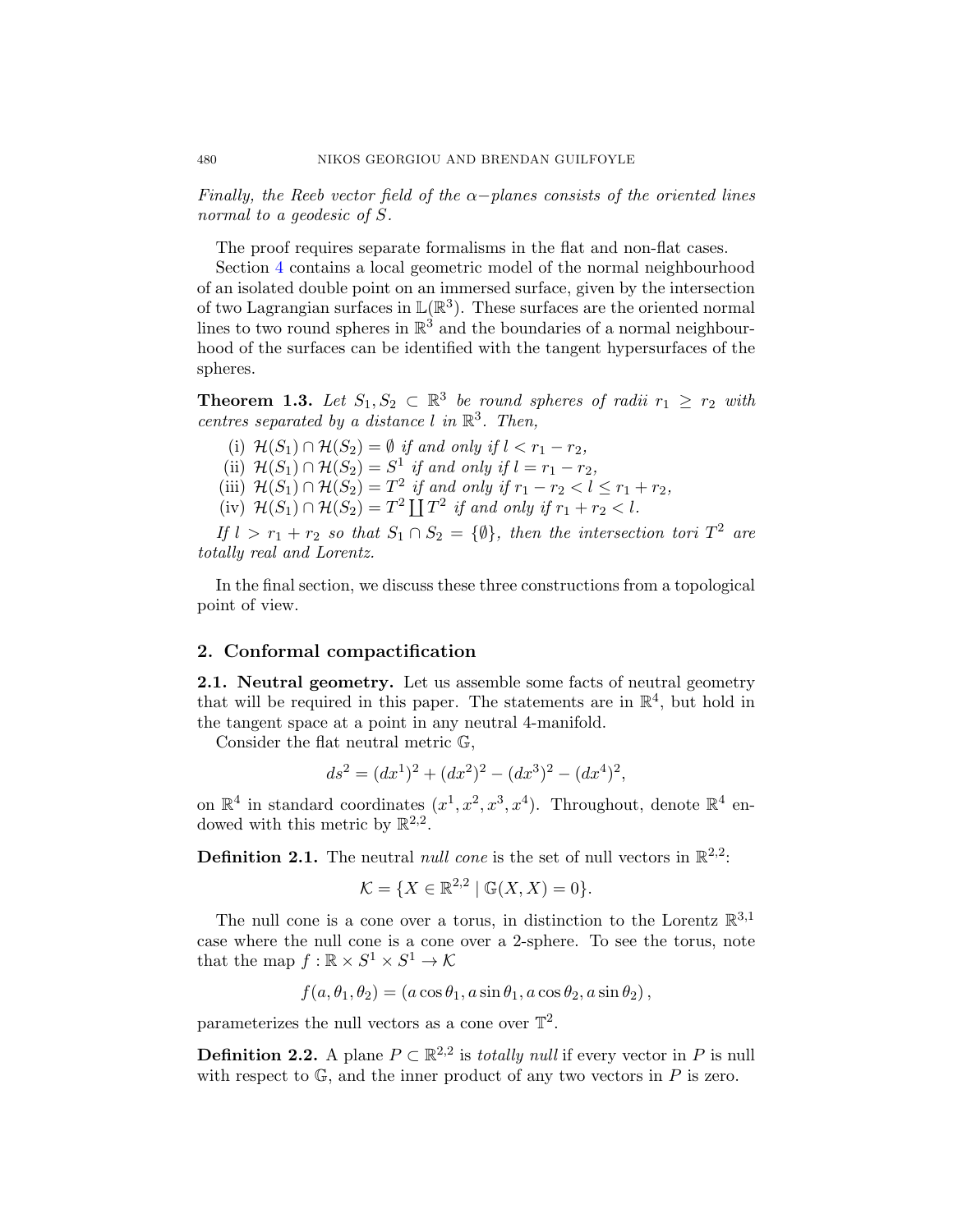<span id="page-4-0"></span>Since every vector that lies in a totally null plane is null, we can picture a null plane as a cone over a circle in  $K$ . A straight-forward calculation shows that:

**Proposition 2.3.** A totally null plane is a cone over either a  $(1,1)$ -curve or a  $(1,-1)$ -curve on the torus, the former for an  $\alpha$ -plane, the latter for a β-plane.

Here the  $(1, \pm 1)$ -curves on the torus are given by the equations  $\theta_1 \pm \theta_2 =$ constant. By rotating around the meridian we see that the set of totally null planes is  $S^1 \coprod S^1$ .

The metric has two natural compatible complex structures (up to an overall sign), which in coordinates  $(x^1, x^2, x^3, x^4)$  take the form

| $\mathbb{J}^+ = \begin{bmatrix} 0 & 1 & 0 & 0 \\ -1 & 0 & 0 & 0 \\ 0 & 0 & 0 & 1 \\ 0 & 0 & -1 & 0 \end{bmatrix}$ |  |                                                                                                                    |  |  |  |
|-------------------------------------------------------------------------------------------------------------------|--|--------------------------------------------------------------------------------------------------------------------|--|--|--|
|                                                                                                                   |  | $\mathbb{J}^- = \begin{bmatrix} 0 & 1 & 0 & 0 \\ -1 & 0 & 0 & 0 \\ 0 & 0 & 0 & -1 \\ 0 & 0 & 1 & 0 \end{bmatrix}.$ |  |  |  |

**Proposition 2.4.** [\[16\]](#page-28-0) An  $\alpha$ -plane ( $\beta$ -plane) is invariant under the complex structure  $\mathbb{J}^+$  ( $\mathbb{J}^-$ ), respectively

Note that, in general, these only extend to compatible almost complex structures on a neutral manifold. The space of compatible almost complex structures on a neutral 4-manifold is referred to as the hyperbolic twistor space of the metric [\[30\]](#page-29-0).

Composition of either of the complex structures with the metric yields a 2-form, which is symplectic in the flat case. However, the 2-form does not tame the almost complex structure in the sense of Gromov [\[18\]](#page-28-0) - neutral metrics walk on the wild side.

Now consider a null vector  $X \in \mathbb{R}^{2,2}$ . The set of vectors orthogonal to X is 3-dimensional and contains the vector  $X$  itself. Choosing another null vector Y which has  $\mathbb{G}(X, Y) = 1$ , complete this to a frame  $\{e_+, e_-, e_0 = X, f_0 = Y\}$ such that

$$
\mathbb{G} = \left[ \begin{array}{rrr} 1 & 0 & 0 & 0 \\ 0 & -1 & 0 & 0 \\ 0 & 0 & 0 & 1 \\ \hline 0 & 0 & 1 & 0 \end{array} \right].
$$

Clearly the hypersurface orthogonal to  $X$  has a degenerate Lorentz metric and the set of null vectors at each point consists of two totally null planes, intersecting along the normal vector X.

In particular, given any null vector  $X$  there exists a pair of totally null planes containing X,

$$
P_{\pm} = \text{ span}_{\mathbb{R}}\{e_+ \pm e_-, X\},\
$$

which are exactly the  $\alpha$ -planes and  $\beta$ -planes. This structure exists on any null hypersurface in a neutral 4-manifold and will be considered in some detail in the constructions of this paper.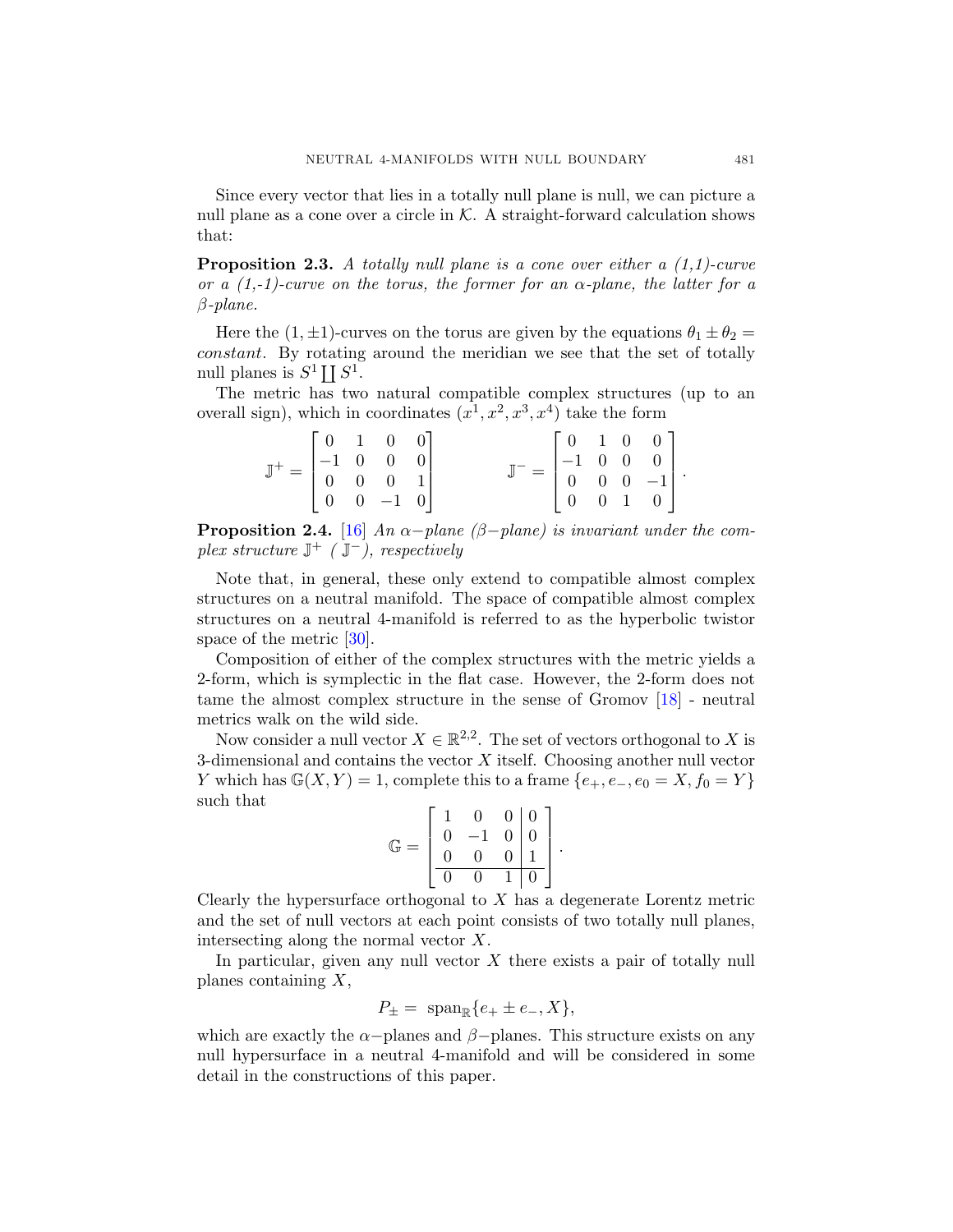<span id="page-5-0"></span>**2.2.** The conformal compactification of  $\mathbb{R}^{2,2}$ . We will now conformally embed  $\mathbb{R}^{2,2}$  as an open 4-ball in  $\mathbb{R}^4$  so that the points at infinity in  $\mathbb{R}^{2,2}$  form the boundary 3-sphere.

First, let us introduce the coordinate change

$$
(x^1, x^2, x^3, x^4) \to (R_1, R_2, \theta_1, \theta_2)
$$

defined by the double polar transformation:

$$
x^{1} + ix^{2} = R_{1}e^{i\theta_{1}} \qquad x^{3} + ix^{4} = R_{2}e^{i\theta_{2}}.
$$
 (2.1)

To bring the points at infinity (i.e.  $R_1$  or  $R_2$  going to infinity) in to a finite distance define

$$
\tan p = R_1 + R_2 \qquad \qquad \tan q = R_1 - R_2.
$$

Clearly the coordinates  $(p, q, \theta_1, \theta_2)$ , with

$$
0 \le p < \pi/2 \qquad -p \le q \le p \qquad 0 \le \theta_1, \theta_2 < 2\pi,
$$

cover all of  $\mathbb{R}^{2,2}$ . Moreover, infinity has been brought in to the boundary  $p = \pi/2$ .

This boundary is in fact a 3-sphere bounding a 4-ball  $B<sup>4</sup>$ , as can be seen by the identification of  $(z_1, z_2) \in \mathbb{C}^2 = \mathbb{R}^4$ 

$$
z_1 = p\sin(\psi/2)e^{i\theta_1} \qquad \qquad z_2 = p\cos(\psi/2)e^{i\theta_2}, \qquad (2.2)
$$

where  $q = p \cos \psi$  with  $0 \le \psi \le \pi$ . The boundary is the 3-sphere  $\partial B^4 = S^3$ of radius  $\pi/2$  and the tori parameterized by  $(\theta_1, \theta_2)$  are exactly the Hopf tori in  $S^3$ .

Consider the neutral metric  $\tilde{\mathbb{G}}$  on the 4-ball given by

$$
d\tilde{s}^2 = dpdq + \frac{1}{4}\sin^2(p+q)d\theta_1^2 - \frac{1}{4}\sin^2(p-q)d\theta_2^2.
$$
 (2.3)

Under the diffeomorphism  $f(x^1, x^2, x^3, x^4) = (p, q, \theta_1, \theta_2)$  the pull-back of  $\tilde{\mathbb{G}}$  is conformal to  $\mathbb{G}$ :  $f^*\tilde{\mathbb{G}} = \Omega^2 \mathbb{G}$  where  $\Omega$  is the real map on the 4-ball  $\Omega = 2 \cos p \cos q$ . Note that this vanishes at the boundary  $p = \pi/2$ .

The metric  $\mathbb{G}$  is obviously conformally flat and is also scalar-flat neutral metric, being the neutral analog of the Einstein static universe. The Ricci tensor has non-vanishing components:

$$
\tilde{R}_{pp} = \bar{R}_{qq} = 2
$$
\n $\tilde{R}_{\theta_1 \theta_1} = \sin^2(p+q)$ \n $\tilde{R}_{\theta_2 \theta_2} = \sin^2(p-q).$ 

Clearly, the boundary 3-sphere is null and this has interesting consequences. The normal vector lies in the sphere. In general the set of points on the boundary at which  $d\Omega$  vanishes would be zero dimensional, the fact that the hypersurface is null (so that  $|d\Omega| = 0$  everywhere on the boundary) means that the zero locus is 1-dimensional.

A short calculation shows that  $d\Omega = 0$  on  $S^3$  when  $q = \pm \frac{\pi}{2}$  $\frac{\pi}{2}$ . Since  $p = \frac{\pi}{2}$  $\frac{\pi}{2}$ we have  $\psi \in \{0, \pi\}$  and equations  $(2.2)$  tell us that the gradient of the conformal factor vanishes on a pair of Hopf-linked circles in the boundary.

We have now proven Theorem [1.1](#page-1-0) and propose that the four conditions of this Theorem are natural for the conformal compactification of more general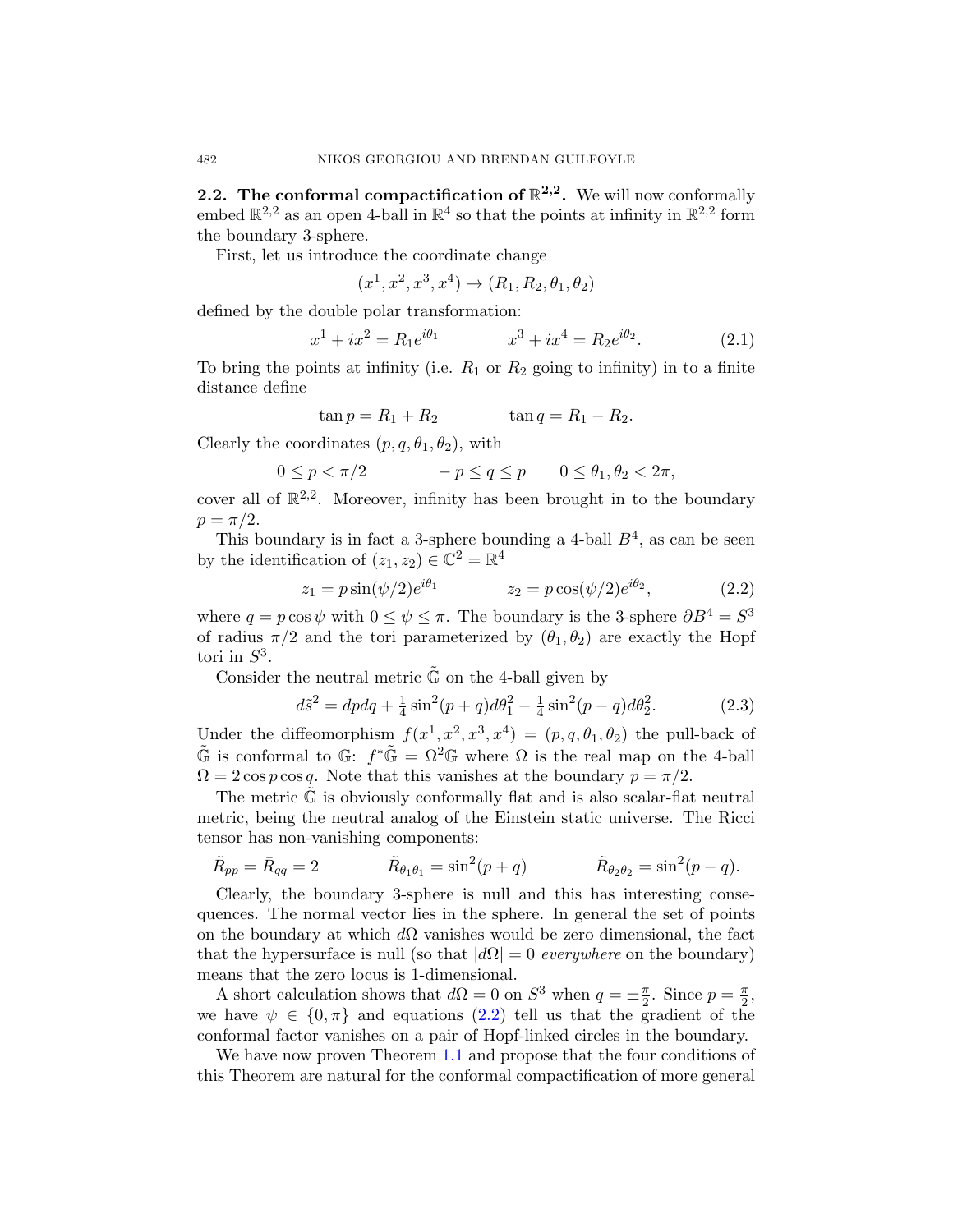neutral 4-manifolds - with the Hopf link replaced by some other link in the boundary.

The metric induced on a null hypersurface by a neutral metric has degenerate signature  $(0, +, -)$  and the null cone degenerates to a pair of totally null planes, called  $\alpha$ -planes and  $\beta$ -planes, which intersect on the normal to the hypersurface, which, being null, lies in the tangent space to the hypersurface.

**Proposition 2.5.** Both the  $\alpha$ -planes and  $\beta$ -planes on the boundary are integrable.

**Proof.** The pullback of the metric [\(2.3\)](#page-5-0) onto the boundary 3-sphere  $p = \frac{\pi}{2}$ 2 is

$$
d\tilde{s}^2|_{\mathbb{S}^3} = \frac{1}{4}\cos^2 q \left(d\theta_1^2 - d\theta_2^2\right),
$$

and so the null cone is spanned by

$$
X_{\pm} = a \frac{\partial}{\partial q} + b \left( \frac{\partial}{\partial \theta_1} \pm \frac{\partial}{\partial \theta_2} \right)
$$

.

The 1-forms that vanish on these two planes are proportional to

$$
\omega_{\pm} = d\theta_1 \mp d\theta_2,
$$

so that  $\omega_{\pm} \wedge d\omega_{\pm} = 0$  and the distributions are integrable.

Note here that the null planes intersect the tori  $q = constant$  in the  $(1,1)$ and (1,-1) curves, which gives the null cone structure on these Lorentz tori.

The existence of a conformal compactification with null boundary means that the metric G must be scalar flat at infinity in the original 4-manifold, since by the well-known conformal change

$$
\Omega^2 \bar{R} = R - 6\Omega \bar{\triangle} \Omega + 12|\bar{\nabla}\Omega|^2
$$

along the null boundary  $|\bar{\nabla}\Omega|^2 = 0$  and so  $R \to 0$  as  $\Omega \to 0$ . In the 4manifolds we consider, it is scalar flat throughout and so this obstruction does not arise.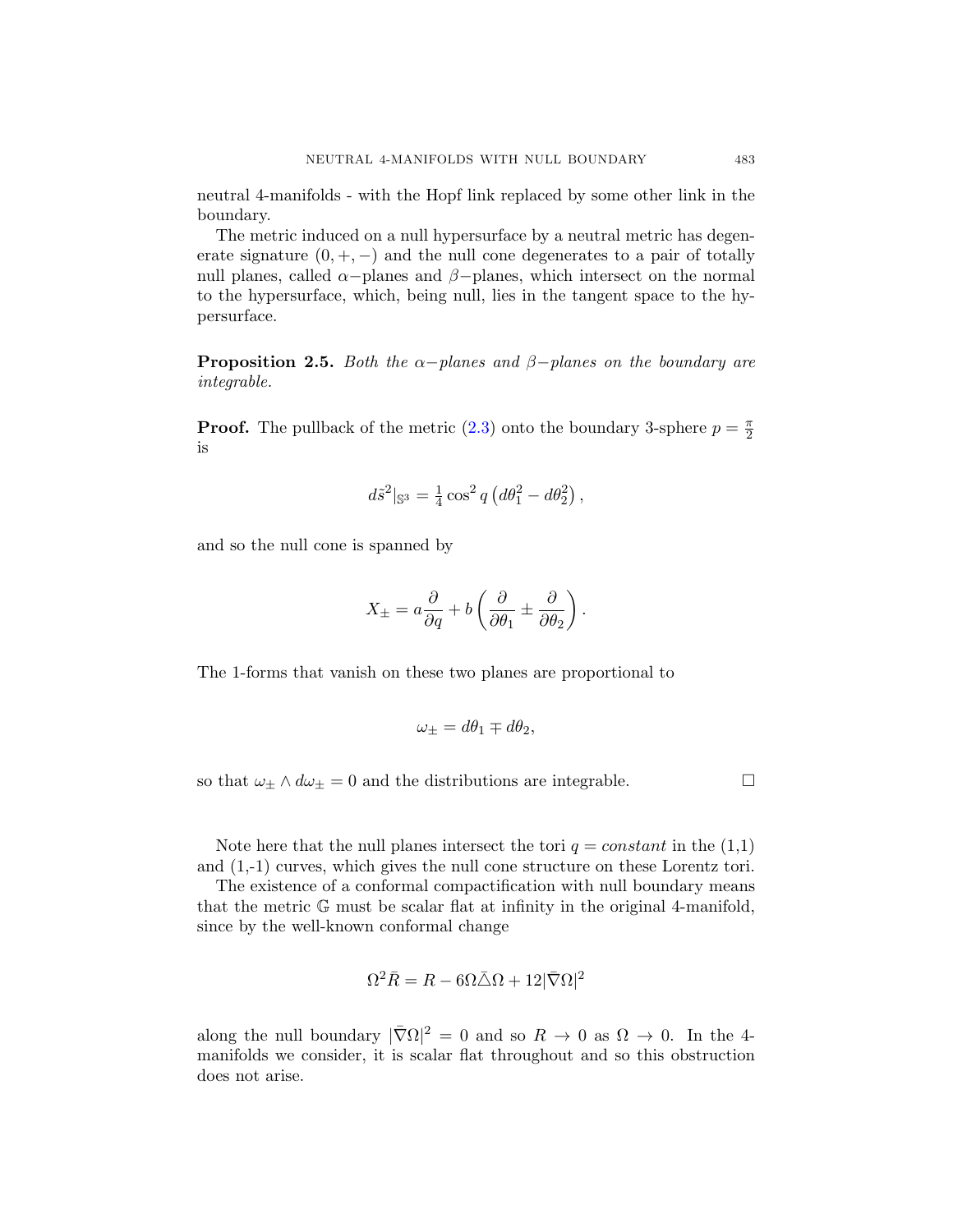#### <span id="page-7-0"></span>3. Tangent hypersurfaces

#### 3.1. Flat 3-space.

**3.1.1.** The neutral metric. Interest in the neutral metric on the space of oriented geodesics of a 3-dimensional space of constant curvature has grown recently [\[15\]](#page-28-0) [\[19\]](#page-28-0) [\[24\]](#page-29-0) [\[36\]](#page-29-0) [\[37\]](#page-29-0). The underlying smooth 4-manifold in the  $\mathbb{R}^3$ case is the total space of the tangent bundle to the 2-sphere  $\mathbb{L}(\mathbb{R}^3) \equiv T\mathbb{S}^2$ , and we adopt the notation of [\[20\]](#page-29-0) for the local description.

This identification is made concrete by choosing Euclidean coordinates  $(x<sup>1</sup>, x<sup>2</sup>, x<sup>3</sup>)$  and considering tangent vectors to the unit 2-sphere in the same  $\mathbb{R}^3$ . Thus, choosing holomorphic coordinates about the north pole on  $\mathbb{S}^2$ , the tangent vector

$$
V = \eta \frac{\partial}{\partial \xi} + \bar{\eta} \frac{\partial}{\partial \bar{\xi}},
$$

for  $\eta \in \mathbb{C}$  is identified with the oriented parameterized line  $\gamma : \mathbb{R} \to \mathbb{R}^3$ :  $r \mapsto \gamma(r)$  given by

$$
z = x^{1} + ix^{2} = \frac{2(\eta - \bar{\xi}^{2}\bar{\eta})}{(1 + \xi\bar{\xi})^{2}} + \frac{2\xi}{1 + \xi\bar{\xi}}r,
$$
\n(3.1)

$$
x^{3} = -\frac{2(\xi\bar{\eta} + \bar{\xi}\eta)}{(1 + \xi\bar{\xi})^{2}} + \frac{1 - \xi\bar{\xi}}{1 + \xi\bar{\xi}}r.
$$
 (3.2)

Fixing the two complex numbers  $\xi$  and  $\eta$ , as we vary r the point  $(x^1, x^2, x^3)$ in  $\mathbb{R}^3$  moves along a straight line. The parameter r is arc-length along the line, with  $r = 0$  determining the point on the line that is closest to the origin.

Moreover, it is easily seen that the direction of the line is  $\xi$ , obtained by stereographic projection from the south pole. The perpendicular displacement of the line from the origin is determined by the complex number η.

Thus,  $(\xi, \eta)$  are local coordinates on the space of oriented line  $\mathbb{L}(\mathbb{R}^3)$  with the fibre over the south pole removed. A similar local patch obtained by stereographic projection from the north pole can be glued together to cover all of the 2-sphere of directions.

Computing the rotation of  $\eta$  as one traverses a circle in the overlap of the two charts, one obtains a vector bundle with Euler number 2, thus identifying  $\mathbb{L}(\mathbb{R}^3)$  with the total space of the tangent bundle to the 2-sphere  $TS^2$ .

In fact  $\mathbb{L}(\mathbb{R}^3)$  admits a pair of canonical complex structures  $\mathbb{J}^+$  and  $\mathbb{J}^$ which when expressed in the coordinates  $(\xi, \bar{\xi}, \eta, \bar{\eta})$  take the form

$$
\mathbb{J}^{+} = \begin{bmatrix} i & 0 & 0 & 0 \\ 0 & -i & 0 & 0 \\ 0 & 0 & i & 0 \\ 0 & 0 & 0 & -i \end{bmatrix} \qquad \qquad \mathbb{J}^{-} = \begin{bmatrix} 0 & 0 & 1 & 0 \\ 0 & 0 & 0 & -1 \\ -1 & 0 & 0 & 0 \\ 0 & 1 & 0 & 0 \end{bmatrix}.
$$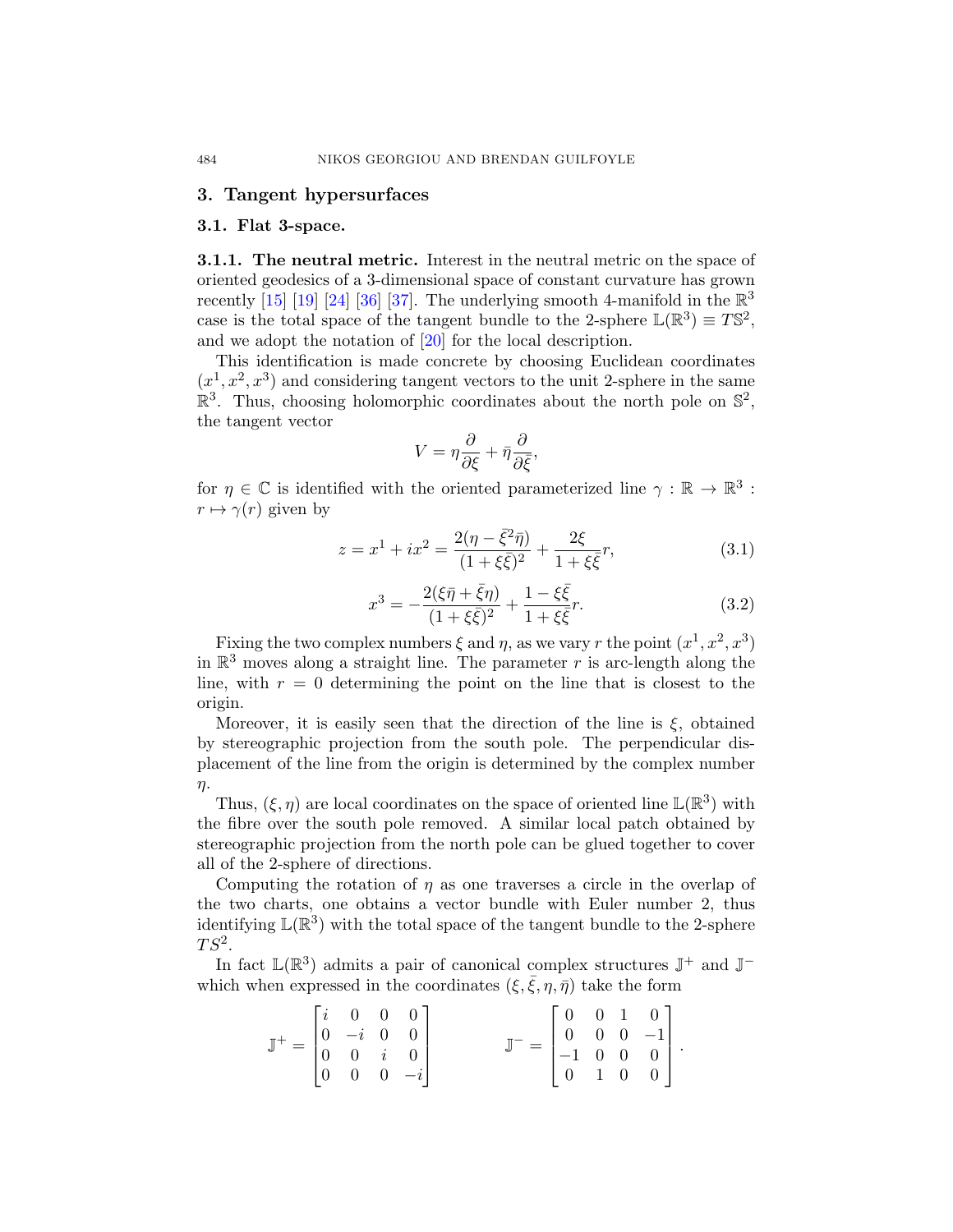<span id="page-8-0"></span>In addition, there is a neutral metric  $\mathbb{G}$  on  $\mathbb{L}(\mathbb{R}^3)$  that is invariant under the Euclidean group, which takes the form

$$
\mathbb{G} = 2(1 + \xi \bar{\xi})^{-2} \mathbb{I} \mathbf{m} \left( d\bar{\eta} d\xi + \frac{2\bar{\xi}\eta}{1 + \xi \bar{\xi}} d\xi d\bar{\xi} \right). \tag{3.3}
$$

Up to the addition of a spherical factor, this is the unique metric (of any signature) on the space of lines that is invariant under the Euclidean group - in any dimension [\[36\]](#page-29-0).

Clearly, the metric is compatible with  $\mathbb{J}^+$ , but not with  $\mathbb{J}^-$ . The complex structure  $\mathbb{J}^+$  has played a significant role in holomorphic methods applied to Euclidean problems, such as monopoles [\[23\]](#page-29-0) and minimal surfaces [\[38\]](#page-30-0).

The composition of  $\mathbb{J}^+$  and the neutral metric  $\mathbb G$  yields a symplectic form

$$
\Omega = 2(1 + \xi \bar{\xi})^{-2} \mathbb{R}e\left(d\bar{\eta} \wedge d\xi + \frac{2\bar{\xi}\eta}{1 + \xi \bar{\xi}} d\xi \wedge d\bar{\xi}\right).
$$
 (3.4)

While this symplectic structure does not tame  $\mathbb{J}^+$ , it has the following property: a surface  $\Sigma$  in  $\mathbb{L}(\mathbb{R}^3)$ , that is, a 2-parameter family of oriented lines, is normal to a surface in  $\mathbb{R}^3$  iff  $\Sigma$  is Lagrangian:  $\Omega_{\Sigma} = 0$  [\[19\]](#page-28-0).

This symplectic form coincides with the pull-back of the canonical symplectic form  $\Omega'$  on  $T^*S^2$  via the round metric on  $S^2$ , considered as a map  $g: TS^2 \to T^*S^2$ :  $\Omega = g^*\Omega'$ .

3.1.2. Tangent hypersurfaces. For any smoothly embedded convex surface  $S \subset \mathbb{R}^3$  define the *tangent hypersurface*  $\mathcal{H}(S) \subset \mathbb{L}(\mathbb{R}^3)$  to be

$$
\mathcal{H}(S) = \{ \gamma \in \mathbb{L}(\mathbb{R}^3) \mid \gamma \in T_{\gamma \cap S} S \}.
$$

Clearly rotation about the normal to  $S$  at a point  $p$  generates a circle in  $\mathcal{H}(S)$ , so that the hypersurface is the unit circle bundle of the tangent bundle over S.

From now on we assume that  $S$  is a closed strictly convex surface, so that  $\mathcal{H}(S)$  is an embedded copy of the unit tangent bundle to S and we have no lines that are tangent to S at more than one point.

**Proposition 3.1.** The hypersurface  $\mathcal{H}(S)$  is null with respect to  $\mathbb{G}$  and foliated by null circles which are geodesics of the ambient metric.

**Proof.** Rotating an oriented line about a line in  $\mathbb{R}^3$  generates a null circle in  $\mathbb{L}(\mathbb{R}^3)$  which is geodesic in  $TS^2$  [\[19\]](#page-28-0). The tangent to these circles are in fact normal to  $\mathcal{H}(S)$  in  $TS^2$ , as can be seen as follows.

Since  $S \subset \mathbb{R}^3$  is convex it can be parameterized by the direction of its normal line. In local coordinates we have  $\mathbb{C} \to \mathbb{L}(\mathbb{R}^3) : \nu \mapsto (\xi = \nu, \eta =$  $\eta_0(\nu,\bar{\nu})$ ). It is well known that this is a Lagrangian section of the canonical bundle  $\pi : \mathbb{L}(\mathbb{R}^3) \to \mathbb{S}^2$ .

The point along the normal line where it intersects  $S$  is determined by the support function  $r_0 : S \to \mathbb{R}$  which satisfies

$$
\partial_{\nu}r_0 = \frac{2\bar{\eta_0}}{1 + \nu\bar{\nu}}.\tag{3.5}
$$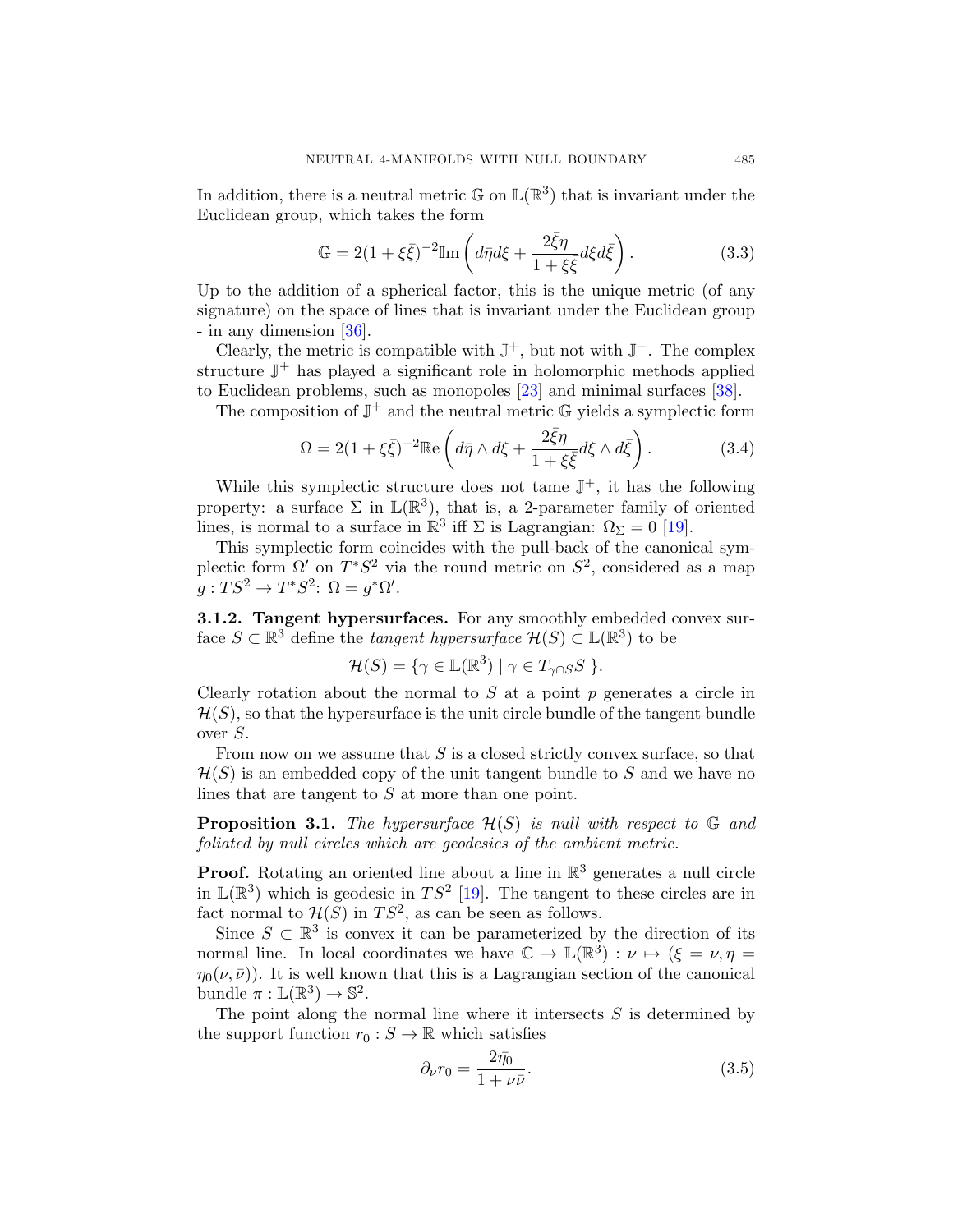The sum and difference of the radii of curvature  $r_1 \ge r_2$  of S are

$$
r_1 + r_2 = \psi_0 \qquad \qquad r_1 - r_2 = |\sigma_0|,
$$

where

$$
\psi_0 = r_0 + 2(1 + \nu \bar{\nu})^2 \mathbb{R}e \partial_\nu \left[ \frac{\eta_0}{(1 + \nu \bar{\nu})^2} \right] \qquad \qquad \sigma_0 = -\partial_\nu \bar{\eta_0}. \quad (3.6)
$$

We are interested in the oriented lines that are tangent to  $S$ , that is, they are orthogonal to the normal.

**Lemma 3.2.** The oriented great circle in  $S^2$  which is dual to the point with holomorphic coordinate  $\nu$  is generated by

$$
\xi = \frac{\nu + e^{iA}}{1 - \bar{\nu}e^{iA}},\tag{3.7}
$$

for  $A \in [0, 2\pi)$ .

An oriented line  $(\xi, \eta)$  passes through a point  $(x^1, x^2, x^3) \in \mathbb{R}^3$  iff

$$
\eta = \frac{1}{2} \left( x^1 + ix^2 - 2x^3 \xi - (x^1 - ix^2) \xi^2 \right). \tag{3.8}
$$

Substituting equations [\(3.1\)](#page-7-0), [\(3.2\)](#page-7-0) with  $(\xi, \eta) = (\nu, \eta_0)$  and  $r = r_0$ , and (3.7) into (3.8) yields

$$
\eta = \frac{\eta_0 - e^{2iA}\bar{\eta}_0 - (1 + \nu\bar{\nu})e^{iA}r_0}{(1 - \bar{\nu}e^{iA})^2}.
$$
\n(3.9)

Thus, the hypersurface  $\mathcal{H}(S)$  is locally parameterized by  $(3.7)$  and  $(3.9)$ for  $(\nu, \bar{\nu})$  varying over the normal directions of S and  $A \in S^1$ .

Pulling back the metric onto  $H$ , we find that the induced metric in these coordinates (making use of equation  $(3.5)$  and definitions  $(3.6)$ ) is

$$
ds^{2} = -\frac{2}{(1+\nu\bar{\nu})^{2}} \text{Im}\left[ (\sigma_{0} + \psi_{0}e^{-2iA})d\nu^{2} + \sigma_{0}e^{2iA}d\nu d\bar{\nu} \right]. \tag{3.10}
$$

Thus the metric is degenerate along the null vector in the A-direction. This completes the proof.

The null vectors tangent to  $\mathcal{H}(S)$  form a pair of planes, the  $\alpha$ -planes and  $\beta$ -planes, which intersect on the null normal. The former planes are preserved by the complex structure  $\mathbb{J}^+$  and the latter by  $\mathbb{J}^-$  [\[16\]](#page-28-0).

The first part of Theorem [1.2](#page-2-0) is established by the following proposition:

**Proposition 3.3.** If  $S \subset \mathbb{R}^3$  is a smooth convex 2-sphere, then the  $\alpha$ -planes and  $\beta$ -planes of  $\mathcal{H}(S)$  are both contact.

**Proof.** Consider the induced metric  $(3.10)$  and write down the null planes. In particular,

**Lemma 3.4.** The vector  $\vec{X} \in T_{(\nu,A)}\mathcal{H}(S)$ 

$$
\vec{X} = a \frac{\partial}{\partial A} + b \mathbb{R} e \left[ e^{iB} \frac{\partial}{\partial \nu} \right],
$$

<span id="page-9-0"></span>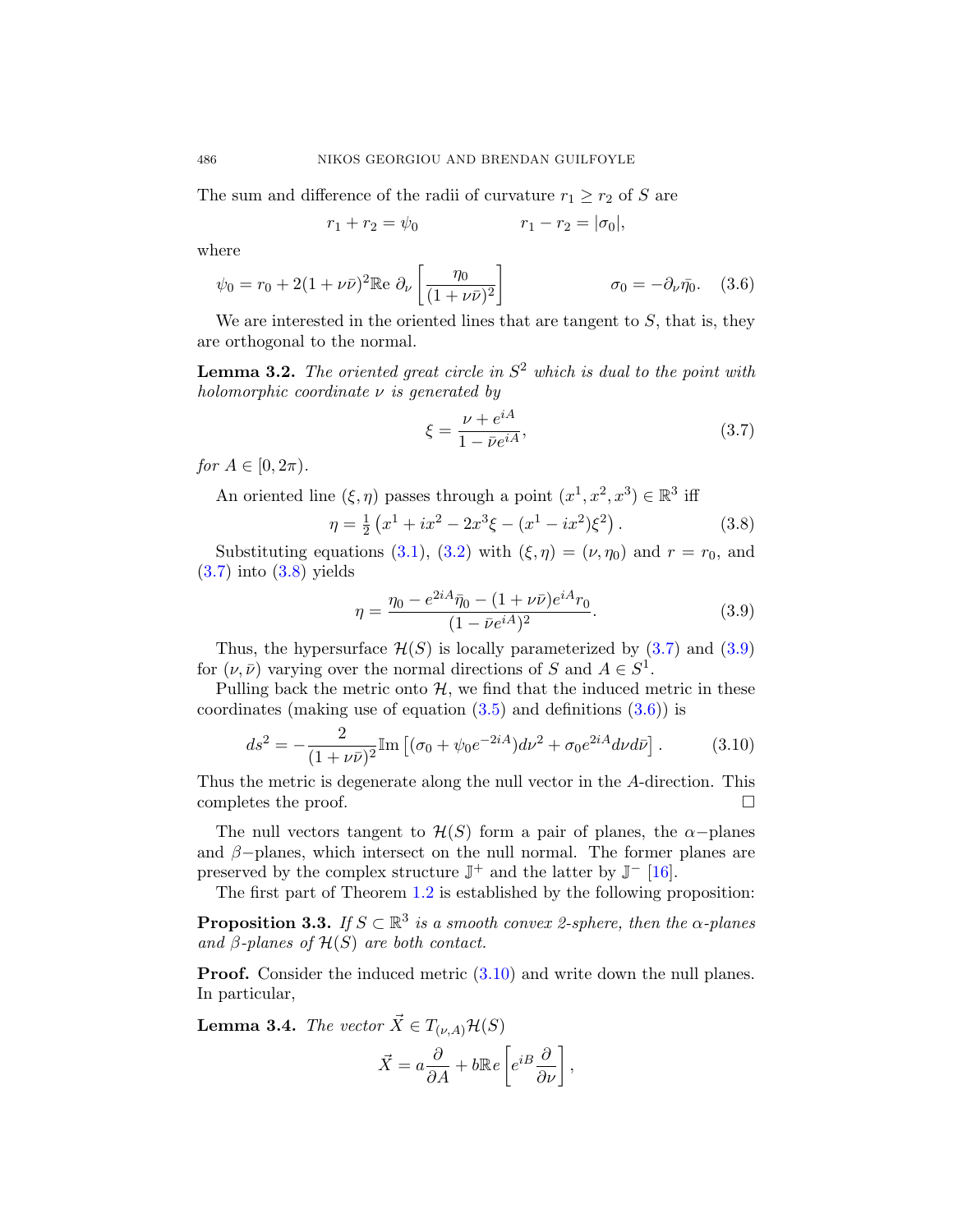<span id="page-10-0"></span>for  $a, b \in \mathbb{R}$ , is null iff either

$$
B = A + \frac{1}{2i} \ln \left( \frac{\psi_0 + \bar{\sigma}_0 e^{-2iA}}{\psi_0 + \sigma_0 e^{2iA}} \right) \qquad or \qquad B = A + \frac{\pi}{2}.
$$

The former spans the  $\alpha$ −plane, while the latter the  $\beta$ −plane.

The 1-form  $\omega^+$  that vanishes on the  $\alpha$ -plane is

$$
\omega^{+} = -2\mathbb{I}m \frac{e^{-iA}\psi_0 + e^{iA}\sigma_0}{1 + \nu\bar{\nu}}d\nu,
$$
\n(3.11)

and so

$$
\omega^+ \wedge d\omega^+ = -\frac{2i(\psi_0^2 - \sigma_0 \bar{\sigma}_0)}{(1 + \nu \bar{\nu})^2} dA \wedge d\nu \wedge d\bar{\nu}.
$$

For a convex surface  $\psi_0^2 - \sigma_0 \bar{\sigma}_0$  is never zero and so the distribution of  $\alpha$ −plane is contact.

On the other hand, the 1-form  $\omega^-$  that vanishes on the  $\beta$ -plane is

$$
\omega^- = 2\mathbb{R}e \; e^{-iA} d\nu,
$$

and so

$$
\omega^- \wedge d\omega^- = -2idA \wedge d\nu \wedge d\bar{\nu}.
$$

Thus the distribution of  $\beta$ -plane is contact.  $\Box$ 

Note that these tangent hypersurfaces sit within a wider class of oriented lines passing through S making an angle  $0 \le a \le \pi/2$  with the outward pointing normal:

$$
\mathcal{H}_a(S) = \{ \gamma \in \mathbb{L}(\mathbb{R}^3) \mid \gamma \cap S \neq \emptyset, \langle \gamma, \hat{N} \rangle = \cos a \},
$$

where  $\dot{\gamma}$  is the direction of the oriented line  $\gamma$  and  $\hat{N}$  is the unit outward pointing normal vector.

For  $a = 0$  this hypersurface degenerates to a Lagrangian surface in  $\mathbb{L}(\mathbb{R}^3)$ , while for  $a = \pi/2$  it is the tangent hypersurface. We refer to  $\mathcal{H}_a(S)$  in the general  $0 < a \leq \pi/2$  case as the *constant angle hypersurface to S* which were first introduced in [\[20\]](#page-29-0) while constructing a mod 2 neutral knot invariant.

The local equations for the  $\mathcal{H}_a(S)$  (generalizing equations [\(3.7\)](#page-9-0) and [\(3.9\)](#page-9-0)) are

$$
\xi = \frac{\nu + \epsilon e^{iA}}{1 - \bar{\nu}\epsilon e^{iA}} \qquad \eta = \frac{\eta_0 - \epsilon^2 e^{2iA}\bar{\eta}_0 - (1 + \nu\bar{\nu})\epsilon e^{iA}r_0}{(1 - \bar{\nu}\epsilon e^{iA})^2} \qquad (3.12)
$$

where  $\epsilon = \tan(a/2)$ .

For  $a < \pi/2$ , these hypersurfaces are not null but they have the following property:

**Proposition 3.5.** A hypersurface  $\mathcal{H}_a(S)$  with  $a < \pi/2$  is null exactly at the oriented lines through an umbilic point on S and at the oriented lines whose projection orthogonal to the normal is tangent to the lines of curvature of S.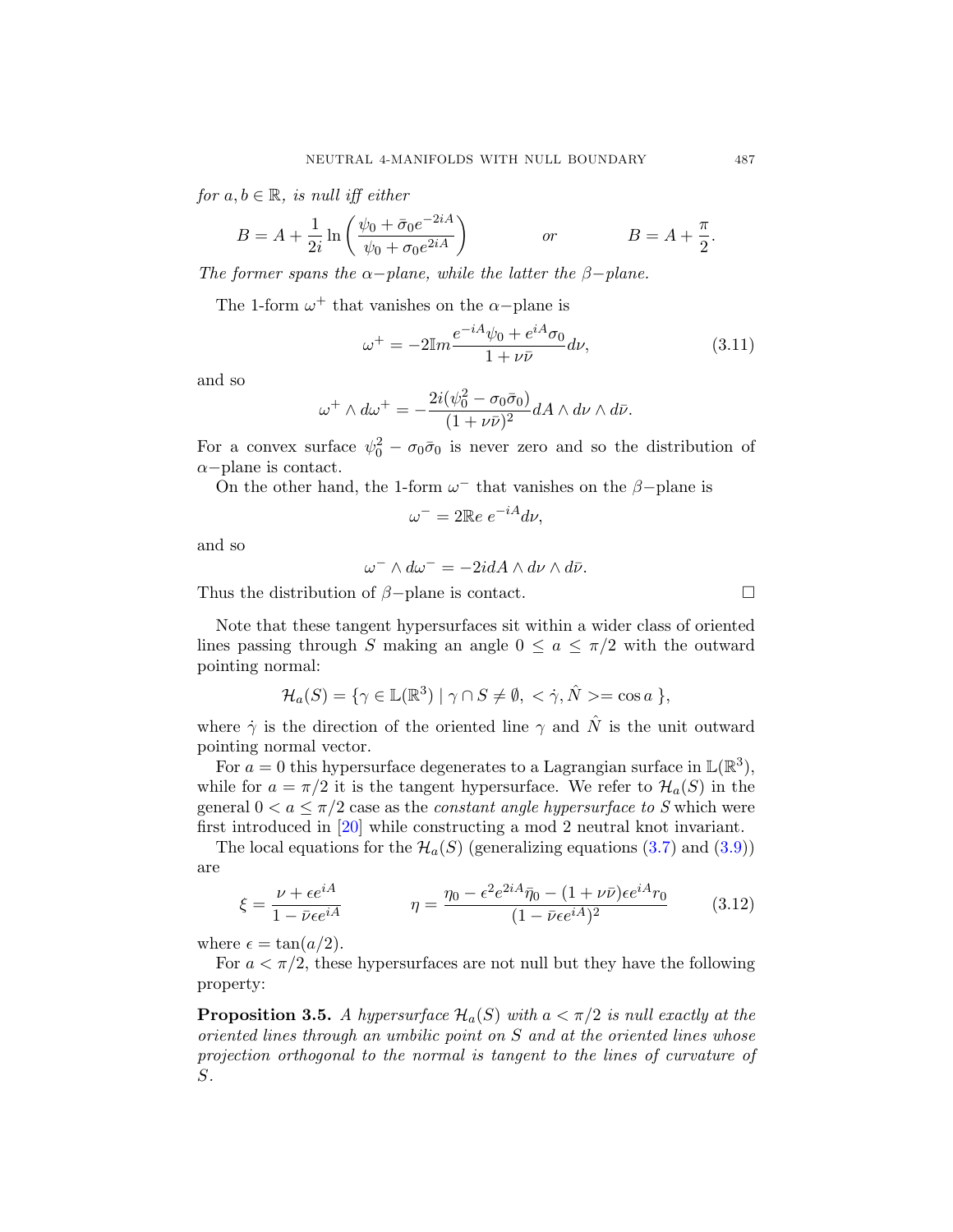**Proof.** This follows from pulling back the neutral metric  $(3.3)$  to the hypersurface [\(3.12\)](#page-10-0) and taking the determinant. The result is

$$
\det \mathbb{G}|_{\mathcal{H}_a(S)} = -\frac{2\epsilon^2 (1-\epsilon^2)^2 (\sigma_0 e^{2iA} - \bar{\sigma}_0 e^{-2iA}) (\psi_0^2 - \sigma_0 \bar{\sigma}_0)}{(1+\epsilon^2)^4 (1+\nu \bar{\nu})^4},
$$

and the result follows.  $\Box$ 

We return to these hypersurfaces in Section [4](#page-20-0) when considering normal neighbourhoods of Lagrangian discs in  $\mathbb{L}(\mathbb{R}^3)$ .

Given the two contact distributions, introduce the following terminology:

**Definition 3.6.** A knot  $\mathcal{C} \subset \mathcal{H}(S)$  is  $\alpha$ -Legendrian ( $\beta$ -Legendrian) if its tangent lies in an  $\alpha$ -plane ( $\beta$ -plane) at each point.

The *contact curve* of C is the curve  $c = \pi(\mathcal{C}) \subset S$  obtained by the canonical projection  $\pi : \mathcal{H}(S) \to S$ .

We now prove the second part of Theorem [1.2.](#page-2-0)

Let  $c \subset S$  be a curve on a convex surface parameterized by arc-length  $u \mapsto (x^1(u), x^2(u), x^3(u))$ . Let  $(\nu, \eta_0)$  be the outward pointing normal line to  $S$  along  $c$  so that

$$
z = x^{1} + ix^{2} = \frac{2(\eta_{0} - \bar{\nu}^{2}\bar{\eta}_{0})}{(1 + \nu\bar{\nu})^{2}} + \frac{2\nu}{1 + \nu\bar{\nu}}r_{0},
$$
\n(3.13)

$$
x^3 = -\frac{2(\nu\bar{\eta}_0 + \bar{\nu}\eta_0)}{(1 + \nu\bar{\nu})^2} + \frac{1 - \nu\bar{\nu}}{1 + \nu\bar{\nu}}r_0.
$$
 (3.14)

where  $r_0 : S \to \mathbb{R}$  is the support function of S.

To find the oriented line fields along c, differentiate equations  $(3.13)$  and  $(3.14)$  with respect to u to find

$$
\dot{z} = \frac{2}{(1 + \nu \bar{\nu})^2} \left[ (\psi_0 + \sigma_0 \nu^2) \dot{\nu} - (\psi_0 \nu^2 + \sigma_0) \dot{\nu} \right]
$$
  

$$
\dot{x}^3 = -\frac{2}{(1 + \nu \bar{\nu})^2} \left[ (\psi_0 \bar{\nu} - \sigma_0 \nu) \dot{\nu} + (\psi_1 \xi_1 - \bar{\sigma}_0 \bar{\nu}) \dot{\nu} \right],
$$

where we have substituted for the derivatives of  $\eta_0$  and  $r_0$  using equation  $(3.5)$  and the definitions of  $\sigma_0$  and  $\psi_0$  which yield:

$$
\dot{\eta_0} = \frac{\partial \eta_0}{\partial \nu} \dot{\nu} + \frac{\partial \eta_0}{\partial \bar{\nu}} \dot{\bar{\nu}} = \left( \psi_0 - r_0 + \frac{2 \bar{\nu} \eta_0}{1 + \nu \bar{\nu}} \right) \dot{\nu} - \bar{\sigma}_0 \dot{\bar{\nu}}
$$

$$
\dot{r_0} = \frac{\partial r_0}{\partial \nu} \dot{\nu} + \frac{\partial r_0}{\partial \bar{\nu}} \dot{\bar{\nu}} = \frac{2 \bar{\eta}_0}{(1 + \nu \bar{\nu})^2} \dot{\nu} + \frac{2 \eta_0}{(1 + \nu \bar{\nu})^2} \dot{\bar{\nu}}.
$$

The curve is parameterized by arc length iff

$$
|\vec{T}|^2 = \dot{z}\dot{\bar{z}} + (\dot{x}^3)^2 = \frac{4}{(1+\nu\bar{\nu})^2} |\psi_0\dot{\nu} - \bar{\sigma}_0\dot{\bar{\nu}}|^2 = 1,
$$

where  $\vec{T}$  is the tangent vector to c. That is, there exists  $\hat{\beta} \in [0, 2\pi)$  such that

$$
\psi_0 \dot{\nu} - \bar{\sigma}_0 \dot{\bar{\nu}} = \frac{1}{2} (1 + \nu \bar{\nu}) e^{i \hat{\beta}},
$$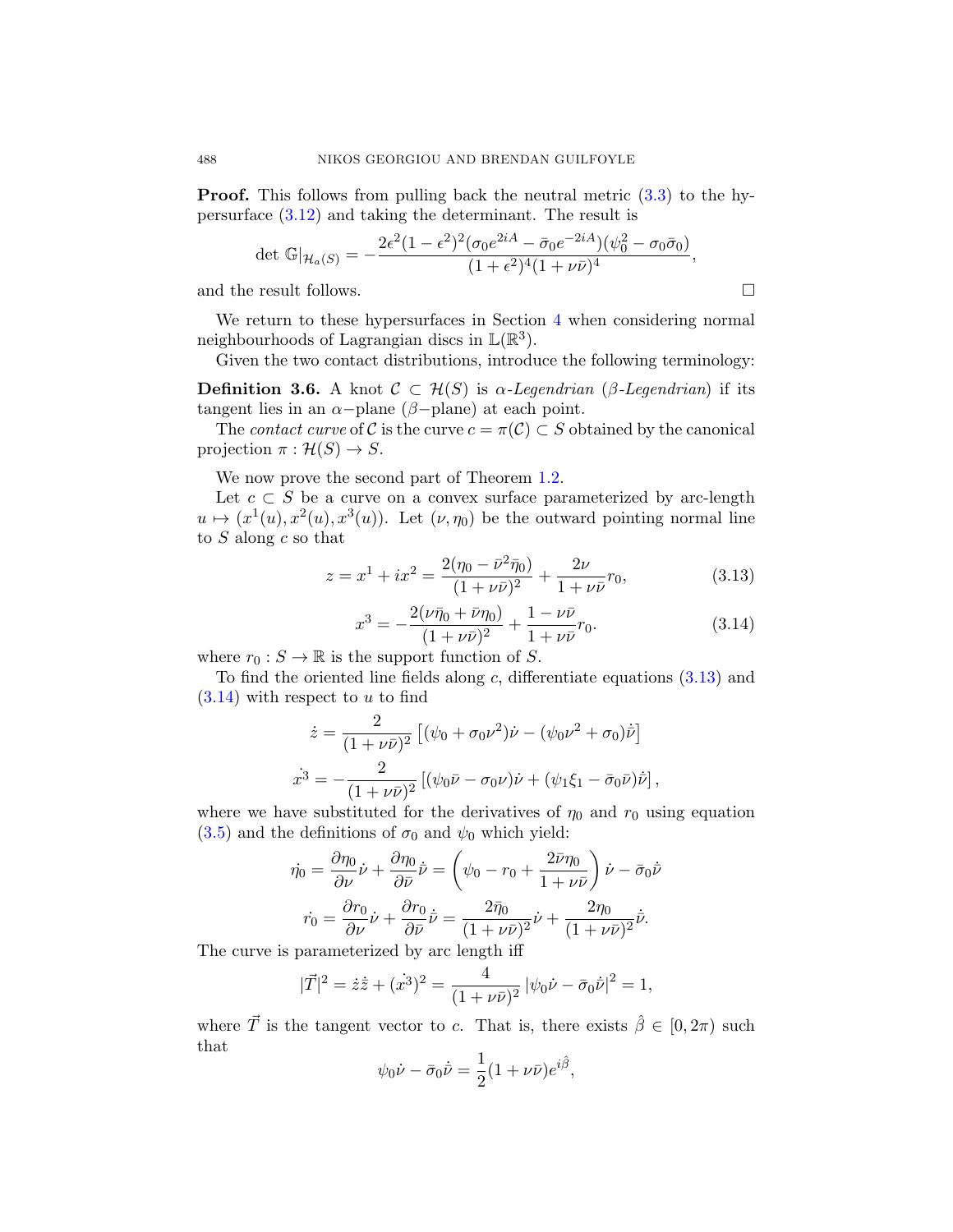inverting this last equation (with the aid of its conjugate)

$$
\dot{\nu} = \frac{(1+\nu\bar{\nu})}{2(\psi_0^2 - |\sigma_0|)} \left[ \psi_0 e^{i\hat{\beta}} + \bar{\sigma}_0 e^{-i\hat{\beta}} \right].
$$

Now comparing this with

$$
\vec{T} = \dot{z}\frac{\partial}{\partial z} + \dot{\bar{z}}\frac{\partial}{\partial \bar{z}} + \dot{x}^3 \frac{\partial}{\partial x^3} = \frac{2\xi}{1 + \xi\bar{\xi}}\frac{\partial}{\partial z} + \frac{2\bar{\xi}}{1 + \xi\bar{\xi}}\frac{\partial}{\partial \bar{z}} + \frac{1 - \xi\bar{\xi}}{1 + \xi\bar{\xi}}\frac{\partial}{\partial x^3}
$$

where  $\xi$  is given by equation [\(3.7\)](#page-9-0), we find that the oriented line is tangent to its contact curve iff  $\hat{\beta} = A$ . Moreover, the tangent to the curve  $\mathcal{C} \subset \mathcal{H}(S)$ at a point is of the form

$$
\vec{X} = a \frac{\partial}{\partial A} + b \mathbb{R} e \left[ e^{iB} \frac{\partial}{\partial \nu} \right],
$$

for  $a, b \in \mathbb{R}$  with

$$
B = A + \frac{1}{2i} \ln \left( \frac{\psi_0 + \bar{\sigma}_0 e^{-2iA}}{\psi_0 + \sigma_0 e^{2iA}} \right)
$$

.

We conclude by Lemma [3.4](#page-9-0) that the tangent vector to a knot  $\mathcal{C} \subset \mathcal{H}(S)$  is contained in an  $\alpha$ -plane iff the oriented line field is tangent to its contact curve.

We now prove the second part of Theorem [1.2.](#page-2-0)

On the other hand, the normal  $\vec{N}$  to the curve c gives rise to the vector  $\vec{X}$  with

$$
B = A + \frac{1}{2i} \ln \left( \frac{\psi_0 + \bar{\sigma}_0 e^{-2iA}}{\psi_0 + \sigma_0 e^{2iA}} \right) + \frac{\pi}{2},
$$

and this is contained in a  $\beta$ -plane iff either  $\sigma_0 = 0$ , in which case the point is umbilic, or if  $\sigma_0 e^{2iA}$  is real, in which case the curve c is a line of curvature.

Similarly, if  $\mathcal C$  is  $\beta$ -Legendrian, then the oriented lines are normal to  $c$  iff either  $\sigma_0 = 0$ , in which case the point is umbilic, or if  $\sigma_0 e^{2iA}$  is real, in which case the curve c is a line of curvature.

To prove the final part of Theorem [1.2](#page-2-0) consider the contact 1-form  $\omega^+$ defined in equation [\(3.11\)](#page-10-0).

The Reeb vector field associated with  $\omega^+$  is easily found to be

$$
X = \frac{i(1+\nu\bar{\nu})}{2(\psi_0^2 - \sigma_0\bar{\sigma}_0)} \left[ (\psi_0 e^{iA} - \bar{\sigma}_0 e^{-iA}) \frac{\partial}{\partial \nu} + (\psi_0 e^{-iA} - \sigma_0 e^{iA}) \frac{\partial}{\partial \bar{\nu}} \right] + \frac{1}{2(\psi_0^2 - \sigma_0\bar{\sigma}_0)} \left[ (\psi_0 \bar{\nu} - \sigma_0 \nu) e^{iA} + (\psi_0 \nu - \bar{\sigma}_0 \bar{\nu}) e^{-iA} \right] \frac{\partial}{\partial A}
$$

We conclude that flowing by the Reeb vector using a parameter  $r$  leads to the flow

$$
\frac{d\nu}{dr} = \frac{i(1+\nu\bar{\nu})}{2(\psi_0^2 - |\sigma_0|^2)} \left(\psi_0 e^{iA} - \bar{\sigma}_0 e^{-iA}\right)
$$

$$
\frac{dA}{dr} = \frac{1}{2(\psi_0^2 - |\sigma_0|^2)} \left[ \left(\psi_0 \bar{\nu} - \sigma_0 \nu\right) e^{iA} + \left(\psi_0 \nu - \bar{\sigma}_0 \bar{\nu}\right) e^{-iA} \right]
$$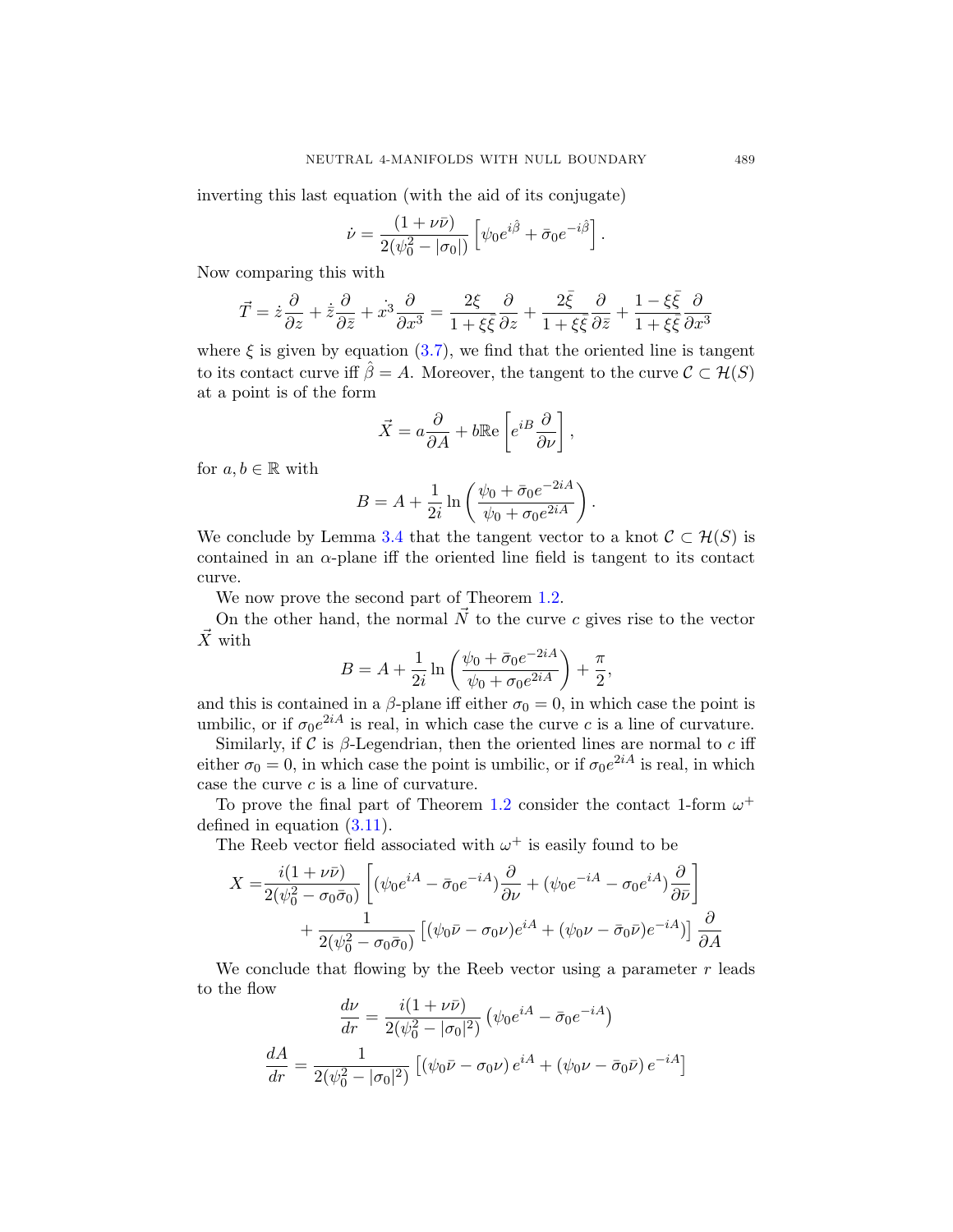This flow can be understood by considering the geodesic flow on S which induces the following flow on  $\mathcal{H}(S)$ :

$$
\frac{d\nu}{d\tau} = \frac{(1+\nu\bar{\nu})}{2(\psi_0^2 - |\sigma_0|^2)} \left(\psi_0 e^{iA} + \bar{\sigma}_0 e^{-iA}\right)
$$

$$
\frac{dA}{d\tau} = -\frac{i}{2(\psi_0^2 - |\sigma_0|^2)} \left[ \left(\psi_0 \bar{\nu} - \sigma_0 \nu\right) e^{iA} - \left(\psi_0 \nu - \bar{\sigma}_0 \bar{\nu}\right) e^{-iA} \right]
$$

The Reeb flow is obtained from the geodesic flow by replacing A by  $A +$  $\pi/2$ . Thus integral curves of the Reeb flow consists of the oriented lines along a geodesic of S that are orthogonal to the geodesic.

This completes the proof of Theorem [1.2](#page-2-0) in the flat case.

#### 3.2. The non-flat case.

**3.2.1. The neutral metric.** For  $\epsilon \in \{-1,1\}$  consider the following flat metrics in  $\mathbb{R}^4$ :

$$
\langle .,.\rangle_{\epsilon} = \epsilon (dx^1)^2 + \epsilon (dx^2)^2 + \epsilon (dx^3)^2 + (dx^4)^2.
$$

Let  $\mathbb{S}^3_{\epsilon} = \{x \in \mathbb{R}^4 : \langle x, x \rangle_{\epsilon} = 1\}$  be the 3-(pseudo)-sphere in the Euclidean space  $\mathbb{R}^4_\epsilon := (\mathbb{R}^4, \langle.,.\rangle_\epsilon)$ . Note that  $\mathbb{S}^3_1$  is the standard 3-sphere, while  $\mathbb{S}^3_{-1}$  is anti-isometric to the hyperbolic 3-space  $\mathbb{H}^3$ .

Let  $\iota : \mathbb{S}^3_{\epsilon} \hookrightarrow \mathbb{R}^4$  be the inclusion map and denote by  $g_{\epsilon}$  the induced metric  $\iota^* \langle .,.\rangle_{\epsilon}$ . The space of oriented geodesics  $\mathbb{L}(\mathbb{S}_{\epsilon}^3)$  of  $(\mathbb{S}_{\epsilon}^3, g_{\epsilon})$  is 4-dimensional and  $\mathbb{L}(\mathbb{S}_1^3)$  can be identified with the Grassmannian of oriented planes in  $\mathbb{R}_1^4$ , while  $\mathbb{L}(\widetilde{\mathbb{S}}_{-1}^3)$  can be identified with the Grassmannian of oriented planes in  $\mathbb{R}^4_{-1}$  such that the induced metric is Lorentzian [\[4\]](#page-27-0).

Thus,  $\mathbb{L}(\mathbb{S}_{\epsilon}^3)$  is the following sub-manifold of the space  $\Lambda^2(\mathbb{R}^4)$  of bivectors in  $\mathbb{R}^4$ :

$$
\mathbb{L}(\mathbb{S}_{\epsilon}^3) = \{x \wedge y \in \Lambda^2(\mathbb{R}^4) : y \in \mathrm{T}_x \mathbb{S}_{\epsilon}^3, \langle y, y \rangle_{\epsilon} = \epsilon\}.
$$

In fact, an element  $x \wedge y \in \mathbb{L}(\mathbb{S}_{\epsilon}^3)$  is the oriented geodesic  $\gamma \subset \mathbb{S}_{\epsilon}^3$  passing through  $x \in \mathbb{S}^3_{\epsilon}$  and has direction  $y \in \mathrm{T}_x \mathbb{S}^3_{\epsilon}$  with  $\langle y, y \rangle_{\epsilon} = \epsilon$ .

Endow  $\Lambda^2(\mathbb{R}^4)$  with the flat metric  $\langle \langle ., . \rangle \rangle_{\epsilon}$  defined by:

$$
\langle \langle x_1 \wedge y_1, x_2 \wedge y_2 \rangle \rangle_{\epsilon} = \langle x_1, x_2 \rangle_{\epsilon} \langle y_1, y_2 \rangle_{\epsilon} - \langle x_1, y_2 \rangle_{\epsilon} \langle y_1, x_2 \rangle_{\epsilon}.
$$

If  $x \wedge y \in \mathbb{L}(\mathbb{S}^3_{\epsilon})$ , the tangent space  $T_{x \wedge y} \mathbb{L}(\mathbb{S}^3_{\epsilon})$  is the vector space consisting of vectors of the form  $x \wedge X + y \wedge Y$ , where  $\overline{X}, Y \in (x \wedge y)_{\epsilon}^{\perp} = \{ \xi \in \Lambda^2(\mathbb{R}^4) :$  $\langle \xi, x \rangle_{\epsilon} = \langle \xi, y \rangle_{\epsilon} = 0$ .

A complex (resp. paracomplex) structure  $J$  can be defined in the oriented plane  $x \wedge y \in \mathbb{L}(\mathbb{S}_1^3)$  (resp.  $\mathbb{L}(\mathbb{S}_{-1}^3)$ ) by  $Jx = y$  and  $Jy = -x$  (resp.  $Jy = x$ ) and let J' be the complex structure on the oriented plane  $(x \wedge y)_\epsilon^{\perp}$ . Define the endomorphisms  $\mathbb J$  and  $\mathbb J'$  on  $T_{x\wedge y}\mathbb L(\mathbb S^3_\epsilon)$  as follows:

$$
\mathbb{J}(x \wedge X + y \wedge Y) = Jx \wedge X + Jy \wedge Y = y \wedge X - \epsilon x \wedge Y,
$$

and

$$
\mathbb{J}'(x \wedge X + y \wedge Y) = x \wedge J'(X) + y \wedge J'(Y).
$$

<span id="page-13-0"></span>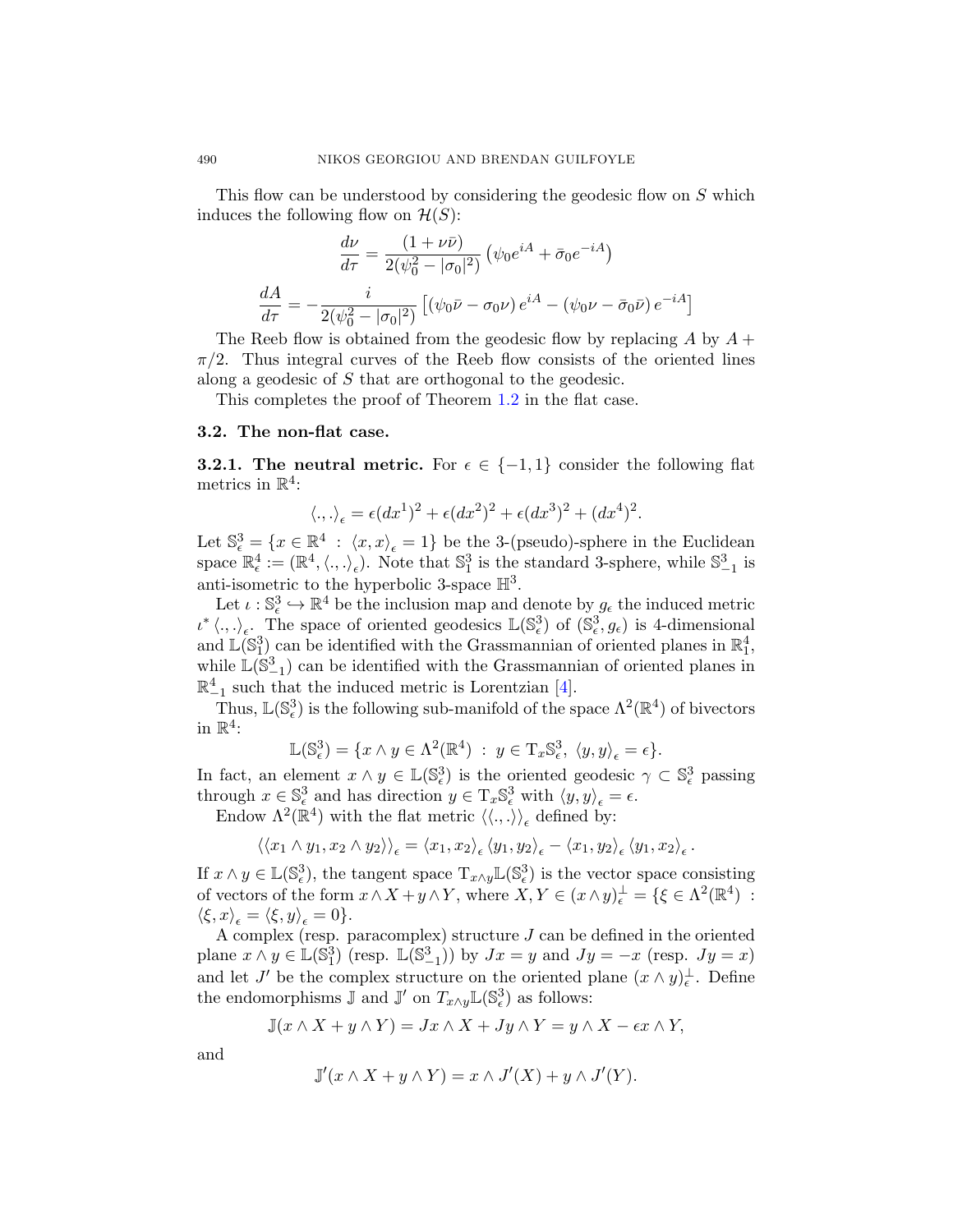<span id="page-14-0"></span>For  $\epsilon = 1$  (resp.  $\epsilon = -1$ ) J is a complex (resp. paracomplex) structure on  $\mathbb{L}(\mathbb{S}_{\epsilon}^3)$ , while  $\mathbb{J}'$  is a complex structure for  $\epsilon = \pm 1$  [\[1\]](#page-27-0) [\[2\]](#page-27-0) [\[4\]](#page-27-0) [\[6\]](#page-28-0).

Denoting the inclusion map by  $\iota : \mathbb{L}(\mathbb{S}^3_\epsilon) \hookrightarrow \Lambda^2(\mathbb{R}^4)$ , the metric  $\iota^* \langle \langle ., . \rangle \rangle_\epsilon$ is Riemannian and Einstein [\[31\]](#page-29-0). The metric  $\mathbb{G}_{\epsilon} = -\iota^* \langle \langle ., \mathbb{J} \circ \mathbb{J}' . \rangle \rangle_{\epsilon}$  is of neutral signature, locally conformally flat and is invariant under the natural action of the group  $SO((7+\epsilon)/2, (1-\epsilon)/2)$  of isometries of  $\mathbb{S}_{\epsilon}^3$ . Additionally, both structures  $(\mathbb{L}(\mathbb{S}_{\epsilon}^3), \mathbb{J}, \iota^{\star}\langle\langle.,.\rangle\rangle_{\epsilon})$  and  $(\mathbb{L}(\mathbb{S}_{\epsilon}^3), \mathbb{J}', \mathbb{G}_{\epsilon})$  are (para-) Kähler manifolds [\[1\]](#page-27-0) [\[2\]](#page-27-0) [\[4\]](#page-27-0) [\[15\]](#page-28-0) [\[24\]](#page-29-0).

3.2.2. Tangent hypersurfaces. Consider an oriented smooth surface S of  $\mathbb{S}^3_{\epsilon}$  given by the immersion  $\phi : \overline{S} \to \mathbb{S}^3_{\epsilon}$ , with  $S = \phi(\overline{S})$ . Let  $(e_1, e_2)$  be an oriented orthonormal frame of the tangent bundle of S and let N be the unit normal vector field such that  $(\phi, e_1, e_2, N)$  is a positive oriented orthonormal frame in  $\mathbb{R}^4_{\epsilon}$ . Then

$$
\langle \phi, \phi \rangle_{\epsilon} = \epsilon \, \langle e_1, e_1 \rangle_{\epsilon} = \epsilon \, \langle e_2, e_2 \rangle_{\epsilon} = \epsilon \, \langle N, N \rangle_{\epsilon} = 1.
$$

For  $\theta \in \mathbb{S}^1$ , define the following tangential vector fields

$$
v(x,\theta) = \cos\theta \ e_1 + \sin\theta \ e_2, \qquad v^{\perp}(x,\theta) = -\sin\theta \ e_1 + \cos\theta \ e_2.
$$

As in the flat case, the tangent hypersurface  $\mathcal{H}(S)$  in  $\mathbb{L}(\mathbb{S}_{\epsilon}^3)$  is the image of the immersion  $\overline{\phi} : \overline{S} \times \mathbb{S}^1 \to \mathbb{L}(\mathbb{S}_{\epsilon}^3) : (x, \theta) \mapsto \phi(x) \wedge v(x, \theta).$ 

Identify  $e_i$  with  $d\phi(e_i)$  and assume that  $(e_1, e_2)$  diagonalize the shape operator, that is,  $h(e_i, e_j) = k_i \delta_{ij}$ , where  $k_i$  and h denote the principal curvatures and second fundamental form, respectively.

If  $\nabla$  denotes the Levi-Civita connection of the induced metric  $\phi^*g_{\epsilon}$  and setting  $v_1 := \langle \nabla_{e_1} v, v^{\perp} \rangle_{\epsilon}$  and  $v_2 := \langle \nabla_{e_2} v, v^{\perp} \rangle_{\epsilon}$ , the derivative of  $\overline{\phi}$  is given by:

$$
d\overline{\phi}(e_1) = v_1 \phi \wedge v^{\perp} + k_1 \cos \theta \phi \wedge N + \sin \theta v \wedge v^{\perp}
$$
  
\n
$$
d\overline{\phi}(e_2) = v_2 \phi \wedge v^{\perp} + k_2 \sin \theta \phi \wedge N - \cos \theta v \wedge v^{\perp}
$$
  
\n
$$
d\overline{\phi}(\partial/\partial \theta) = \phi \wedge v^{\perp}.
$$
\n(3.15)

A direct computation shows that

$$
\mathbb{G}_{\epsilon}(d\overline{\phi}(\partial/\partial \theta), d\overline{\phi}(e_1)) = \mathbb{G}_{\epsilon}(d\overline{\phi}(\partial/\partial \theta), d\overline{\phi}(e_2)) = 0.
$$

In addition,  $d\overline{\phi}(\partial/\partial\theta)$  is null, that is,

$$
\mathbb{G}_{\epsilon}(d\overline{\phi}(\partial/\partial \theta), d\overline{\phi}(\partial/\partial \theta)) = 0.
$$

Now, a brief computation gives

$$
\mathbb{G}_{\epsilon}(d\overline{\phi} e_1, d\overline{\phi} e_1)\mathbb{G}_{\epsilon}(d\overline{\phi} e_2, d\overline{\phi} e_2)-\mathbb{G}_{\epsilon}(d\overline{\phi} e_1, d\overline{\phi} e_2)^2=-(k_2\sin^2\theta+k_1\cos^2\theta)^2.
$$

Thus,  $d\phi(\partial/\partial\theta)$  is a tangential vector field and a normal vector field of the hypersurface  $\mathcal{H}(S)$ . The induced metric  $\overline{\phi}^* \mathbb{G}_{\epsilon}$  is of signature  $(+-0)$ .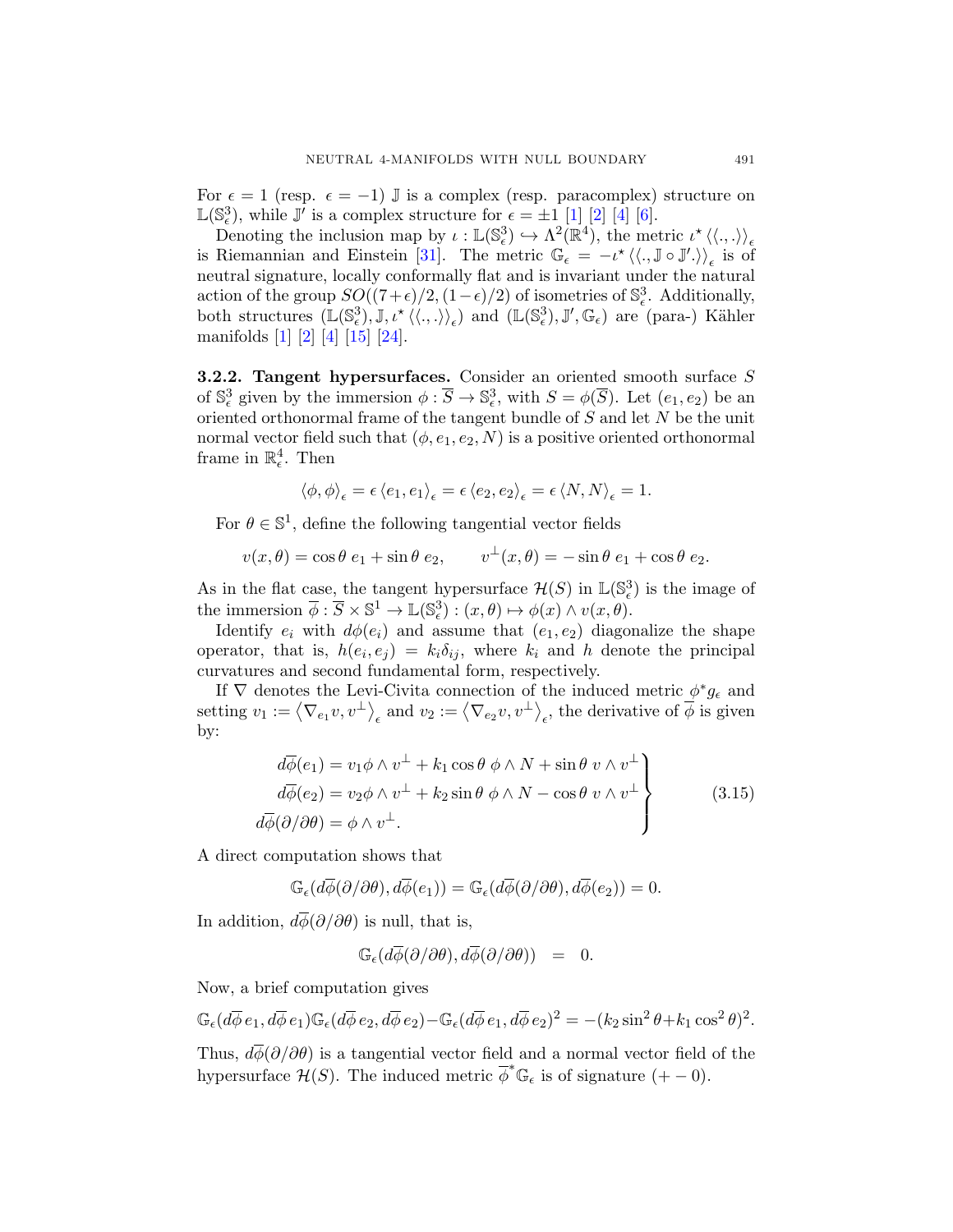Let  $\rho_1 = d\overline{\phi}(e_1)$  and  $\rho_2$  be defined by

$$
\rho_2 = \frac{2k_1v_2\cos\theta\sin\theta + (k_1\cos^2\theta - k_2\sin^2\theta)v_1}{k_1\cos^2\theta + k_2\sin^2\theta}\phi\wedge v^\perp + k_1\cos\theta\phi\wedge N - \sin\theta v\wedge v^\perp.
$$
\n(3.16)

Consider the null vectors  $e_+$  and  $e_-$  by  $e_+ = \rho_1 + \rho_2$  and  $e_- = \rho_1 - \rho_2$ .

If  $e_0 = d\phi(\partial/\partial\theta)$ , define the null planes  $\Pi_+ := \text{span}\{e_+, e_0\}$  and  $\Pi_- :=$ span $\{e_-, e_0\}$ . A brief computation shows that

$$
\Pi_+ = \text{span}\{\phi \wedge v^\perp, \phi \wedge N\} \text{ and } \Pi_- = \text{span}\{\phi \wedge v^\perp, v \wedge v^\perp\}.
$$

**Proposition 3.7.** The plane  $\Pi_+$  is an  $\alpha$ -plane, while  $\Pi_-$  is a  $\beta$ -plane.

**Proof.** If  $\xi \in \Pi_+$ , we have that  $\xi = \xi_1 \phi \wedge v^{\perp} + \xi_2 \phi \wedge N$  and thus,

$$
\mathbb{J}'\xi = -\xi_1 \phi \wedge N + \xi_2 \phi \wedge v^{\perp} \in \Pi_+.
$$

Therefore, the null plane  $\Pi_+$  is  $J'$ -holomorphic and since it is totally null, it is therefore an  $\alpha$ -plane.

If  $\xi \in \Pi_{-}$  we have that  $\xi = \xi_1 \phi \wedge v^{\perp} + \xi_2 v \wedge v^{\perp}$ . Then,

$$
\mathbb{J}\xi = \xi_1 v \wedge v^{\perp} - \epsilon \xi_2 \phi \wedge v^{\perp} \in \Pi_{-},
$$

which shows that  $\Pi_{-}$  is J-holomorphic, and thus,  $\Pi_{-}$  is a  $\beta$ -plane.  $\square$ 

The following proposition establishes the first part of Theorem [1.2](#page-2-0) in the non-flat cases:

**Proposition 3.8.** Let S be a smooth oriented convex surface in  $\mathbb{S}^3_{\epsilon}$  and let  $\mathcal{H}(S)$  be its tangent hypersurface. Then,  $(\mathcal{H}(S), \Pi_+)$  and  $(\mathcal{H}(S), \Pi_-)$  are both contact 3-manifolds.

**Proof.** Assuming that S is convex, we have that  $k_1k_2 > 0$  and thus

$$
k_1(x)\cos^2\theta + k_2(x)\sin^2\theta \neq 0
$$
,  $\forall (x, \theta) \in \mathcal{H}(S)$ .

Set  $\eta_1 = \phi \wedge v^{\perp}, \eta_2 = \phi \wedge N$  and  $\eta_3 = v \wedge v^{\perp}$ . We simply write  $e_i$  for the tangential vector fields  $d\bar{\phi}(e_i)$  and  $\partial/\partial\theta$  for the tangential vector field  $d\bar{\phi}(\partial/\partial\theta)$ . Then solving the relations [\(3.15\)](#page-14-0) for  $\eta_i$  we have

$$
\eta_1 = \partial/\partial\theta
$$

$$
\eta_2 = \frac{\cos\theta}{k_1\cos^2\theta + k_2\sin^2\theta}e_1 + \frac{\sin\theta}{k_1\cos^2\theta + k_2\sin^2\theta}e_2 - \frac{v_1\cos\theta + v_2\sin\theta}{k_1\cos^2\theta + k_2\sin^2\theta}\partial/\partial\theta
$$

$$
\eta_3 = \frac{k_2\sin\theta}{k_1\cos^2\theta + k_2\sin^2\theta}e_1 - \frac{k_1\cos\theta}{k_1\cos^2\theta + k_2\sin^2\theta}e_2 - \frac{v_1k_2\sin\theta - v_2k_1\cos\theta}{k_1\cos^2\theta + k_2\sin^2\theta}\partial/\partial\theta.
$$

Thus,  $\{\eta_1, \eta_2, \eta_3\}$  are tangential vector fields and let  $\eta^i$  be the dual orthonormal frame. Then  $\eta^i \eta_j = \delta_j^i$  and  $\eta^i \in T^*(\mathcal{H}(S))$ .

Observe that  $\Pi_+$  is generated by the vectors  $\eta_1, \eta_2$ , and thus  $\eta^3(\Pi_+) = 0$ . If  $(e^1, e^2, d\theta)$  is the dual frame of  $(e_1, e_2, \partial/\partial\theta)$  we have

$$
\eta^3 = \sin \theta \, e^1 - \cos \theta \, e^2.
$$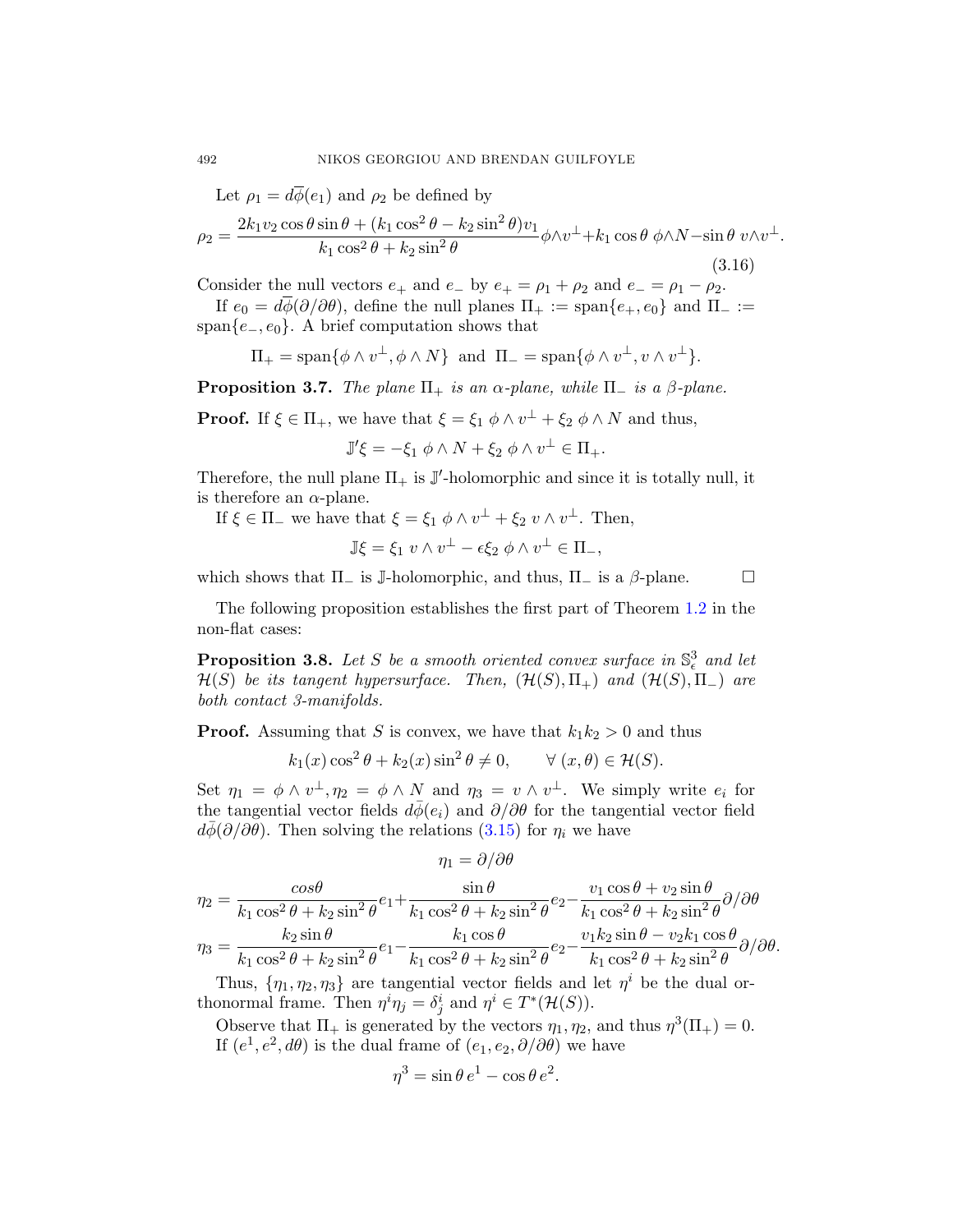<span id="page-16-0"></span>Hence,

$$
\eta^3 \wedge d\eta^3 = e^1 \wedge e^2 \wedge d\theta. \tag{3.17}
$$

which implies that  $\eta^3 \wedge d\eta^3 \neq 0$  and thus  $(\mathcal{H}(S), \Pi_+)$  is a contact manifold.

The  $\beta$ -plane  $\Pi_-$  is generated by the vectors  $\eta_1, \eta_3$ , and thus  $\eta^2(\Pi_-) = 0$ . A brief computation gives

$$
\eta^2 = k_1 \cos \theta \, e^1 + k_2 \sin \theta \, e^2,\tag{3.18}
$$

and then,

$$
\eta^2 \wedge d\eta^2 = -k_1 k_2 e^1 \wedge e^2 \wedge d\theta.
$$

Using the fact that S is convex, it follows that  $\eta^2 \wedge d\eta^2 \neq 0$  and thus  $(\mathcal{H}(S), \Pi_{-})$  is a contact manifold.

For any smoothly embedded convex surface of  $S \subset \mathbb{S}^3_{\epsilon}$  consider the constant angle hypersurface  $\mathcal{H}_a(S)$  of  $\mathbb{L}(\mathbb{S}_{\epsilon}^3)$  which is the set of all oriented geodesics passing through  $S$  and making an angle  $a$  with the normal vector field N of S. As in the flat case,  $\mathcal{H}_0(S)$  is a Lagrangian surface in  $\mathbb{L}(\mathbb{S}^3_{\epsilon})$ , while  $\mathcal{H}_{\pi/2}(S)$  is the tangent hypersurface. The following Proposition covers the other cases:

**Proposition 3.9.** For  $a \in (0, \pi/2)$ , the hypersurface  $\mathcal{H}_a(S)$  is null exactly at the oriented geodesics either

- (1) passing through an umbilic point on S, or
- $(2)$  whose direction projected to the tangent bundle TS is tangent to a line of curvature of S.

**Proof.** Let  $\phi$  be an immersion of S in  $\mathbb{S}^3_{\epsilon}$  and consider, as before, the oriented orthonormal frame  $(\phi, e_1, e_2, N)$ , where  $(e_1, e_2)$  are the principal directions.

For  $a \in (0, \pi/2)$ , the hypersurface  $\mathcal{H}_a(S)$  is given by the image of the immersion

$$
\bar{\phi}_a(x,\theta) = \phi(x) \wedge v_a(x,\theta),
$$

where,  $x \in S$  and  $\theta \in [0, 2\pi)$  with

$$
v_a(x,\theta) = (\cos\theta \, e_1(x) + \sin\theta \, e_2(x)) \sin a + N \cos a.
$$

Consider the following normal vector field of  $\mathcal{H}_a(S)$ :

$$
\overline{N}_a = -\Big(\cos\theta \left\langle \overline{\nabla}_{e_1} v_a, \xi_2 \right\rangle_{\epsilon} + \sin\theta \left\langle \overline{\nabla}_{e_2} v_a, \xi_2 \right\rangle_{\epsilon} \Big) \phi \wedge \xi_1 + \cos a v_a \wedge \xi_1
$$

$$
- \cos a \Big(\sin\theta \left\langle \overline{\nabla}_{e_1} v_a, \xi_2 \right\rangle_{\epsilon} - \cos \theta \left\langle \overline{\nabla}_{v_a} v_a, \xi_2 \right\rangle_{\epsilon} \Big) \phi \wedge \xi_2,
$$

where  $\overline{\nabla}$  denotes the Levi-Civita connection of  $g_{\epsilon}$ . Then,

$$
\mathbb{G}(\overline{N}_a, \overline{N}_a) = (k_2 - k_1) \cos^2 a \sin 2\theta,
$$

and the Proposition follows.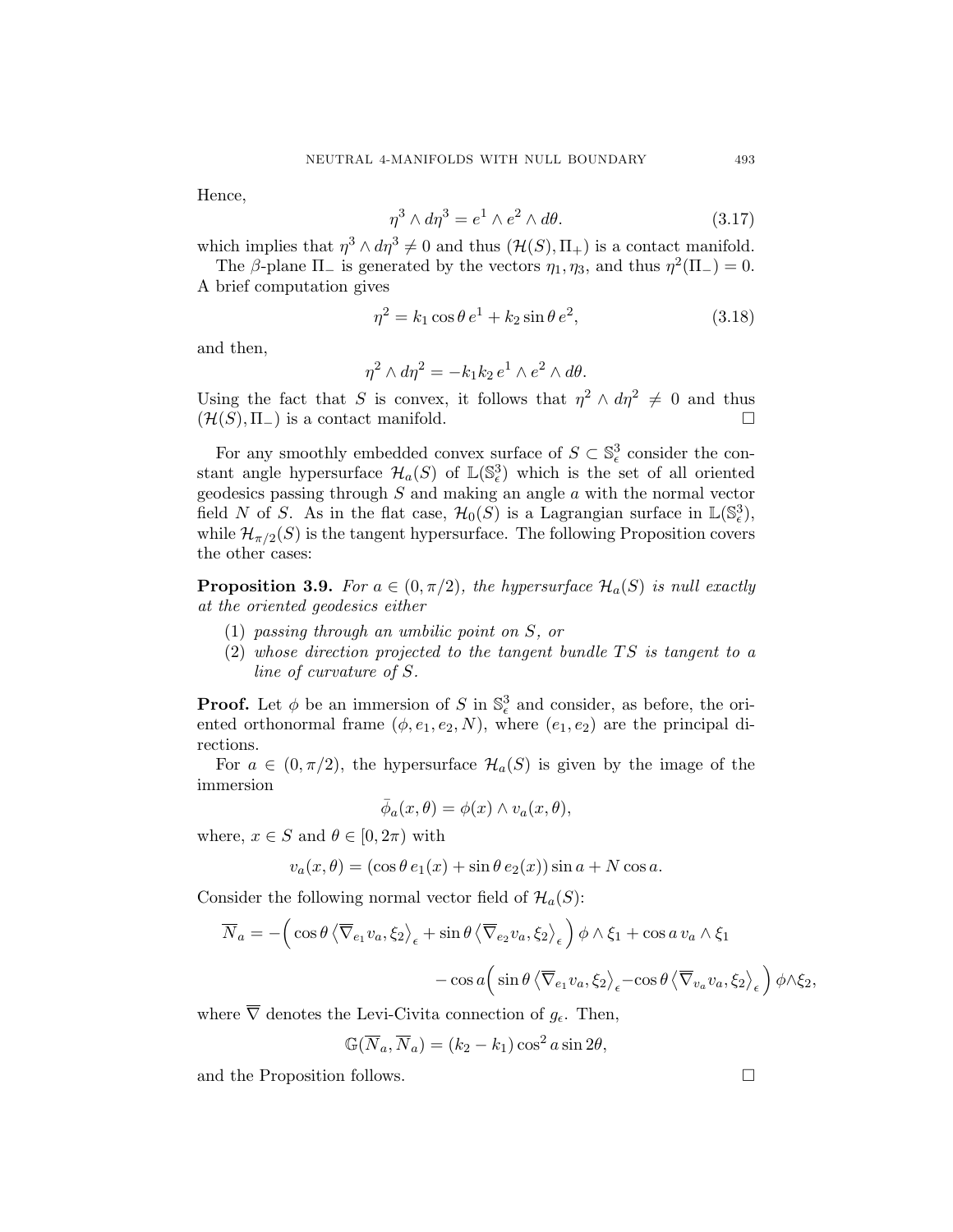Let S be a smooth convex 2-sphere in  $\mathbb{S}^3_\epsilon$  and let  $\mathcal{C}: I \to \mathcal{H}(S): u \mapsto \phi(u) \wedge$  $v(u)$  be an  $\alpha$ -Legendrian curve, where the curve  $\phi(u)$  in S is parameterised by the arc-length  $u$ .

By definition we have  $\mathcal{C} = \dot{\phi} \wedge v + \phi \wedge \dot{v} \in \text{span}\{\phi \wedge v^{\perp}, \phi \wedge N\},\$  and thus there exist two real functions  $\lambda_1$  and  $\lambda_2$  such that

$$
\dot{\phi} \wedge v + \phi \wedge \dot{v} = \lambda_1 \phi \wedge v^{\perp} + \lambda_2 \phi \wedge N.
$$

We have

$$
\dot{\phi} \wedge v + \phi \wedge (\dot{v} - \lambda_1 v^{\perp} - \lambda_2 N) = 0. \tag{3.19}
$$

If  $\dot{\phi} = a_1v + a_2\phi + a_3v^{\perp} + a_4N$ , it is obvious that  $a_3 = a_4 = 0$ . Then  $\dot{\phi} = a_1 v + a_2 \phi \text{ and since } \langle \phi, \dot{\phi} \rangle$  $_{\epsilon} = 0$  we have that  $a_2 = 0$ . Then  $\dot{\phi} = a_1 v$ and since  $|\dot{\phi}|_{\epsilon}^2 = \epsilon$  we have that either  $a_1 = 1$  or  $a_1 = -1$ . In any case,  $v = a_1 \dot{\phi}$  and thus,

$$
\mathcal{C} = \phi \wedge v = \phi \wedge a_1 \dot{\phi},
$$

where  $a_1^2 = 1$ .

We turn now to the proof of the second part of Theorem [1.2](#page-2-0) in the non-flat case in 3 steps.

## $(i)$  and  $(ii)$  imply  $(iii)$ :

The fact that C is  $\beta$ -Legendrian implies that there exist functions a, b along the curve  $\phi$  such that,

$$
\dot{\mathcal{C}} = \dot{\phi} \wedge v + \phi \wedge \dot{v} = a\phi \wedge v^{\perp} + bv \wedge v^{\perp}, \tag{3.20}
$$

and since  $\mathcal{C} = \phi \wedge v$  is normal to the curve  $\phi$  we have that

$$
\left\langle \dot{\phi}, v \right\rangle_{\epsilon} = 0.
$$

Since N is the unit normal vector field of  $S \langle \dot{\phi}, N \rangle$  $_{\epsilon}$  = 0, and therefore  $\dot{\phi} = \pm v^{\perp}$ . Now, (3.20) yields  $\phi \wedge (\dot{v} - av^{\perp}) = 0$ , which implies  $\dot{v} = \mu \phi + av^{\perp}$ . Then

$$
\langle \dot{v}, N \rangle_{\epsilon} = 0,\tag{3.21}
$$

and since

$$
0 = \left\langle \dot{N}, \phi \right\rangle_{\epsilon} = -\left\langle \dot{\phi}, N \right\rangle_{\epsilon} = \left\langle v^{\perp}, N \right\rangle_{\epsilon},
$$

we have that  $\dot{N} = \lambda v^{\perp} = \lambda \dot{\phi}$  and therefore  $\phi$  is a line of curvature. On the other hand,

$$
0 = \langle \dot{v}, N \rangle_{\epsilon} = -\langle v, \nabla_{v^{\perp}} N \rangle_{\epsilon} = \langle \cos \theta e_1 + \sin \theta e_2, A(-\sin \theta e_1 + \cos \theta e_2) \rangle_{\epsilon}
$$
  
=  $\langle \cos \theta e_1 + \sin \theta e_2, -\sin \theta A e_1 + \cos \theta A e_2 \rangle_{\epsilon} = \epsilon (k_2 - k_1) \cos \theta \sin \theta,$ 

which shows that S is umbilic along the curve  $\phi$ .  $(i)$  and  $(iii)$  imply  $(ii)$ :

<span id="page-17-0"></span>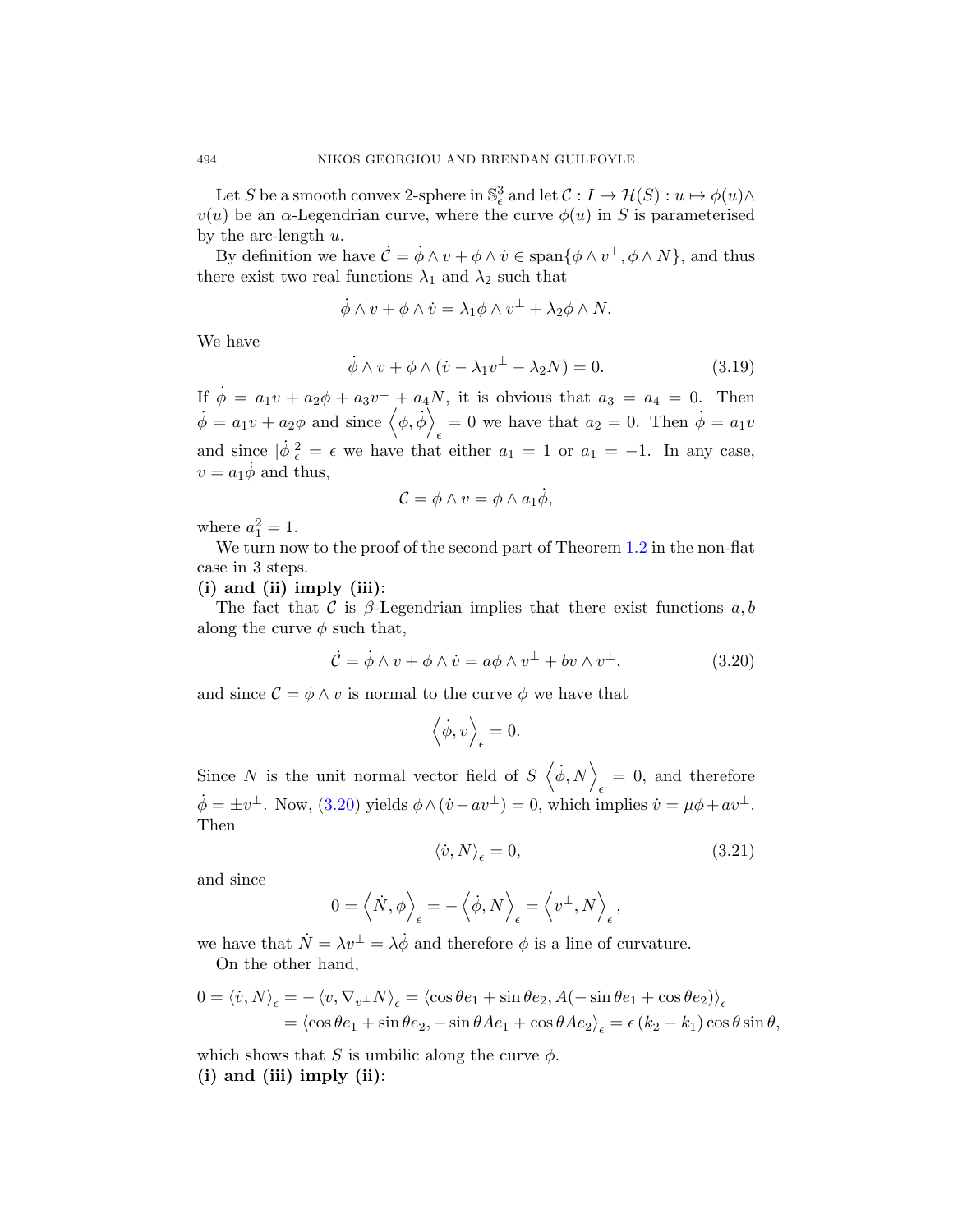<span id="page-18-0"></span>The fact that C is  $\beta$ -Legendrian gives [\(3.20\)](#page-17-0). Suppose that the curve  $\phi$  is also a line of curvature. Then  $\dot{N} = \lambda \dot{\phi}$ , where  $\lambda$  is a non zero function along the curve. We also have,

$$
\dot{\phi} = a_1 v + a_2 \bot v^\bot.
$$

From  $(3.20)$  we have

$$
a_2v^{\perp} \wedge v + \phi \wedge \dot{v} = a\phi \wedge v^{\perp} + bv \wedge v^{\perp},
$$

which gives  $\phi \wedge (\dot{v} - av^{\perp}) = 0$ , and thus  $\dot{v} = av^{\perp} + \mu \phi$ . Then,  $\langle \dot{v}, N \rangle_{\epsilon} = 0$ , which yields,

$$
0 = \langle \dot{v}, N \rangle_{\epsilon} = -\langle v, \dot{N} \rangle_{\epsilon} = -\lambda \langle v, \dot{\phi} \rangle_{\epsilon}.
$$

It follows that  $\langle \dot{\phi}, v \rangle$  $\epsilon = 0$  and hence  $\mathcal{C} = \phi \wedge v$  is normal to the curve  $\phi$ .

Suppose now that S is umbilic along the curve  $\phi = \phi(u)$ , i.e.,  $k_1 = k_2$ . The relation [\(3.20\)](#page-17-0) implies

$$
(\dot{\phi} + bv^{\perp}) \wedge v + \phi \wedge (\dot{v} - av^{\perp}) = 0,
$$

which gives the following equations:

$$
\dot{\phi} = -bv^{\perp} + \mu v
$$
 and  $\dot{v} = av^{\perp} + s\phi$ .

Then  $\langle \dot{v}, N \rangle_{\epsilon} = 0$  and hence,

$$
0 = \langle v, \dot{N} \rangle_{\epsilon} = \langle v, \nabla_{\dot{\phi}} N \rangle_{\epsilon} = \langle v, \nabla_{-bv^{\perp} + \mu v} N \rangle_{\epsilon}
$$
  
=  $-b \langle v, \nabla_{v^{\perp}} N \rangle_{\epsilon} + \mu \langle v, \nabla_{v} N \rangle_{\epsilon}.$ 

The fact that S is umbilic along the curve, implies that  $\langle v, \nabla_v \bot N \rangle_{\epsilon} = 0$ . Then

$$
0 = \mu \left\langle v, \nabla_v N \right\rangle_{\epsilon} = -\epsilon \mu (k_1 \cos^2 \theta + k_2 \sin^2 \theta),
$$

and since S is convex, we have that  $k_1 \cos^2 \theta + k_2 \sin^2 \theta \neq 0$ . It follows that  $\mu = 0$  and thus  $\dot{\phi} = -bv^{\perp}$ . Therefore,  $\langle \dot{\phi}, v \rangle$  $\epsilon = 0$  and hence  $\mathcal{C} = \phi \wedge v$  is normal to the curve  $\phi = \phi(u)$ .

# $(ii)$  and  $(iii)$  imply  $(i)$ :

The fact that C is normal to  $\phi = \phi(u)$  implies that  $\langle \dot{\phi}, v \rangle$  $_{\epsilon} = 0.$  Suppose that the curve  $\phi$  is a line of curvature. Then  $\dot{N} = \lambda \dot{\phi}$ , where  $\lambda$  is a non zero function along the curve. We also have that,

$$
\dot{\phi} = a_1 v + b_1 v^{\perp}.
$$
\n(3.22)

Since

$$
\langle \dot{v}, N \rangle_{\epsilon} = -\langle \dot{N}, v \rangle_{\epsilon} = -\lambda \langle \dot{\phi}, v \rangle_{\epsilon} = 0,
$$

we obtain

$$
\dot{v} = a_2 \phi + b_2 v^{\perp}.
$$
\n
$$
(3.23)
$$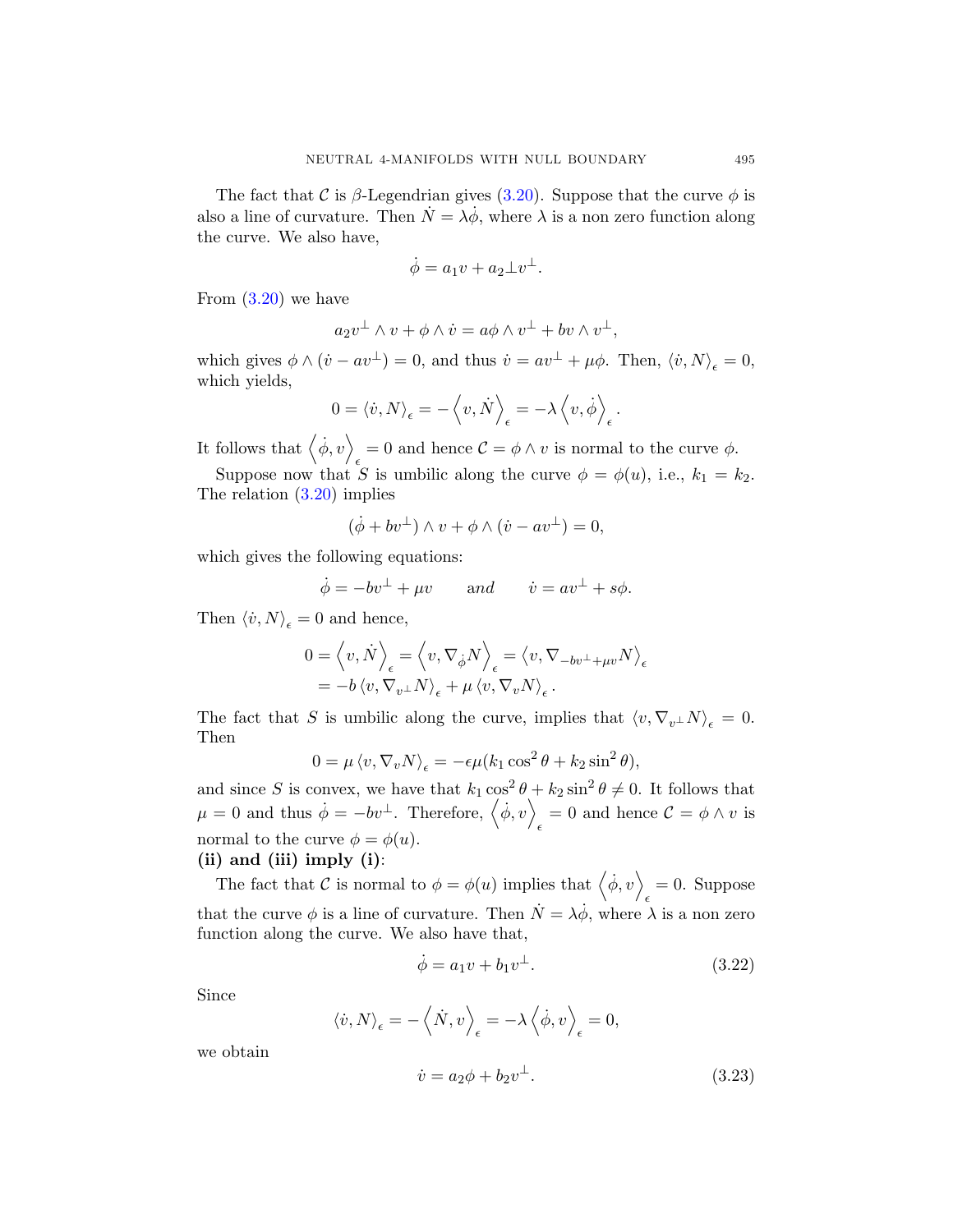Using  $(3.22)$  and  $(3.23)$  we have:

$$
\dot{\mathcal{C}} = \dot{\phi} \wedge v + \phi \wedge \dot{v} = (a_1v + b_1v^{\perp}) \wedge v + \phi \wedge (a_2\phi + b_2v^{\perp})
$$
  
=  $-b_1v \wedge v^{\perp} + b_2\phi \wedge v^{\perp} \in \Pi_-,$ 

and thus  $\mathcal C$  is  $\beta$ -Legendrian.

Suppose that S is umbilic along the curve  $\phi$  and that C is normal to  $\phi =$  $\phi(u)$ . Then  $\langle \dot{\phi}, v \rangle$  $\epsilon = 0$  and hence the equation [\(3.22\)](#page-18-0) becomes  $\dot{\phi} = b_1 v^{\perp}$ . It follows that  $\langle \dot{v}, \phi \rangle_{\epsilon} = -\langle \dot{\phi}, v \rangle$  $_{\epsilon} = 0$  and

$$
\langle \dot{v}, N \rangle_{\epsilon} = -\langle v, \dot{N} \rangle_{\epsilon} = -\langle v, \nabla_{\dot{\phi}} N \rangle_{\epsilon} = -\langle v, \nabla_{v^{\perp}} N \rangle_{\epsilon} = \epsilon (k_1 - k_2) \cos \theta \sin \theta = 0.
$$

Thus,

$$
\dot{\phi} = b_1 v^{\perp}
$$
 and  $\dot{v} = b_2 v^{\perp}$ .

Therefore,

$$
\dot{\mathcal{C}} = \dot{\phi} \wedge v + \phi \wedge \dot{v} = -b_1 v \wedge v^{\perp} + b_2 \phi \wedge v^{\perp} \in \Pi_-,
$$

which shows again that  $\mathcal C$  is  $\beta$ -Legendrian.

We prove the final part of Theorem [1.2](#page-2-0) for the case of  $\mathbb{L}(\mathbb{S}^3)$  while, the proof for the case of  $\mathbb{L}(\mathbb{H}^3)$  is similar. Consider the contact 1-form  $\eta^3$  of the contact manifold  $(\mathcal{H}(S), \Pi_+)$  given in equation [\(3.17\)](#page-16-0).

A brief computation shows that the Reeb vector field  $X$  associated with  $\eta^3$  is

$$
X = \left\langle v, \nabla_{v^{\perp}} v^{\perp} \right\rangle \phi \wedge v^{\perp} + (k_1 - k_2) \cos \theta \sin \theta \phi \wedge N + v \wedge v^{\perp}.
$$

Let  $C(t) = \phi(t) \wedge v(t)$  be a smooth regular curve in  $\mathcal{H}(S)$ , where t is the arclength of the contact curve  $\phi = \phi(t)$  and for every t, the velocity  $\dot{C}(t)$  is a Reeb vector. It then follows,

$$
\dot{\phi} \wedge v + \phi \wedge \dot{v} = \left\langle v, \nabla_{v^{\perp}} v^{\perp} \right\rangle \phi \wedge v^{\perp} + (k_1 - k_2) \cos \theta \sin \theta \phi \wedge N + v \wedge v^{\perp},
$$

which yields,

$$
\dot{\phi} = -v^{\perp} \qquad \dot{v} = \left\langle v, \nabla_{v^{\perp}} v^{\perp} \right\rangle v^{\perp} + (k_1 - k_2) \cos \theta \sin \theta N, \qquad (3.24)
$$

Thus,

$$
\left\langle \dot{\phi}, v \right\rangle = -\left\langle v^{\perp}, v \right\rangle = 0.
$$

Therefore, the curve  $C(t)$  is formed by the oriented geodesics that are orthogonal to the contact curve  $\phi$  and therefore we have proved the first statement.

Using that  $\langle \dot{\phi}, \dot{\phi} \rangle = 1$ , we have

$$
\ddot{\phi} = -\dot{v}^{\perp} = -\phi + \left\langle v, \nabla_{v^{\perp}} v^{\perp} \right\rangle v + \left(k_1 \sin^2 \theta + k_2 \cos^2 \theta\right) N. \tag{3.25}
$$

<span id="page-19-0"></span>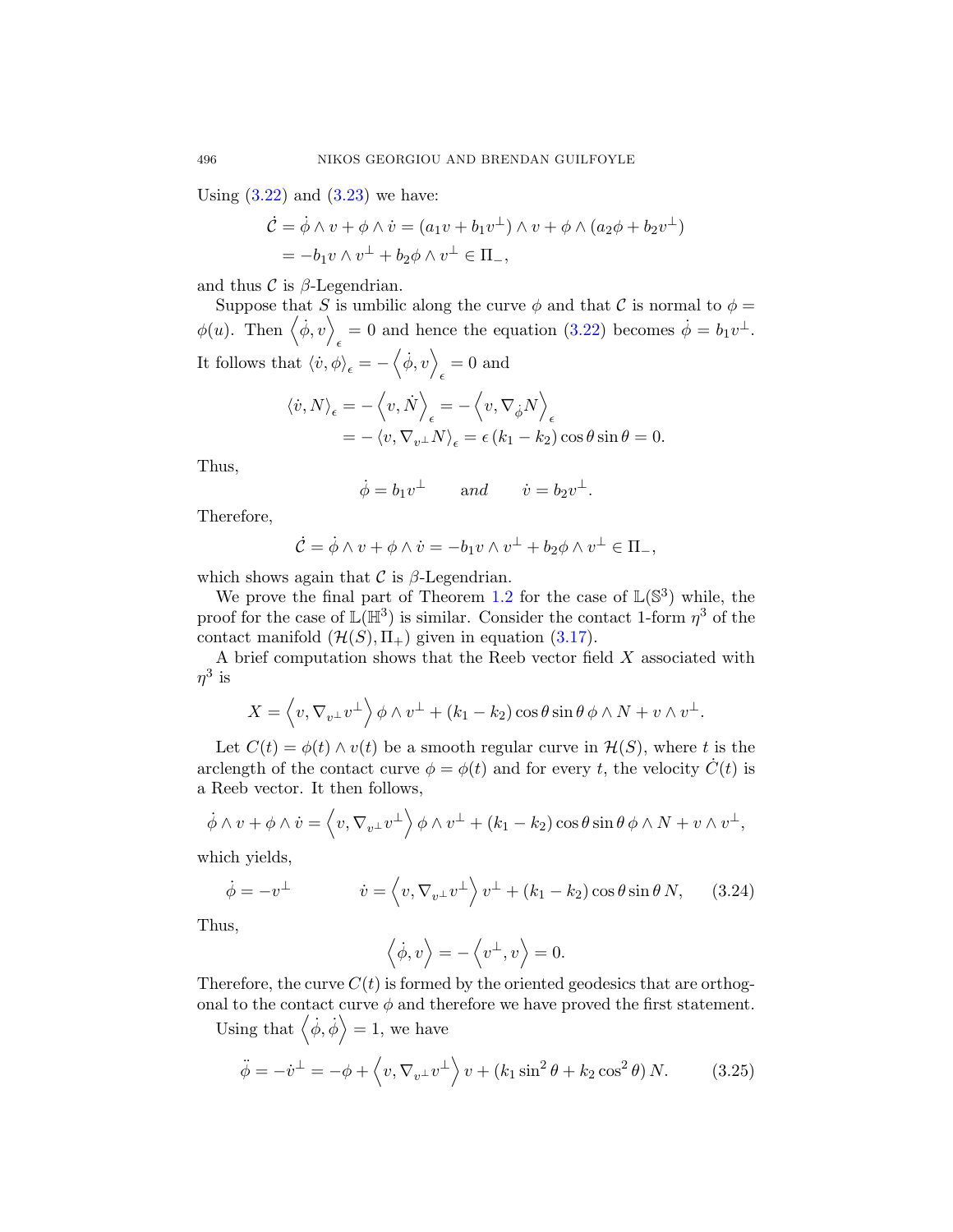<span id="page-20-0"></span>Denoting the vector fields  $d\phi(\partial/\partial t)$ ,  $d\phi(\partial/\partial \theta)$  by  $\partial/\partial t$ ,  $\partial/\partial \theta$ , respectively and using  $(3.24)$ , we have

$$
\nabla_{\partial/\partial \theta} \nabla_{v^{\perp}} = -\nabla_{\partial/\partial \theta} \nabla_{\partial/\partial t} = -\nabla_{\partial/\partial t} \nabla_{\partial/\partial \theta} = \nabla_{v^{\perp}} \nabla_{\partial/\partial \theta}.
$$
 (3.26)

Note that

$$
\langle v, \nabla_{e_1} v^{\perp} \rangle = \langle e_1, \nabla_{e_1} e_2 \rangle
$$
  $\langle v, \nabla_{e_2} v^{\perp} \rangle = \langle e_2, \nabla_{e_2} e_1 \rangle$ ,

and thus for  $i = 1, 2$ ,

$$
(\partial/\partial \theta) \left\langle v, \nabla_{e_1} v^{\perp} \right\rangle = 0, \qquad (\partial/\partial \theta) \left\langle v, \nabla_{e_2} v^{\perp} \right\rangle = 0.
$$

We then have,

$$
\begin{array}{rcl}\n-\left\langle v,\nabla_v v^{\perp}\right\rangle & = & -\cos\theta\left\langle v,\nabla_{e_1} v^{\perp}\right\rangle - \sin\theta\left\langle v,\nabla_{e_2} v^{\perp}\right\rangle \\
& = & (\partial/\partial\theta)\left(-\sin\theta\left\langle v,\nabla_{e_1} v^{\perp}\right\rangle + \cos\theta\left\langle v,\nabla_{e_2} v^{\perp}\right\rangle\right) \\
& = & \left\langle\partial v/\partial\theta,\nabla_{v^{\perp}} v^{\perp}\right\rangle + \left\langle v,\nabla_{\partial/\partial\theta}\nabla_{v^{\perp}} v^{\perp}\right\rangle,\n\end{array}
$$

and using  $(3.26)$  we get

$$
\langle v, \nabla_v v^{\perp} \rangle = -\langle v^{\perp}, \nabla_{v^{\perp}} v^{\perp} \rangle - \langle v, \nabla_{v^{\perp}} \nabla_{\partial/\partial \theta} v^{\perp} \rangle
$$
  
=  $\langle v, \nabla_{v^{\perp}} v \rangle$ ,  
= 0 (3.27)

Using  $(3.27)$ , along the contact curve  $\phi$ , we have:

$$
\langle e_1, \nabla_{e_1} e_2 \rangle = \langle e_2, \nabla_{e_2} e_1 \rangle = 0,
$$

and therefore,

$$
\left\langle v, \nabla_{v^{\perp}} v^{\perp} \right\rangle = -\cos \theta \left\langle e_1, \nabla_{e_1} e_2 \right\rangle - \sin \theta \left\langle e_2, \nabla_{e_2} e_1 \right\rangle
$$
  
= 0 (3.28)

Substituting  $(3.28)$  into  $(3.25)$  we get

$$
\ddot{\phi} = -\dot{v}^{\perp} = -\phi + (k_1 \sin^2 \theta + k_2 \cos^2 \theta) N.
$$

Hence  $\ddot{\phi}$  lies in the plane  $\phi \wedge N$  and thus  $\nabla_{\dot{\phi}} \dot{\phi} = 0$ . Thus the Reeb vector field is the oriented lines tangent to  $S$  that are orthogonal to a geodesic.

This completes the proof of Theorem [1.2.](#page-2-0)  $\Box$ 

# 4. Intersection tori of null hypersurfaces

Given a smooth convex surface  $S \subset \mathbb{R}^3$ , the set of oriented outwardpointing normal geodesics forms a surface  $\Sigma$  in  $\mathbb{L}(\mathbb{R}^3)$  which is Lagrangian and totally real away from umbilic points on  $S$  [\[15\]](#page-28-0) [\[19\]](#page-28-0).

A normal neighbourhood of  $\Sigma$  can be constructed by considering the set

$$
\mathcal{N}_a(\Sigma) = \{ \gamma \in \mathbb{L}(\mathbb{R}^3) \mid \exists \gamma_0 \in \Sigma \text{ s.t. } \gamma \cap \gamma_0 = p \in S \text{ and } \dot{\gamma} \cdot \dot{\gamma}_0 \ge \cos a \} ,
$$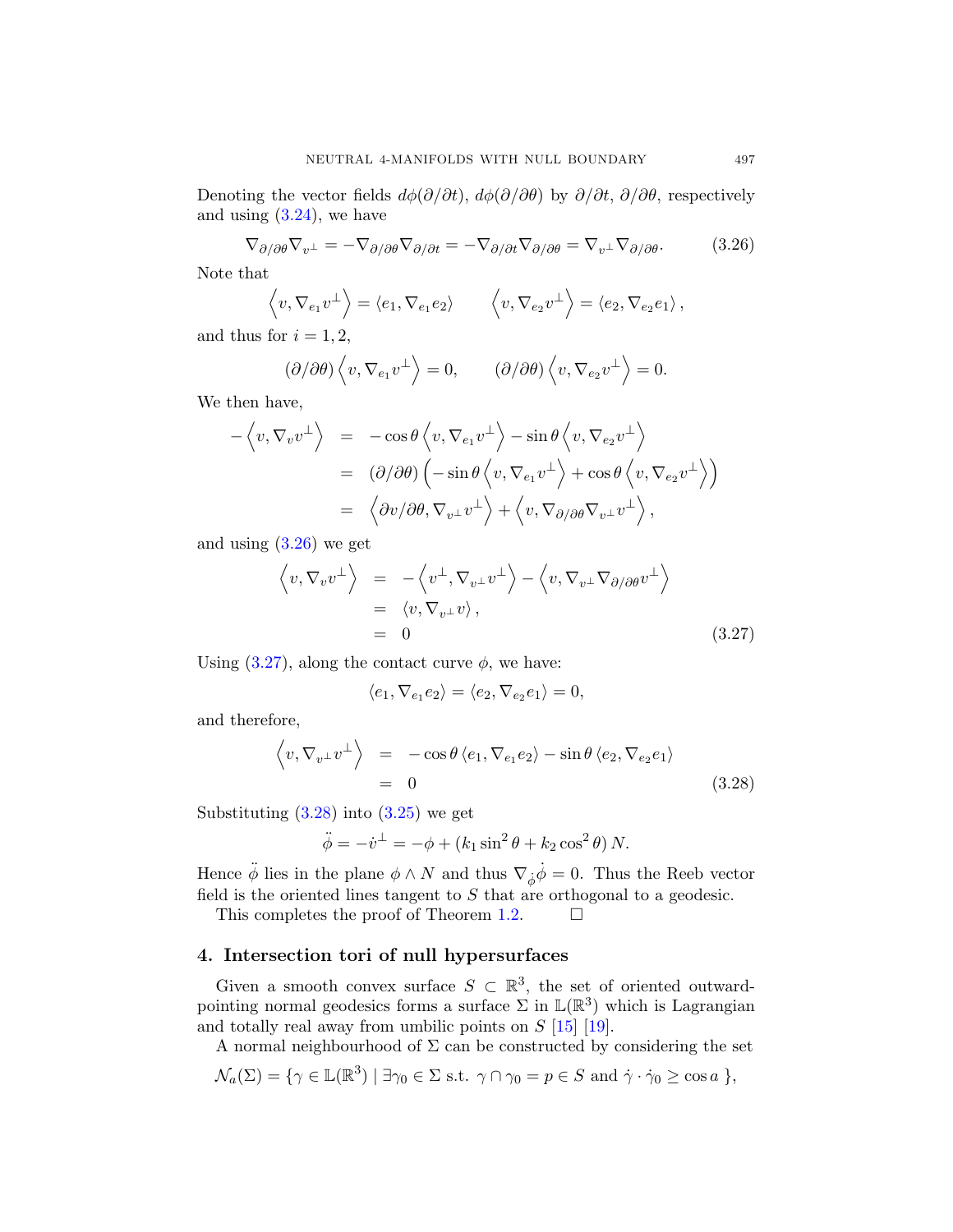for  $a \in [0, \pi/2)$ . It is not hard to see that  $\mathcal{N}_0(\Sigma) = \Sigma$ , while for  $a > 0$  the 4-manifold  $\mathcal{N}_a(\Sigma)$  is a disc bundle over  $\Sigma$  which is a normal neighbourhood of  $\Sigma$  in  $\mathbb{L}(\mathbb{R}^3)$ . Moreover the boundary of the normal neighbourhood are the constant angle hypersurfaces introduced in Section [3:](#page-7-0)  $\partial \mathcal{N}_a(\Sigma) = \mathcal{H}_a(S)$ .

Thus for  $a = \pi/2$ , the null hypersurface  $\mathcal{H}_{\pi/2}(S) = \mathcal{H}(S)$  that we have been studying are the boundaries of the normal neighbourhood of Lagrangian surfaces in  $\mathbb{L}(\mathbb{R}^3)$ .

Consider as a local geometric model, a pair of Lagrangian discs intersecting at an isolated point, given by the oriented outward-pointing normal lines to two convex spheres  $S_1$  and  $S_2$ , viewed as surfaces  $\Sigma_1$  and  $\Sigma_2$  in  $\mathbb{L}(\mathbb{R}^3)$ .

These intersect in two points  $\Sigma_1 \cap \Sigma_2 = {\gamma_1, \gamma_2}$ , which when viewed in  $\mathbb{R}^3$  are the pair of oriented lines through the centers of  $S_1$  and  $S_2$ , where the following min/max quantities of the two-point distance function are attained:

$$
\min_{p_1 \in S_1} \max_{p_2 \in S_2} d(p_1, p_2) \quad \text{and} \quad \max_{p_1 \in S_1} \min_{p_2 \in S_2} d(p_1, p_2).
$$

To remove the doubling due to orientation, choose  $\gamma_1$  say and consider only discs  $D_1 \subset S_1$  and  $D_2 \subset S_2$  about the associated points of intersection  $\gamma_1 \cap S_k$  for  $k = 1, 2$ . Let  $\Sigma_1$  and  $\Sigma_2$  be the oriented normal lines to these discs so that  $\Sigma_1 \cap \Sigma_2 = {\gamma_1}.$ 

About each disc the boundary of a normal neighbourhood as constructed above is  $\mathcal{H}(D_i)$  and the intersection  $\mathcal{H}(D_1) \cap \mathcal{H}(D_2)$  is the disjoint union of two tori - each common tangent line to  $D_1$  and  $D_2$  has two orientations.

For simplicity, let S be a round sphere of radius  $r_0$  and centre the origin  $(0, 0, 0)$  in  $\mathbb{R}^3$ . The set of oriented lines normal to S is equal to the set of oriented lines passing through the origin. This is an embedded holomorphic Lagrangian sphere  $\Sigma \equiv S^2$  given by the zero section of TS<sup>2</sup>. In local coordinates this is  $\xi \mapsto (\xi, \eta = 0)$ .

On the other hand, the set of oriented lines tangent to  $S$  can be characterized as those oriented lines whose perpendicular distance from the origin is  $r_0$ . The perpendicular distance to the origin of an oriented line  $(\xi, \eta)$  is given by:

$$
\chi = \frac{2|\eta|}{1 + \xi \bar{\xi}}.
$$

The hypersurface  $\mathcal{H}(S)$  is given locally by

$$
\xi = \frac{\nu + e^{iA}}{1 - \bar{\nu}e^{iA}} \qquad \eta = \frac{1}{2}(1 + \xi\bar{\xi})r_0e^{iA} = -\frac{(1 + \nu\bar{\nu})}{(1 - \bar{\nu}e^{iA})^2}r_0e^{iA},
$$

for  $(\nu, A) \in \mathbb{C} \times S^1$ .

Note that passing to the constant angle hypersurface  $\mathcal{H}_a(S)$  here does not change the picture, as the constant angle hypersurface of a round sphere with a given radius is the tangent hypersurface of a round sphere with a different radius.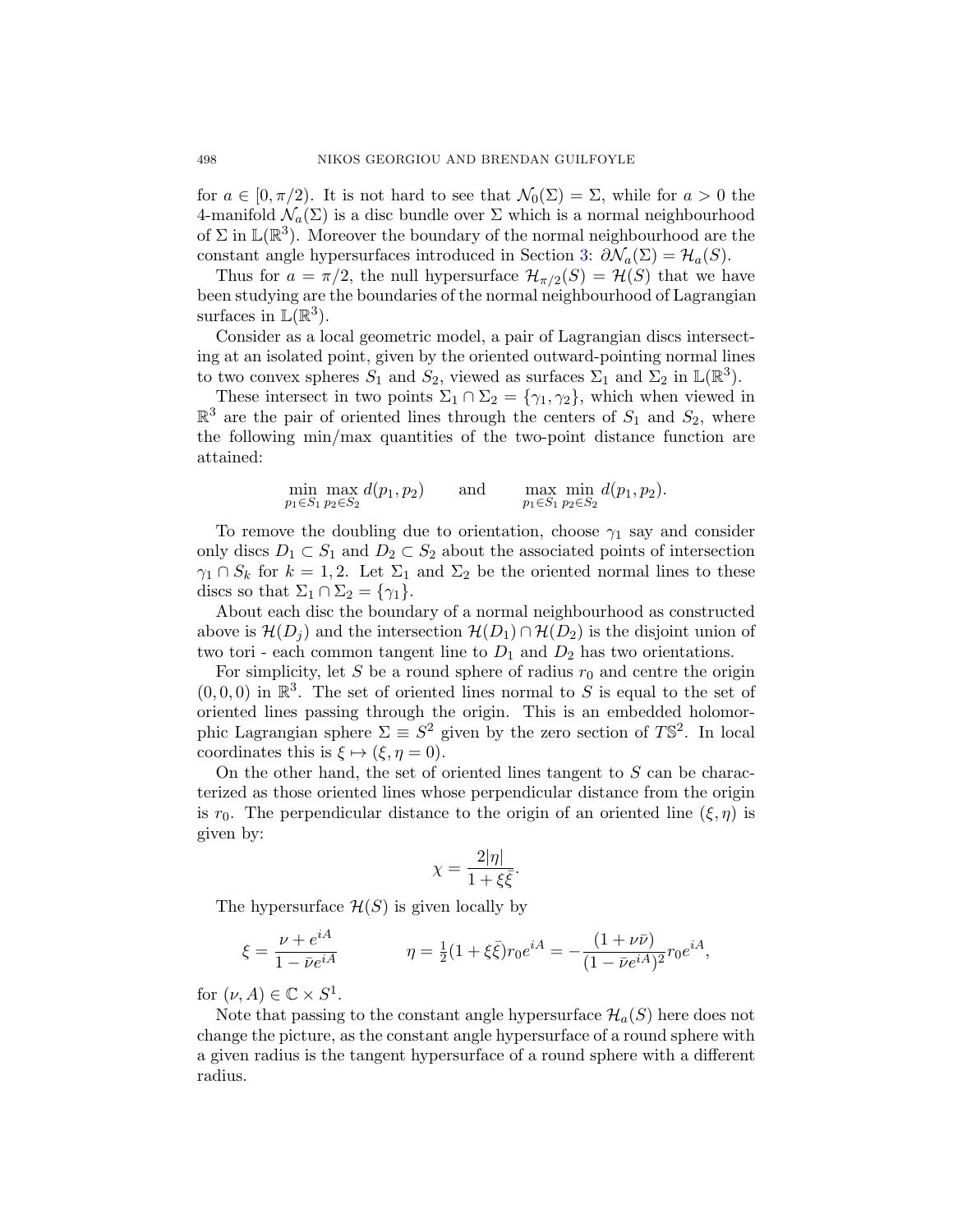#### Proof of Theorem [1.3](#page-3-0):

Consider the intersection of the two such tangent hypersurfaces  $\mathcal{H}(S_1)$ and  $\mathcal{H}(S_2)$ , where  $S_1$  and  $S_2$  are spheres of radii  $r_1 \geq r_2$ , respectively, whose centres are separated by a distance l. By a translation and a rotation move the centre of the larger sphere to the origin and the centre of the smaller sphere to the positive  $x^3$  axis. The Lagrangian sections  $\Sigma_1$  and  $\Sigma_2$  then intersect at the oriented line along the  $x^3$ -axis

The hypersurface  $\mathcal{H}(S_1)$  is given by

$$
\frac{2|\eta|}{1+\xi\bar{\xi}} = r_1,
$$

while we can translate  $\mathcal{H}(S_2)$  by l to move the centre to the origin which yields a change  $\eta \to \eta + l \xi$  and then it is given by

$$
\frac{2|\eta + l\xi|}{1 + \xi \bar{\xi}} = r_2.
$$

These are the two equations we must solve to find the intersection.

The first equation is readily solved in polar coordinates

$$
\xi = Re^{i\theta}
$$
  $\eta = \frac{1}{2}(1 + R^2)r_1e^{i\psi},$ 

for  $R \in \mathbb{R}_+$ ,  $\theta \in [0, 2\pi)$  and  $\psi = \psi(R, \theta)$ .

Substituting this into the second equation yields

$$
l^{2} \frac{R^{2}}{(1+R^{2})^{2}} + l r_{1} \cos(\psi - \theta) \frac{R}{1+R^{2}} + \frac{1}{4} (r_{1}^{2} - r_{2}^{2}) = 0.
$$

The set of solutions to this equation depends upon the relative values of  $l, r_1$  and  $r_2$ . Switching to spherical polar coordinates by the substitution  $R = \tan(\phi/2)$ , we can write this as a quadratic equation for  $e^{i\psi}$  thus:

$$
lr_1 \sin \phi e^{2i(\psi - \theta)} + (l^2 \sin^2 \phi + r_1^2 - r_2^2) e^{i(\psi - \theta)} + lr_1 \sin \phi = 0.
$$

A solution of this only exists if the discriminant is non-positive, so that

$$
e^{i\psi} = \left(-K \pm \sqrt{1 - K^2} i\right) e^{i\theta},
$$

where  $K(\phi)$  is the function

$$
K = \frac{r_1^2 - r_2^2 + l^2 \sin^2 \phi}{2l r_1 \sin \phi}.
$$

Clearly we must have  $K^2 \leq 1$  for there to be a solution, which implies that

$$
r_1 - r_2 \le l \sin \phi \le r_1 + r_2. \tag{4.1}
$$

Thus, for a solution to exist we must have  $l \geq r_1 - r_2$ , i.e. one sphere cannot lie completely inside the other sphere. When equality holds, the surfaces  $S_1$  and  $S_2$  intersect at a single point p, and the solution set is a circle (parameterized by  $\theta$ ) with  $\phi = \pi/2$ . This is the circle of oriented lines in the common tangent plane  $T_pS_1 = T_pS_2$  which forms a null curve in  $\mathbb{L}(\mathbb{R}^3)$ .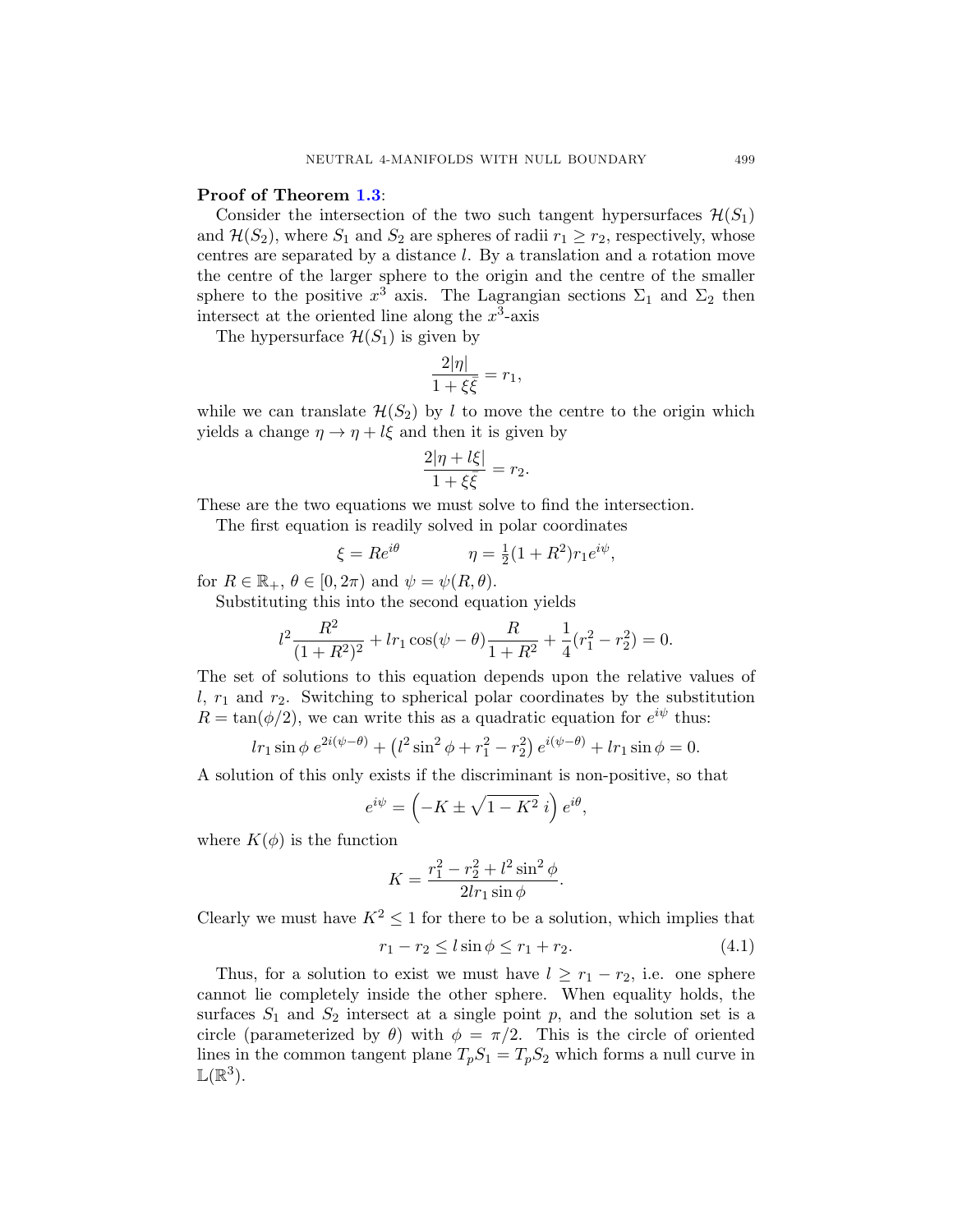On the other hand, the surfaces  $S_1$  and  $S_2$  intersect for  $r_1-r_2 < l \leq r_1+r_2$ and the tangent lines (with both orientations) to the intersection circle are contained in both  $\mathcal{H}(S_1)$  and  $\mathcal{H}(S_2)$ . In fact,  $\mathcal{H}(S_1) \cap \mathcal{H}(S_2) = T^2$  in this range and the intersection set is connected.

One of the circle factors in the torus  $T^2 = S^1 \times S^1$  is paramtererized by  $\theta$ , which generates rotations about the axis of symmetry through the centers of the spheres. The second circle factor comes about by fixing  $\theta$  and varying  $\phi$  from  $\phi = \sin^{-1}(r_1 - r_2)/l$  (one solution), through  $\sin^{-1}(r_1 - r_2)/l < \phi$  $\sin^{-1}(r_1+r_2)/l$  (two solutions) to  $\phi = \sin^{-1}(r_1+r_2)/l$  (one solution).

This last circle can be identified with the intersection of the boundary of the image of  $S_2$  with the horizon, as seen by someone standing on  $S_1$ . As the person moves on  $S_1$  towards  $S_2$  these points of intersection trace out a circle, starting with a single point of internal tangency (when  $S_2$  is below the horizon), then two points as  $S_2$  rises over  $S_1$ , ending with a single point of external tangency to the horizon.

Finally, if  $l > r_1 + r_2$ , the intersection set has two connected components, both tori, which are related by flipping the orientation of the common tangent lines.

Let us now compute the induced metric on the solution set when  $l >$  $r_1 - r_2$ , i.e. the intersection tori. The torus is given by local sections in polar coordinates

$$
\xi = Re^{i\theta} \qquad \eta = \frac{1}{2}(1+R^2)r_1\left(-K \pm \sqrt{1-K^2} i\right)e^{i\theta},
$$

with

$$
K = \frac{(r_1^2 - r_2^2)(1 + R^2)^2 + 4l^2R^2}{4lr_1R(1 + R^2)}.
$$

This surface has a complex point iff at the point [\[19\]](#page-28-0)

$$
\sigma = -\partial_{\xi}\bar{\eta} = -\frac{1}{2}e^{-i\theta}\left(\partial_{R} - \frac{i}{R}\partial_{\theta}\right)\bar{\eta} = 0.
$$

For the torus, a computation shows that

$$
|\sigma|^2 = \frac{r_1^2 r_2^2 l^2 \cos^2 \phi}{\left(l^2 \sin^2 \phi - (r_1 - r_2)^2\right) \left((r_1 + r_2)^2 - l^2 \sin^2 \phi\right)},
$$

On the other hand, the pullback of the symplectic form [\(3.4\)](#page-8-0) to a section is

$$
\Omega|_{\Sigma} = \lambda \frac{2id\xi \wedge d\bar{\xi}}{(1 + \xi \bar{\xi})^2} = \mathbb{I}\mathrm{m}\left[\partial_{\xi}\left(\frac{\eta}{(1 + \xi \bar{\xi})^2}\right)\right] 2id\xi \wedge d\bar{\xi};
$$

which in our case is

$$
\lambda = -\frac{l(l^2 \sin^2 \phi - r_1^2 - r_2^2) \cos \phi}{2[(l^2 \sin^2 \phi - (r_1 - r_2)^2) ((r_1 + r_2)^2 - l^2 \sin^2 \phi)]^{\frac{1}{2}}}.
$$

Thus the determinant of the metric induced on  $T^2$  by the neutral metric [\(3.3\)](#page-8-0) is [\[19\]](#page-28-0)

det 
$$
\mathbb{G}|_{T^2} = \lambda^2 - |\sigma|^2 = -\frac{1}{4}l^2 \cos^2 \phi
$$
,

<span id="page-23-0"></span>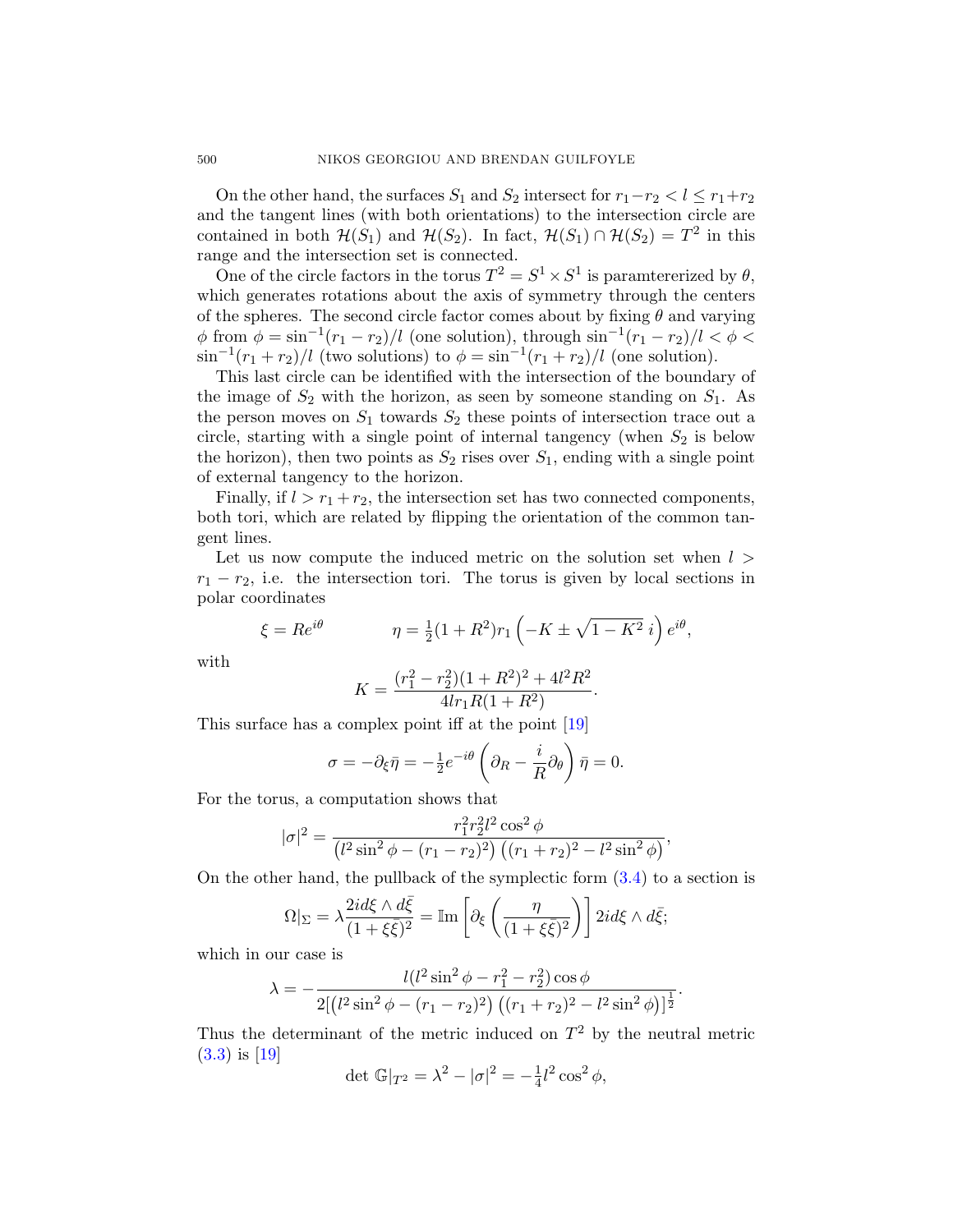<span id="page-24-0"></span>If  $r_1-r_2 < l < r_1+r_2$  then the surfaces  $S_1$  and  $S_2$  intersect on a circle and the tangent lines to this circle are common to  $\mathcal{H}(S_1)$  an  $\mathcal{H}(S_1)$ . These lines are horizontal, so  $\phi = \pi/2$  along them. Thus, when the surfaces intersect, the tangent hypersurfaces intersect along a torus that is Lorenz and totally real, except at a curve of complex points where the induced metric is degenerate.

If  $l > r_1+r_2$  then the surfaces  $S_1$  and  $S_2$  do not intersect,  $\phi > \pi/2$ , and so the tangent hypersurfaces intersect along a pair of tori (opposite orientations on the same line) that are totally real and Lorentz.

This completes the proof of Theorem [1.3.](#page-3-0)

## 5. Neutral causal topology

This section contains a discussion of the preceding constructions with a view to explaining the motivation behind them, to put them in a broader context and to indicate their possible applications to 4-manifold topology.

Neutral metrics offer us geometric tools that are sensitive to the underlying topology, at the level of the metric, rather than its curvature. This can be seen from a geometric, analytic and topological perspective. While the individual scenarios are classical in some sense, it is their concatenation that is of particular interest.

As the discussion necessitates spanning a number of areas, the bibliography will be selective rather than exhaustive. Further aspects of neutral metrics which we do not discuss can be found for example in [\[5\]](#page-28-0) [\[8\]](#page-28-0) [\[28\]](#page-29-0) [\[29\]](#page-29-0) and references therein.

A fundamental observation is that, point-wise, the null cone of a neutral metric is a cone over a torus. Since the cross-section is not simply connected, under the right circumstances, it is possible to encode topological information in the null cone of a neutral metric.

Put another way, the metric must fit with the underlying 4-manifold topology and so, for example, there are obstructions to their existence. For compact smooth 4-manifolds the matter is clarified by the following theorem, which uses Hirzebruch and Hopf's 1950's work on plane fields [\[22\]](#page-29-0):

**Theorem 5.1.** [\[26\]](#page-29-0) [\[32\]](#page-29-0) Let  $\mathbb{N}^4$  be a smooth compact 4-manifold admitting a neutral metric. Then

 $\chi(\mathbb{N}^4) + \tau(\mathbb{N}^4) = 0 \mod 4$  and  $\chi(\mathbb{N}^4) - \tau(\mathbb{N}^4) = 0 \mod 4$ ,

where  $\chi(\mathbb{N}^4)$  is the Euler number and  $\tau(\mathbb{N}^4)$  the Hirzebruch signature of  $\mathbb{N}^4$ .

Moreover, if  $\mathbb{N}^4$  is simply connected, these conditions are sufficient for the existence of a neutral metric.

Thus, neither  $\mathbb{S}^4$  nor  $\mathbb{CP}^2$  admit a neutral metric, while K3 manifolds do. If one demands further that the neutral metric is Kähler with respect to some compatible complex structure, then the list of compact manifolds becomes smaller [\[35\]](#page-29-0). Thus, a K3 manifold admits a neutral metric, but not a neutral Kähler metric.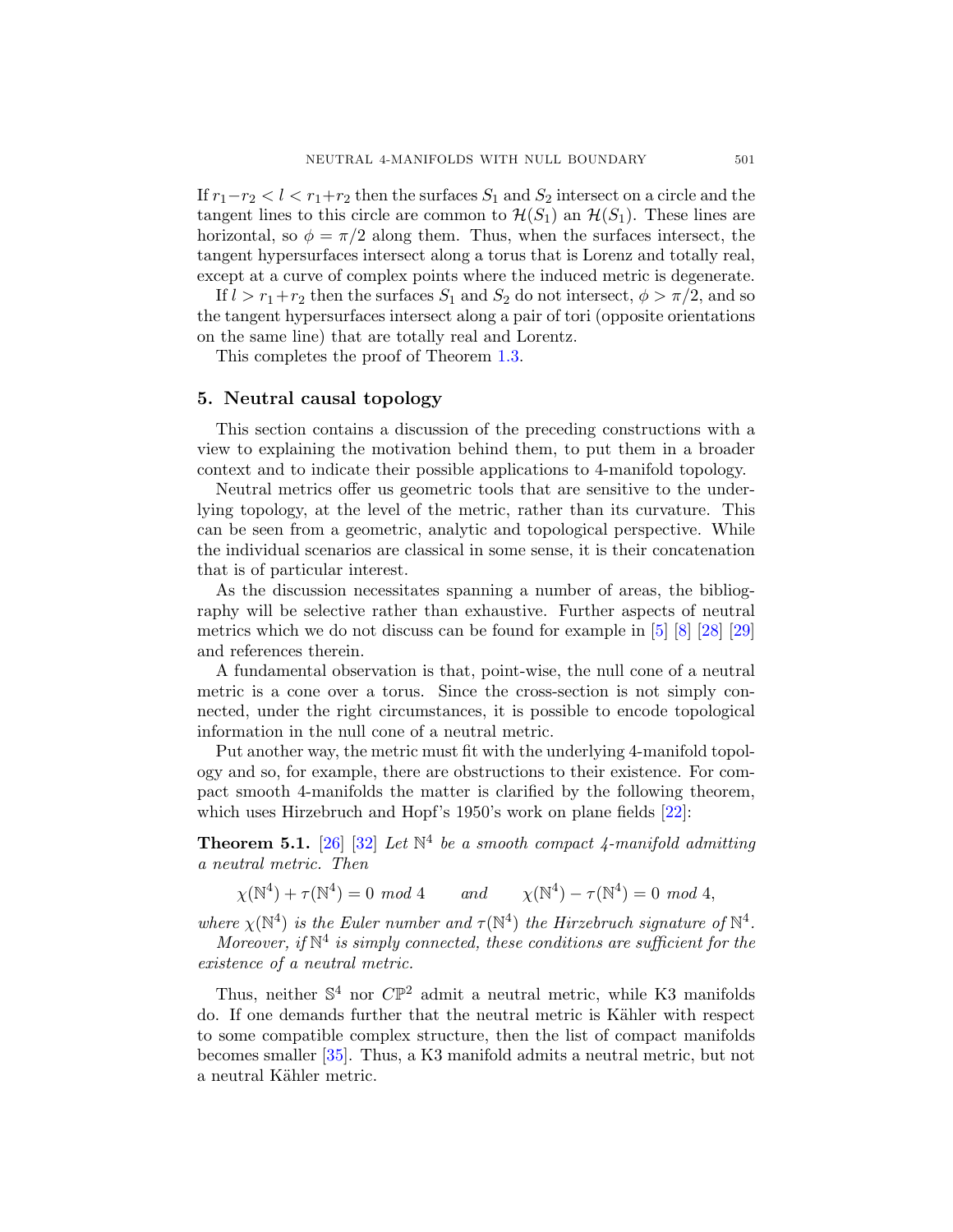One motivation for this paper is to consider the extension of the above to 4-manifolds with boundary and to ask: what does the null boundary geometry see of the interior of a neutral 4-manifold?

Similar to the holographic principle, but predating it by 60 years, the X-ray transform, or strictly speaking its symmetric reduction to the Radon transform, is used every day in hospitals' CAT-scans and achieves this feat at the level of functions [\[10\]](#page-28-0).

That is, given a real-valued function on  $\mathbb{L}(\mathbb{R}^3)$  (the difference between intensities along a ray, or oriented geodesic) reconstruct a function on  $\mathbb{R}^3$ (the material density). The compatibility requirement is that the function on  $\mathbb{L}(\mathbb{R}^3)$  satisfy the flat ultra-hyperbolic equation [\[25\]](#page-29-0).

Hilbert and Courant showed that the appropriate cauchy hypersurface for the ultra-hyperbolic equation is null - as otherwise there are consistency conditions on the cauchy data in the initial value formulation [\[7\]](#page-28-0). Thus we encounter our first evidence, from analysis, that null boundaries are natural for neutral metrics.

The nullity of the boundary introduces more structure than in the Riemannian case, in particular, a null foliation. Moreover, the neutral metric has more structure again than a Lorentz metric with null boundary, namely, two distributions of totally null planes. It is to this structure that we look for echoes of the interior geometry.

It also follows from Hirzebruch and Hopf that all open 4-manifolds admit a neutral metric, and so the question arises about the compactification of such neutral 4-manifolds. Since the null cone is preserved by conformal transformations, it is natural then to look at the conformal compactification of open neutral 4-manifolds. In Section [2](#page-3-0) we investigated the simplest case, neutral flat 4-space.

Note that in this paper, the conformal compactification has non-empty boundary, in contrast to earlier consideration of neutral conformal compactifications into a 4-manifold without boundary [\[39\]](#page-30-0).

Conformal compactifications of both Lorentz and Riemannian cases have been considered in some detail (e.g. [\[3\]](#page-27-0) [\[34\]](#page-29-0)). In the Riemannian case it is natural to assume that the gradient of the conformal factor is nowhere zero on the boundary, while in the Lorentzian case it vanishes at points (at  $i^0, i^{\pm}$  [\[34\]](#page-29-0)). In the neutral case we consider, it vanishes along a link in the boundary (property (iv) in Theorem  $1.1$ ) and this is the manner in which the geometric topology intervenes.

For a flat 4-dimensional universe with two times, the spacelike and timelike infinities are Hopf linked in the boundary. This is the simplest situation and one would expect these linked infinities to also link to whatever topology the boundary has.

What's more, the boundary is foliated by Lorentz tori about the link. This feature persists for other neutral conformal compactifications and is

<span id="page-25-0"></span>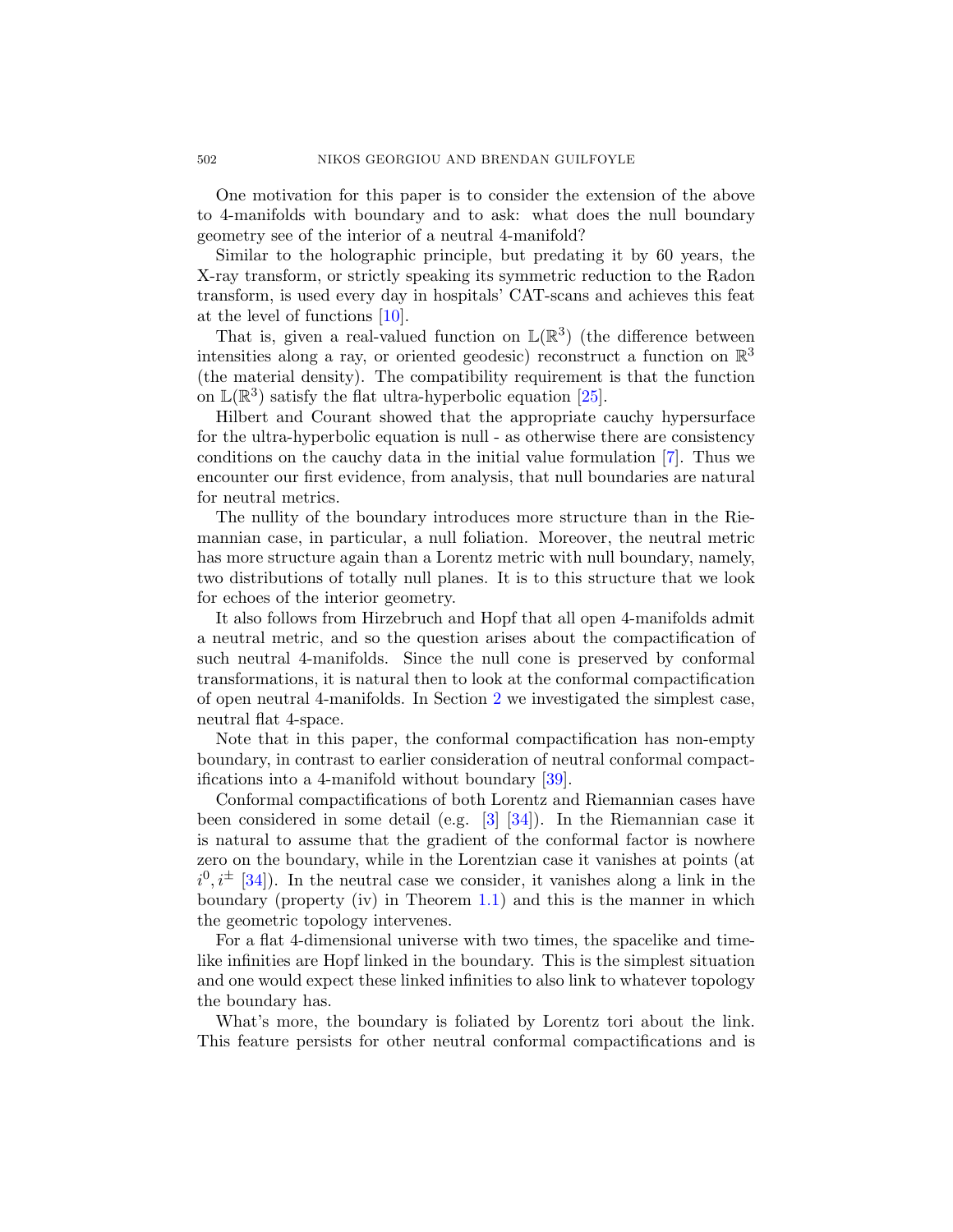<span id="page-26-0"></span>amenable to surgery along the link in a manner that preserves the null cone structure.

Indeed, it should be possible to do surgery at infinity and preserve not just the conformal structure, but certain curvature conditions. What precisely the conditions are depends on the amount of flexibility required. We can impose a stiff restriction such as Kähler or a softer one such as anti-self dual, scalar flat.

Certainly all of the examples considered in this paper are conformally flat and scalar flat, and this is a natural class in which to do the surgery. In fact, by 2-handle attachments to the 4-ball one can generate the conformal compactifications of all of the oriented geodesic spaces  $\mathbb{L}(\mathbb{M}^3)$ . We postpone the details of this aspect to a later paper.

The fact that the  $\alpha$ -planes and  $\beta$ -planes are integrable in the boundary gives a sense in which the conformal compactification is asymptotically wellbehaved. This can be traced back to the fact that  $\mathbb{R}^{2,2}$  is 2-connected at infinity and therefore the neutral metric has nothing to hang on to at infinity. This observation suggests the use of neutral metrics to detect topology at infinity via their conformal compactifications.

This example represents the 0-handle in a neutral version of Kirby calculus [\[17\]](#page-28-0) [\[27\]](#page-29-0) and therefore acts as a basis for handle-body constructions. The degenerate Lorentz structure on the boundary has preferred curves along which to attach 2-handles and the Lorentz tori give framings in the right circumstances.

In contrast, in the tangent hypersurfaces of Section [3](#page-7-0) the  $\alpha$ -planes and  $\beta$ -planes were found to be contact. The boundary is not a 3-sphere but a circle bundle with Euler number 2 over a 2-sphere. The fibres are null and the totally null planes rotate around the fibre as one traverses a fibre.

The neutral 4-manifold bounded by the tangent hypersurface and its generalisation, the constant angle hypersurface, were introduced in [\[20\]](#page-29-0) to prove a global version of a classical result of Joachimsthal.

The study of Legendrian knots and their invariants is a well-established area in symplectic topology [\[13\]](#page-28-0) [\[14\]](#page-28-0). Generally the knots are in the 3-sphere, but many results extend to more general contact 3-manifolds. In Section [3,](#page-7-0) we have a non-simply connected 3-manifold with a pair of independent contact structures.

A curve C on the null boundary  $\mathcal{H}(S)$  corresponds to an oriented tangent line field along a curve c in S. The classical Thurston-Bennequin index and the rotation index of the curve  $\mathcal C$  can be expressed in terms of the twisting of the oriented line and the rotation of  $c$  in  $S$  through the neutral structure.

The fact that the Reeb vector field is the set of normal lines to the geodesics on the surface is important. This means that Reeb chords - Reeb flow-lines that begin and end on a Legendrian knot, minimize the induced two point distance function on the knot. Reeb chords play a critical role in knot contact homology [\[11\]](#page-28-0) as they represent crossings in the Legendrian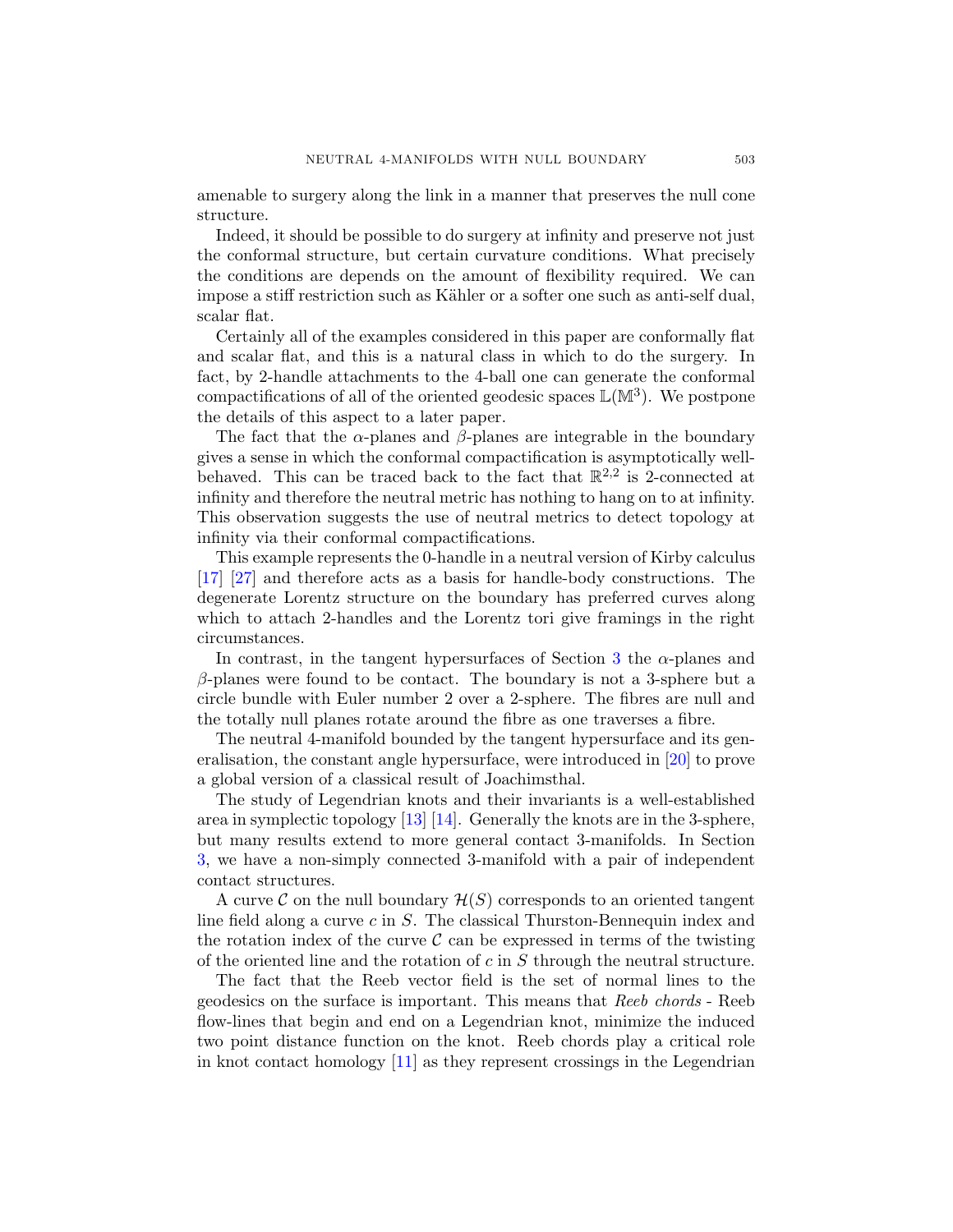projection. Further details of these neutral knot invariants will appear in a future paper.

Many peculiarities of 4-dimensional manifolds (as distinct from higher dimensions) arise because generic 2-discs are only immersed rather than embedded and one loses the ability to contract loops across such discs. Thus, attempts to exploit assumptions of simple connected-ness become more difficult and higher dimensional techniques fail.

The local model of these double points and their normal neighbourhood play key roles in our understanding of 4-manifolds (or lack thereof). In particular, the intersection of the boundaries of the normal neighbourhoods are tori, called distinguished in [\[27\]](#page-29-0) and characteristic in [\[21\]](#page-29-0). It is this basic model we set out to find a neutral geometric interpretation for in Section [4.](#page-20-0)

In the first instance, the intersecting discs should be flexible enough to be pushed around and stretched, for example in Casson's famous "fingermove" [\[21\]](#page-29-0). In the geometric category, Lagrangian discs are certainly flexible enough for this task since they satisfy the h-principle [\[12\]](#page-28-0).

The boundary of a normal neighbourhood of these Lagrangian discs can be identified with the tangent hypersurface introduced in Section [3.](#page-7-0) The work of Casson in the 1970's involves repeated attempts to remove unwanted intersections by adding thickened discs that remove the double point. The issue, peculiar to dimension 4, is that such discs may themselves have double points, leading to an iterative chain of operations seeking to push the double point out to infinity.

While Casson achieved this at a homotopic level, giving rise to *flexible* handles, it certainly fails in the smooth category due to implications of the work of Donaldson  $[9]$ . A motivation for the present work is to explore this gap by geometerizing the boundary with a neutral metric and carrying it along in this iterative construction.

In Section [4](#page-20-0) we found a geometric model for the intersection torus of a double point. Similar natural neutral constructions exist for the other elements of the Casson handle, such as the Whitehead double, although in the tangent model a twisted version is more natural. Further details of these constructions will be given in a future paper.

#### References

- [1] Alekseevsky, D.V.; Guilfoyle, B.; Klingenberg, W. On the geometry of spaces of oriented geodesics. Ann. Global Anal. Geom. 40 (2011), 389-409. [MR2836829,](http://www.ams.org/mathscinet-getitem?mr=2836829) [Zbl 1244.53046,](http://www.emis.de/cgi-bin/MATH-item?1244.53046) doi: [10.1007/s10455-011-9261-5.](http://dx.doi.org/10.1007/s10455-011-9261-5) [491](#page-14-0)
- [2] Alekseevsky, D.V.; Guilfoyle, B.; Klingenberg, W. Erratum to: On the geometry of spaces of oriented geodesics. Ann. Global Anal. Geom. 50 (2016), 97–99. [MR3521560,](http://www.ams.org/mathscinet-getitem?mr=3521560) [Zbl 06618586,](http://www.emis.de/cgi-bin/MATH-item?06618586) doi: [10.1007/s10455-016-9515-3.](http://dx.doi.org/10.1007/s10455-016-9515-3) [491](#page-14-0)
- [3] ANDERSON, M.T.  $L^2$  curvature and volume renormalization of AHE metrics on 4manifolds. Math. Res. Lett. 8 (2001), no. 2, 171–188. [MR1825268,](http://www.ams.org/mathscinet-getitem?mr=1825268) [Zbl 0999.53034,](http://www.emis.de/cgi-bin/MATH-item?0999.53034) doi: [10.4310/MRL.2001.v8.n2.a6.](http://dx.doi.org/10.4310/MRL.2001.v8.n2.a6) [478,](#page-1-0) [502](#page-25-0)
- [4] Anciaux, H. Space of geodesics of pseudo-Riemannian space forms and normal congruences of hypersurfaces. Trans. Amer. Math. Soc. 366 (2014), no. 5,

<span id="page-27-0"></span>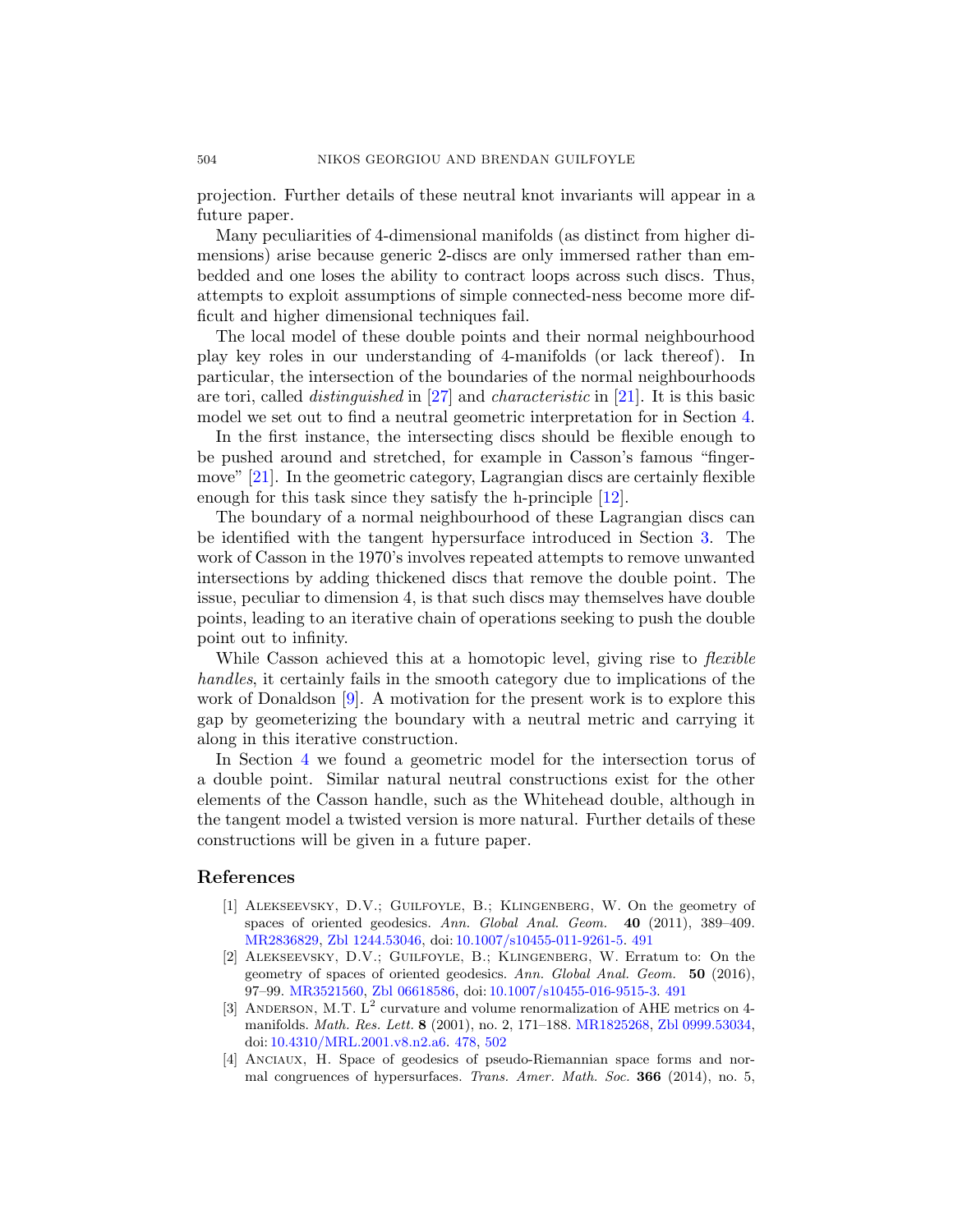<span id="page-28-0"></span>2699–2718. [MR3165652,](http://www.ams.org/mathscinet-getitem?mr=3165652) [Zbl 1288.53032,](http://www.emis.de/cgi-bin/MATH-item?1288.53032) doi: [10.1090/S0002-9947-2013-05972-7.](http://dx.doi.org/10.1090/S0002-9947-2013-05972-7) [490,](#page-13-0) [491](#page-14-0)

- [5] BROZOS-VÁZQUEZ, M.M.; GARCÍA-RIO, E.; GILKEY, P.; VÁZQUEZ-LORENZO, R. Compact Osserman manifolds with neutral metric. Results Math. 59 (2011), no. 3-4, 495–506. [MR2793470,](http://www.ams.org/mathscinet-getitem?mr=2793470) [Zbl 1223.53050,](http://www.emis.de/cgi-bin/MATH-item?1223.53050) doi: [10.1007/s00025-011-0116-y.](http://dx.doi.org/10.1007/s00025-011-0116-y) [501](#page-24-0)
- [6] CASTRO, I.; URBANO, F. Minimal Lagrangian surfaces in  $\mathbb{S}^2 \times \mathbb{S}^2$ . Comm. Anal. Geom. 15 (2007), no. 2, 217–248. [MR2344322,](http://www.ams.org/mathscinet-getitem?mr=2344322) [Zbl 1185.53063,](http://www.emis.de/cgi-bin/MATH-item?1185.53063) doi: [10.4310/CAG.2007.v15.n2.a1.](http://dx.doi.org/10.4310/CAG.2007.v15.n2.a1) [491](#page-14-0)
- [7] COURANT, R.; HILBERT, D. Methods of Mathematical Physics, Vol. 2. Wiley classic Editions, New York, 1989. xxii, 830 pp, ISBN: 978-0471504399, [MR1013360,](http://www.ams.org/mathscinet-getitem?mr=1013360) [Zbl 0729.35001.](http://www.emis.de/cgi-bin/MATH-item?0729.35001) [502](#page-25-0)
- [8] Davidov, J.; Grantcharov, G.; Mushkarov, O. Geometry of neutral metrics in dimension four. Proceedings of the Thirty Seventh Spring Conference of the Union of Bulgarian Mathematicians, Borovets, April 2-6, 2008. [arXiv:0804.2132.](http://arXiv.org/abs/0804.2132) [501](#page-24-0)
- [9] DONALDSON, S.K.; KRONHEIMER, P.B. The Geometry of Four-Manifolds. Oxford University Press, UK, 1990. ix, 440 pp, ISBN: 978-0198502692. [MR1079726,](http://www.ams.org/mathscinet-getitem?mr=1079726) [Zbl](http://www.emis.de/cgi-bin/MATH-item?0904.57001) [0904.57001.](http://www.emis.de/cgi-bin/MATH-item?0904.57001) [504](#page-27-0)
- [10] Dunajski, M.; West, S. Anti-self-dual conformal structures in neutral signature, in Recent Developments in Pseudo-Riemannian Geometry, D.V. Alekseevsky and H. Baum (Eds), Eur. Math. Soc., Zurich, ESI Lect. Math. Phys., (2008) 113–148. [MR2436230,](http://www.ams.org/mathscinet-getitem?mr=2436230) [Zbl 1158.53014.](http://www.emis.de/cgi-bin/MATH-item?1158.53014) [502](#page-25-0)
- [11] Ekholm, T.; Etnyre, J.B.; Ng, L.; Sullivan, M.G. Knot contact homology. Geom. Topol. 17 (2013), no. 2, 975–1112. [MR3070519,](http://www.ams.org/mathscinet-getitem?mr=3070519) [Zbl 1267.53095,](http://www.emis.de/cgi-bin/MATH-item?1267.53095) doi: [10.2140/gt.2013.17.975.](http://dx.doi.org/10.2140/gt.2013.17.975) [503](#page-26-0)
- [12] Eliashberg, Y.; Mishachev, N.M. Introduction to the h-Principle. American Mathematical Society, Providence, RI, 2002. 206 pp, ISBN: 978-0-8218-3227-1. [MR1909245,](http://www.ams.org/mathscinet-getitem?mr=1909245) [Zbl 1008.58001.](http://www.emis.de/cgi-bin/MATH-item?1008.58001) [504](#page-27-0)
- [13] Etnyre, J.B.; Honda, K. Knots and contact geometry I: torus knots and the figure eight knot. J. Symplectic Geom. 1 (2001), no. 1, 63–120. [MR1959579,](http://www.ams.org/mathscinet-getitem?mr=1959579) [Zbl](http://www.emis.de/cgi-bin/MATH-item?1037.57021) [1037.57021.](http://www.emis.de/cgi-bin/MATH-item?1037.57021) [503](#page-26-0)
- [14] ETNYRE, J.B.; HONDA, K. On connected sums and Legendrian knots. Adv. Math. 179 (2003), no. 1, 59–74. [MR2004728,](http://www.ams.org/mathscinet-getitem?mr=2004728) [Zbl 1047.57006,](http://www.emis.de/cgi-bin/MATH-item?1047.57006) doi: [10.1016/S0001-](http://dx.doi.org/10.1016/S0001-8708(02)00027-0) [8708\(02\)00027-0.](http://dx.doi.org/10.1016/S0001-8708(02)00027-0) [503](#page-26-0)
- [15] Georgiou, N.; Guilfoyle, B. On the space of oriented geodesics of hyperbolic 3-space. Rocky Mountain J. Math. 40 (2010), no. 4, 1183–1219. [MR2718810,](http://www.ams.org/mathscinet-getitem?mr=2718810) [Zbl](http://www.emis.de/cgi-bin/MATH-item?1202.53045) [1202.53045.](http://www.emis.de/cgi-bin/MATH-item?1202.53045) [479,](#page-2-0) [484,](#page-7-0) [491,](#page-14-0) [497](#page-20-0)
- [16] Georgiou, N.; Guilfoyle, B.; Klingenberg, W. Totally null surfaces in neutral Kähler 4-manifolds. Balkan J. Geom. Appl. 21 (2016), no. 1, 27-41. [MR3511135,](http://www.ams.org/mathscinet-getitem?mr=3511135) [Zbl 1356.53027,](http://www.emis.de/cgi-bin/MATH-item?1356.53027) [https://www.emis.de/journals/BJGA/v21n1/](https://www.emis.de/journals/BJGA/v21n1/B21-1ge-a87.pdf) [B21-1ge-a87.pdf](https://www.emis.de/journals/BJGA/v21n1/B21-1ge-a87.pdf). [481,](#page-4-0) [486](#page-9-0)
- [17] Gompf, R.E.; Stipsicz, A.I. 4-Manifolds and Kirby Calculus, Vol. 20. American Mathematical Society, Providence, RI, 1999. 558 pp. ISBN: 978-0821809945. [MR1707327,](http://www.ams.org/mathscinet-getitem?mr=1707327) [Zbl 0933.57020.](http://www.emis.de/cgi-bin/MATH-item?0933.57020) [479,](#page-2-0) [503](#page-26-0)
- [18] GROMOV, M. Pseudo holomorphic curves in symplectic manifolds. Invent. Math. 82 (1985), no. 2, 307–347. [MR0809718,](http://www.ams.org/mathscinet-getitem?mr=0809718) [Zbl 0592.53025,](http://www.emis.de/cgi-bin/MATH-item?0592.53025) doi: [10.1007/BF01388806.](http://dx.doi.org/10.1007/BF01388806) [481](#page-4-0)
- [19] GUILFOYLE, B.; KLINGENBERG, W. An indefinite Kähler metric on the space of oriented lines. J. London Math. Soc. 72 (2005), no. 2, 497–509. [Zbl 1084.53017,](http://www.emis.de/cgi-bin/MATH-item?1084.53017) doi: [10.1112/S0024610705006605.](http://dx.doi.org/10.1112/S0024610705006605) [479,](#page-2-0) [484,](#page-7-0) [485,](#page-8-0) [497,](#page-20-0) [500](#page-23-0)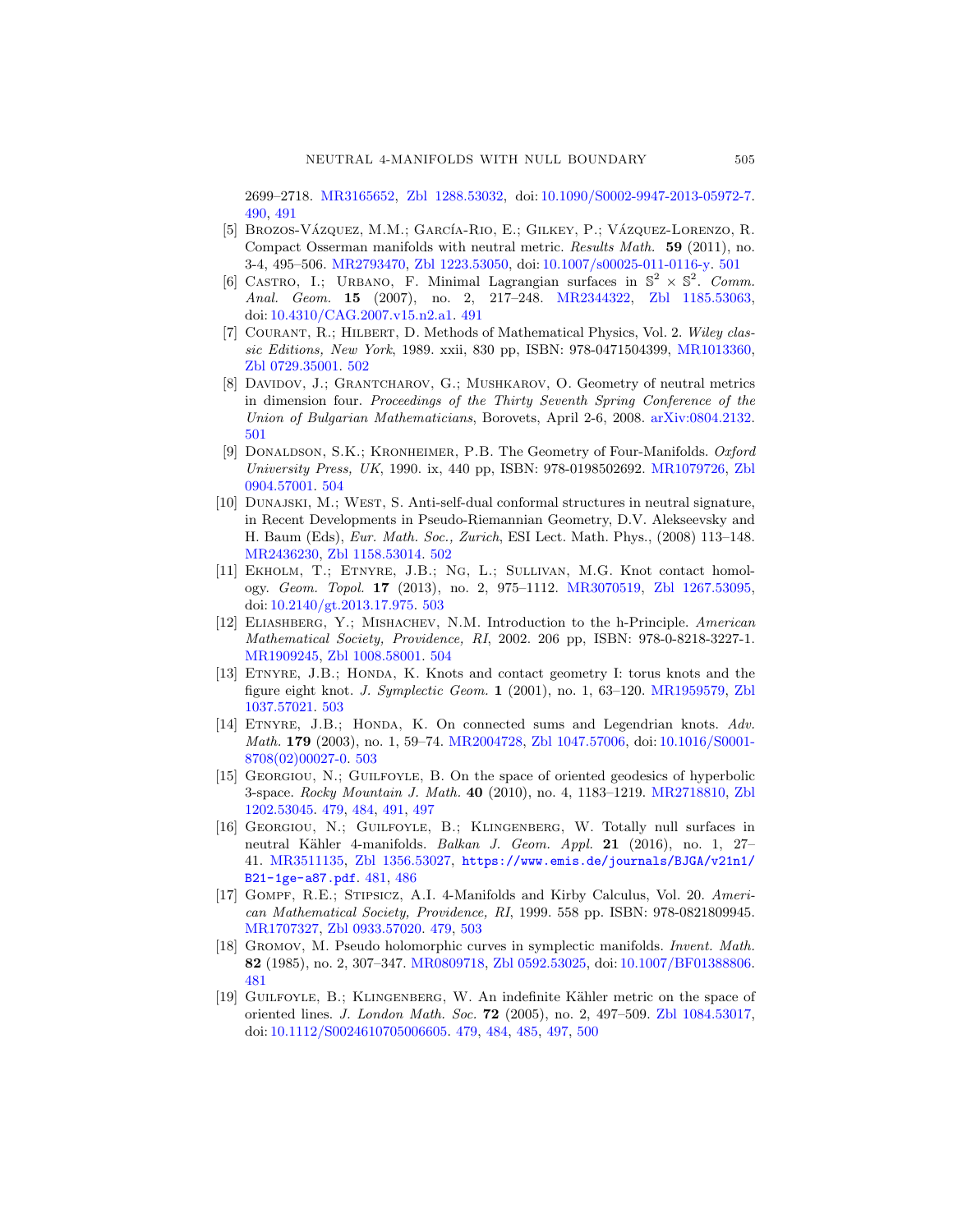- [20] Guilfoyle, B.; Klingenberg, W. A global version of a classical result of Joachimsthal. Houston J. Math. 45 (2019), no. 2, 455–467. [MR3995479,](http://www.ams.org/mathscinet-getitem?mr=3995479) [Zbl](http://www.emis.de/cgi-bin/MATH-item?07103362) [07103362,](http://www.emis.de/cgi-bin/MATH-item?07103362) [arXiv:1404.5509.](http://arXiv.org/abs/1404.5509) [484,](#page-7-0) [487,](#page-10-0) [503](#page-26-0)
- [21] Guillou, L.; Marin, A. A la recherche de la topologie perdue. Birkhauser, Boston, 1986. 244 pp. ISBN: 978-0817633295. [MR1001966,](http://www.ams.org/mathscinet-getitem?mr=1001966) [Zbl 0597.57001,](http://www.emis.de/cgi-bin/MATH-item?0597.57001) doi: [10.1002/bimj.4710290505.](http://dx.doi.org/10.1002/bimj.4710290505) [504](#page-27-0)
- [22] HIRZEBRUCH, F.; HOPF, H. Felder von Flächenelementen in 4-dimensionalen Mannigfaltigkeiten. Math. Ann. 136 (1958), 156–172. [MR0100844,](http://www.ams.org/mathscinet-getitem?mr=0100844) [Zbl 0088.39403,](http://www.emis.de/cgi-bin/MATH-item?0088.39403) doi: [10.1007/BF01362296.](http://dx.doi.org/10.1007/BF01362296) [479,](#page-2-0) [501](#page-24-0)
- [23] HITCHIN, N.J. Monopoles and geodesics. Comm. Math. Phys. 83 (1982), no. 4, 579–602. [MR0649818,](http://www.ams.org/mathscinet-getitem?mr=0649818) [Zbl 0502.58017,](http://www.emis.de/cgi-bin/MATH-item?0502.58017) doi: [10.1007/BF01208717.](http://dx.doi.org/10.1007/BF01208717) [485](#page-8-0)
- [24] HONDA, A. Note on the space of oriented geodesics in the three-sphere. RIMS Kokyuroku Bessatsu 38 (2013), 169–187. [MR3156909,](http://www.ams.org/mathscinet-getitem?mr=3156909) [Zbl 1293.53052.](http://www.emis.de/cgi-bin/MATH-item?1293.53052) [479,](#page-2-0) [484,](#page-7-0) [491](#page-14-0)
- [25] John, F. The ultrahyperbolic wave equation with four independent variables. Duke Math. J. 4 (1938), no. 2, 300–322. [MR1546052,](http://www.ams.org/mathscinet-getitem?mr=1546052) [Zbl 0019.02404,](http://www.emis.de/cgi-bin/MATH-item?0019.02404) doi: [10.1215/S0012-7094-38-00423-5.](http://dx.doi.org/10.1215/S0012-7094-38-00423-5) [502](#page-25-0)
- [26] KAMADA, H. Self-dual Kähler metrics of neutral signature on complex surfaces. Tohoku Mathematical Publications 24 (2002), no. 24, 1–94. [MR1938369,](http://www.ams.org/mathscinet-getitem?mr=1938369) [Zbl](http://www.emis.de/cgi-bin/MATH-item?1016.53028) [1016.53028.](http://www.emis.de/cgi-bin/MATH-item?1016.53028) [501](#page-24-0)
- [27] KIRBY, ROBION C. The topology of 4-manifolds. Lecture Notes in Mathematics, 1374. Springer-Verlag, Berlin, 1989. vi+108 pp. ISBN: 3-540-51148-2. [MR1001966,](http://www.ams.org/mathscinet-getitem?mr=1001966) [Zbl 0668.57001,](http://www.emis.de/cgi-bin/MATH-item?0668.57001) doi: [10.1007/BFb0089031.](http://dx.doi.org/10.1007/BFb0089031) [479,](#page-2-0) [503,](#page-26-0) [504](#page-27-0)
- [28] Law, P. Neutral Einstein metrics in four dimensions. J. Math. Phys. 32 (1991), no. 11, 3039–3042. [MR1131685,](http://www.ams.org/mathscinet-getitem?mr=1131685) [Zbl 0749.53043,](http://www.emis.de/cgi-bin/MATH-item?0749.53043) doi: [10.1063/1.529048.](http://dx.doi.org/10.1063/1.529048) [501](#page-24-0)
- [29] Law, P. Classification of the Weyl curvature spinors of neutral metrics in four dimensions. J. Geom. Phys. 56 (2006), no. 10, 2093–2108. [MR2241739,](http://www.ams.org/mathscinet-getitem?mr=2241739) [Zbl](http://www.emis.de/cgi-bin/MATH-item?1110.53016) [1110.53016,](http://www.emis.de/cgi-bin/MATH-item?1110.53016) doi: [10.1016/j.geomphys.2005.11.008.](http://dx.doi.org/10.1016/j.geomphys.2005.11.008) [501](#page-24-0)
- [30] LeBrun, C.; Mason, L. Nonlinear gravitons, null geodesics and holomorphic discs. Duke Math. J. 136 (2007), no. 2, 205–273. [MR2286630,](http://www.ams.org/mathscinet-getitem?mr=2286630) [Zbl 1113.53032,](http://www.emis.de/cgi-bin/MATH-item?1113.53032) [arXiv:math/0504582.](http://arXiv.org/abs/math/0504582) [481](#page-4-0)
- [31] Leichtweiss, K. Zur Riemannschen geometrie in Grassmannschen manigfaltigkeiten. Math. Z. 76 (1961), no. 1, 334–366. [MR0126808,](http://www.ams.org/mathscinet-getitem?mr=0126808) [Zbl 0113.37102,](http://www.emis.de/cgi-bin/MATH-item?0113.37102) doi: [10.1007/BF01210982.](http://dx.doi.org/10.1007/BF01210982) [491](#page-14-0)
- [32] Matsushita, Y. Fields of 2-planes and two kinds of almost complex structures on compact 4-dimensional manifolds. *Math. Z.* 207 (1991), no. 1,  $281-291$ . [MR1109666,](http://www.ams.org/mathscinet-getitem?mr=1109666) [Zbl 0724.57020,](http://www.emis.de/cgi-bin/MATH-item?0724.57020) doi: [10.1007/BF02571388.](http://dx.doi.org/10.1007/BF02571388) [479,](#page-2-0) [501](#page-24-0)
- [33] MATSUSHITA, Y.; LAW, P. Hitchin-Thorpe type inequalities for pseudo-Riemannian 4-manifolds of metric signature  $(++ -)$ . Geom. Dedicata 87 (2001), no. 1-3, 65–89. [MR1866843,](http://www.ams.org/mathscinet-getitem?mr=1866843) [Zbl 1018.53031,](http://www.emis.de/cgi-bin/MATH-item?1018.53031) doi: [10.1023/A:1012002211862.](http://dx.doi.org/10.1023/A:1012002211862)
- [34] PENROSE, R.; RINDLER, W. Spinors and space-time: Volume 2, Spinor and twistor methods in space-time geometry. Cambridge University Press, UK 1988. 512 pp, ISBN: 978-0521347860. [MR0944085,](http://www.ams.org/mathscinet-getitem?mr=0944085) [Zbl 0591.53002.](http://www.emis.de/cgi-bin/MATH-item?0591.53002) [478,](#page-1-0) [502](#page-25-0)
- [35] PETEAN, J. Indefinite Kaehler-Einstein metrics on compact complex surfaces. Commun. Math. Phys. 189 (1997), no. 1, 227–235. [MR1478537,](http://www.ams.org/mathscinet-getitem?mr=1478537) [Zbl 0898.53046,](http://www.emis.de/cgi-bin/MATH-item?0898.53046) doi: [10.1007/s002200050197.](http://dx.doi.org/10.1007/s002200050197) [501](#page-24-0)
- [36] Salvai, M. On the geometry of the space of oriented lines of Euclidean space. Manuscripta Math. 118 (2005), no. 2, 181–189. [MR2177684,](http://www.ams.org/mathscinet-getitem?mr=2177684) [Zbl 1082.53049,](http://www.emis.de/cgi-bin/MATH-item?1082.53049) doi: [10.1007/s00229-005-0576-z.](http://dx.doi.org/10.1007/s00229-005-0576-z) [479,](#page-2-0) [484,](#page-7-0) [485](#page-8-0)
- [37] Salvai, M. On the geometry of the space of oriented lines of hyperbolic space. Glasg. Math. J. 49 (2007), no. 2, 357–366. [MR2347266,](http://www.ams.org/mathscinet-getitem?mr=2347266) [Zbl 1130.53013,](http://www.emis.de/cgi-bin/MATH-item?1130.53013) doi: [10.1017/S0017089507003710.](http://dx.doi.org/10.1017/S0017089507003710) [479,](#page-2-0) [484](#page-7-0)

<span id="page-29-0"></span>